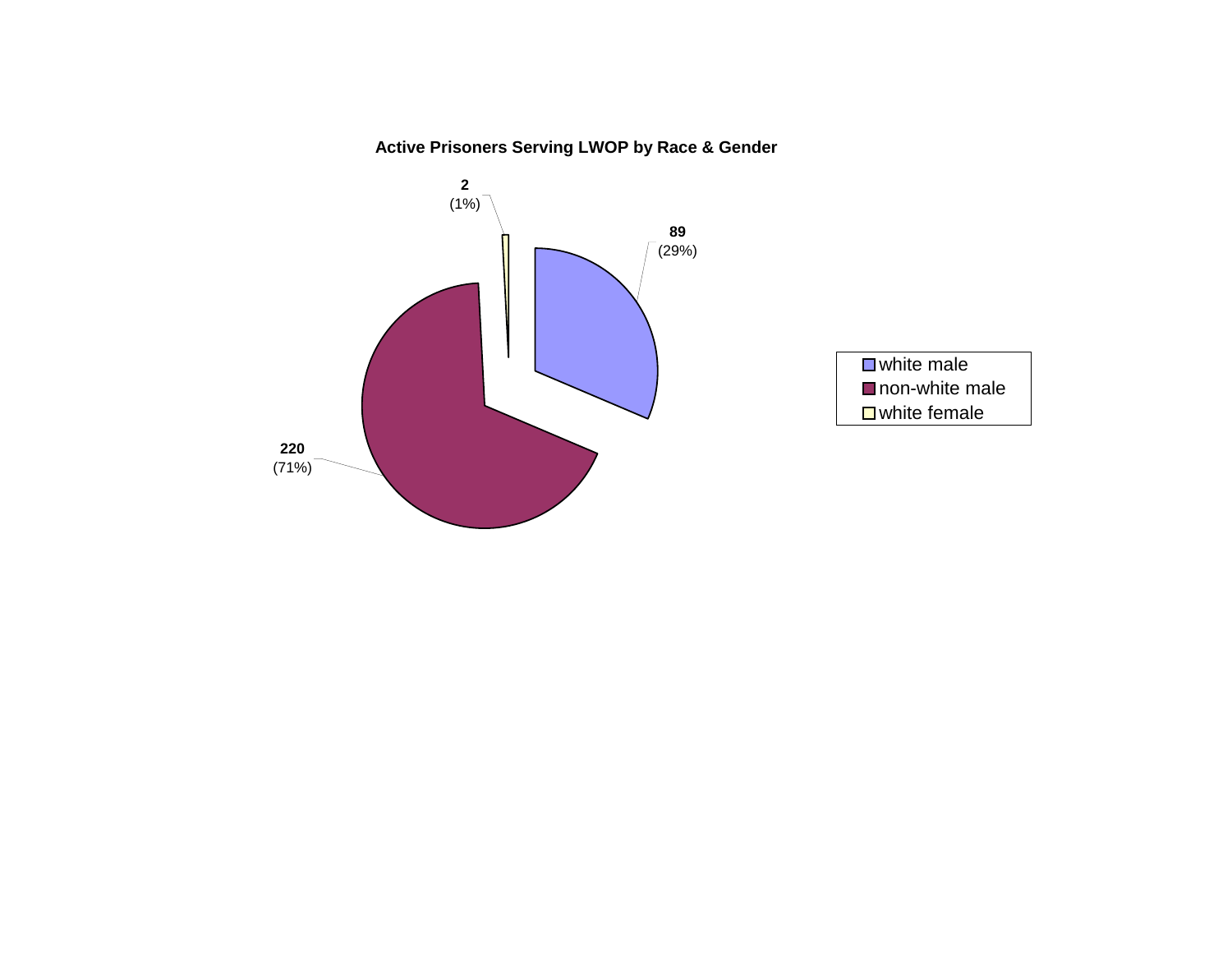

### **Prior Incarcerations for Inmates Serving Life Without Parole**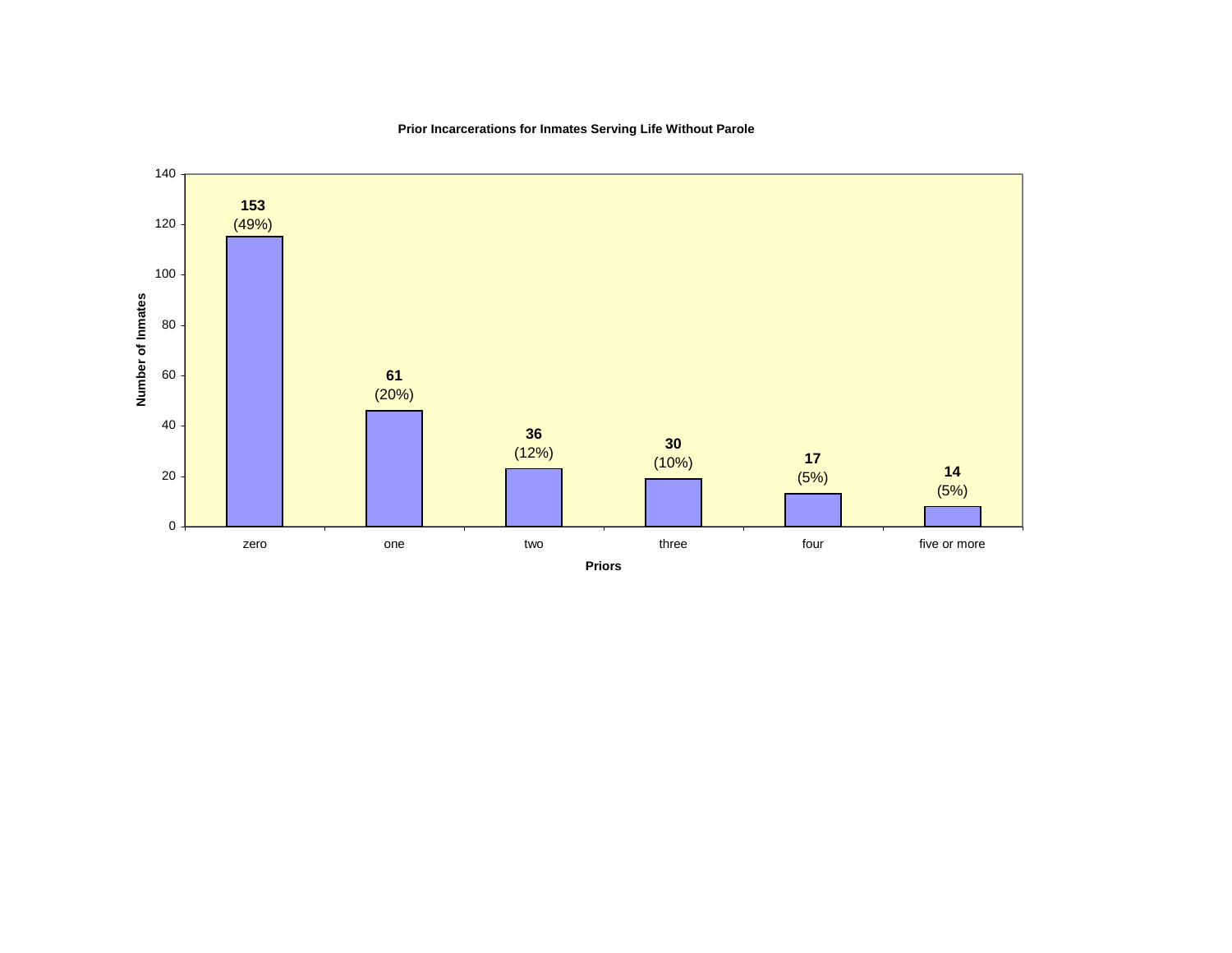### **Active Inmates Serving LWOP by Crime Type**

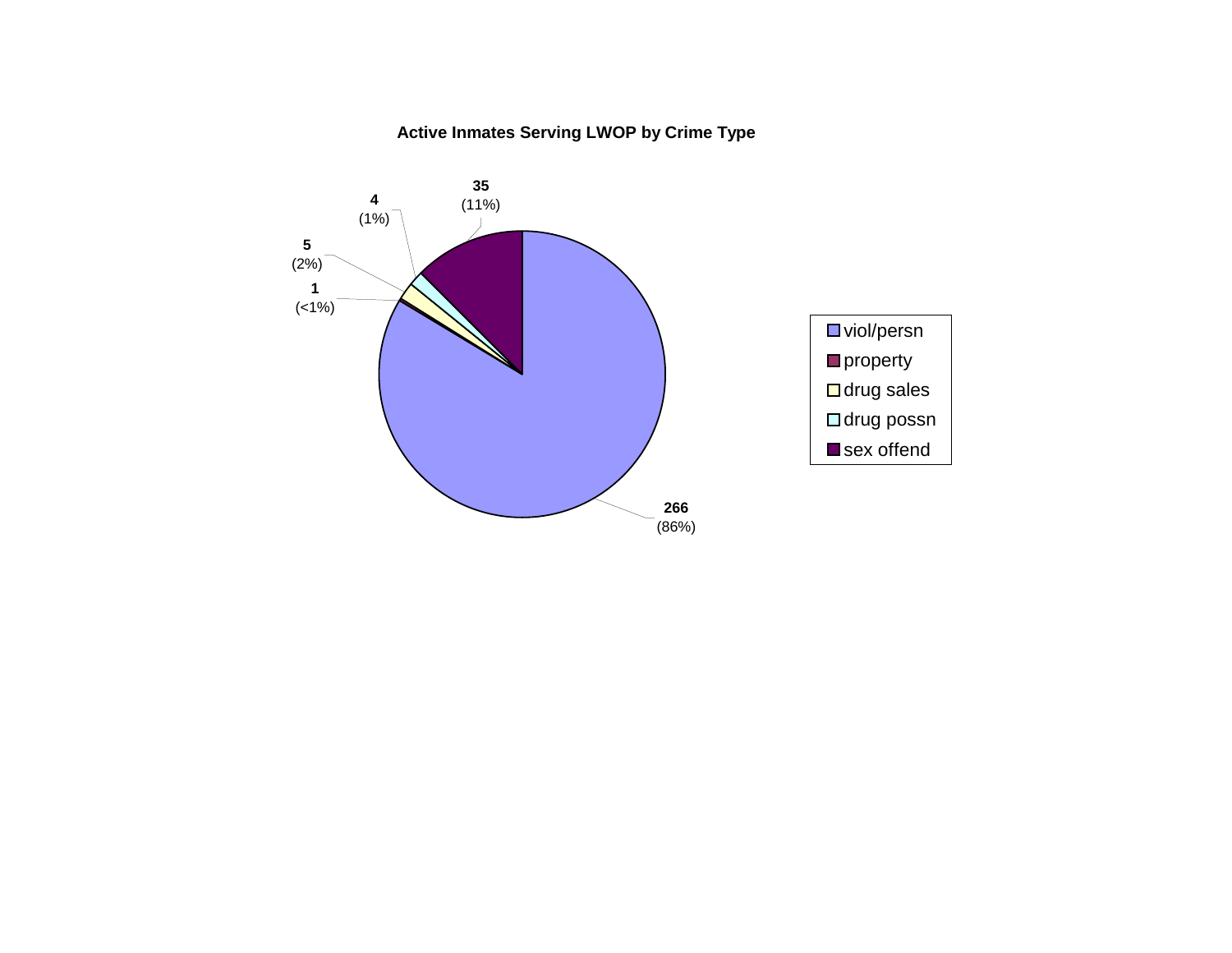Georgia Department of Corrections Page 1 Run  $10/22/02$  12:44 pm Office of Planning and Analysis

#### Inmate statistical profile

TABLE OF CONTENTS FOR ACTIVE PRISONERS EXCLUDING JAIL

Title PAGE ----- ---- RACE AND SEX............................ 2 Culture Fair IQ Scores.................. 3 Self-Rpt Socioeconomic Class............ 4 Self-Rpt Environment To Age 16.......... 5 Self-Rpt Education Level................ 6 Functional Reading Level (WRAT Scores).. 7 Functional Math Level (WRAT Scores)..... 8 Functional Spelling Level (WRAT Scores). 9 Self-Rpt Guardian Status To Age 16......10 Self-Rpt Employment Status Before Prison11 Self-Rpt Marital Status At Admission....12 Self-Rpt Number Of Children At Admission13 Self-Rpt Religious Affiliation..........14 Self-Rpt Family Behavior Patterns \*.....15 Inmate Diagnostic Behavior Problem \*....16 Physical Profile (General Condition)....17 Security Status...........................18 Number Of Sentences.....................19 Number Of Disciplinaries................20 Number Of Escapes........................21 Number Of Prior Georgia Incarcerations \*22 Number Of Transfers.....................23 County Of Conviction....................24 Circ Of Conviction......................27 Home County.............................29 Prison Sentence In Years................32 Probation To Follow Prison..............33Admission Type............................34 Release Type..............................35 Inst By Group..............................36 Institution.............................37 Misdemeanors And Felonies...............38 Crimes By Group.............................39 Most Serious Offense....................40 Most Serious Crime Type.................41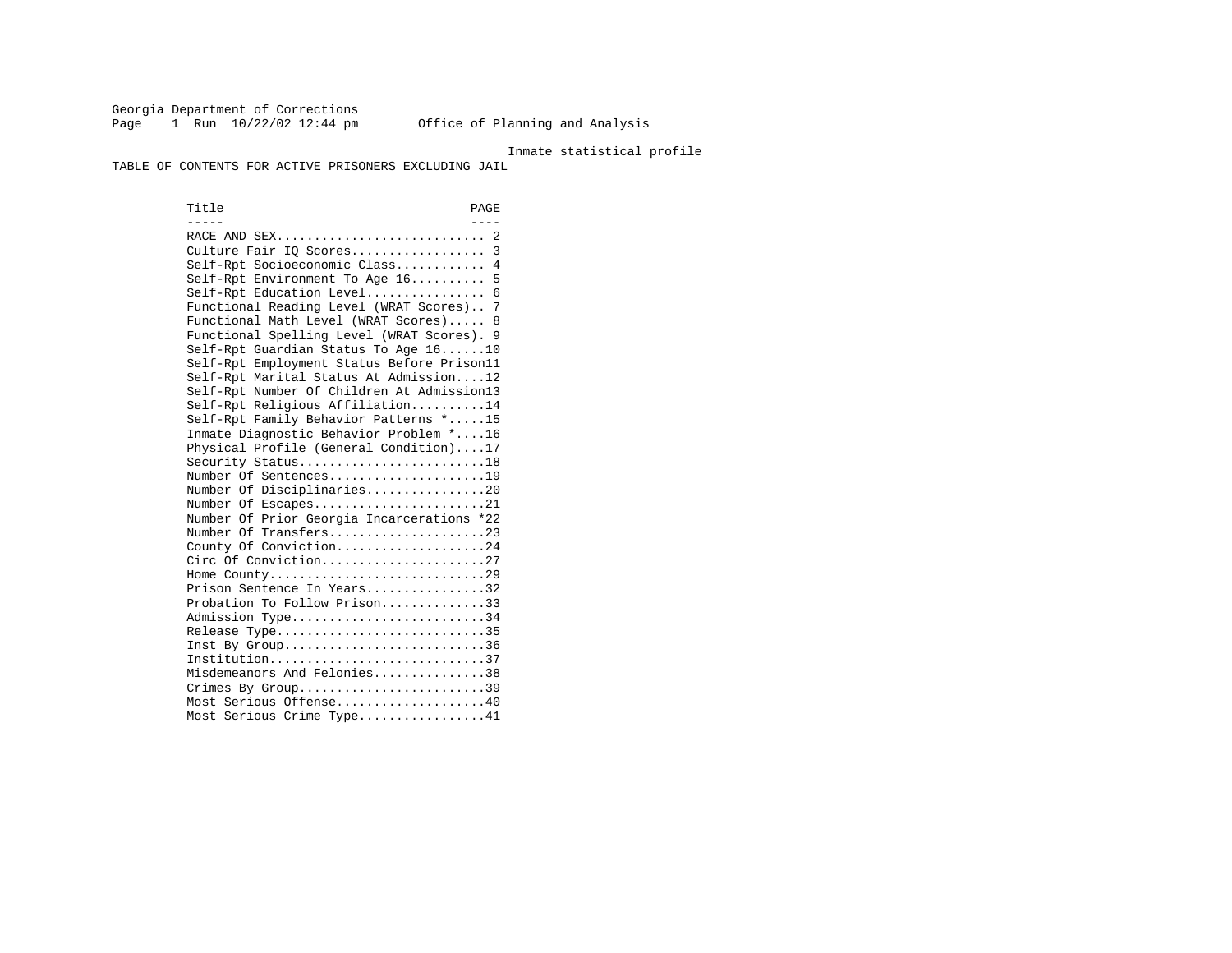### Georgia Department of Corrections Page 2 Run  $10/22/02$  12:44 pm Office of Planning and Analysis

#### Inmate statistical profile

Sample: ACTIVE PRISONERS EXCLUDING JAIL **Requestor:** Statistics Active inmates 10/22/2002

RACE AND SEX by current age & sex

|                  |                    |                             | M E N                       |                   |                |                      |                   | <b>WOMEN</b>               |                               |                   |                                  |
|------------------|--------------------|-----------------------------|-----------------------------|-------------------|----------------|----------------------|-------------------|----------------------------|-------------------------------|-------------------|----------------------------------|
| RACE AND SEX     | Age<br>$ 00 - 21 $ | Age<br>$ 22-39 $            | Age<br>$ 40-54 $            | Age<br>$8 55-99$  | Men<br>% Total | Age<br>$8   00 - 21$ | Age<br>$ 22-39 $  | Age<br>$ 40-54 $           | Age<br>$8 55-99$              | Women<br>% Total  | Grand<br>%   Total<br>ႜ          |
| WHITE MALE       | $\Omega$<br>0      | 44<br>26                    | 34<br>31                    | 50<br>11          | 89<br>29       | 0<br>0               | 0<br>0            | 0                          |                               | 0                 | 89<br>-29                        |
| NON WHITE MALE   | 7 100              | 126<br>74                   | 76<br>69                    | 11<br>50          | 220<br>71      | $\mathbf 0$<br>0     | 0<br>$\mathbf{0}$ | 0<br>0                     | $\mathbf 0$<br>0              | 0<br>0            | 220<br>71                        |
| WHITE FEMALE     | $\mathbf 0$<br>0   | 0<br>0                      | $\mathbf 0$<br>0            | $\Omega$<br>0     | $\Omega$<br>0  | $\mathbf 0$<br>0     | 2 100             | 0                          | $\mathbf 0$<br>$\Omega$       | 2 100             | 2<br>1                           |
| NON WHITE FEMALE | 0<br>0             | $\mathbf 0$<br>$\mathsf{O}$ | $\mathbf 0$<br>$\mathsf{O}$ | $\mathbf 0$<br> 0 | 0<br>0         | $\mathbf 0$<br>0     | $\mathbf{0}$<br>0 | $\mathbf 0$<br>$\mathbf 0$ | $\mathbf 0$<br>$\overline{0}$ | $\mathbf{0}$<br>0 | $\overline{0}$<br>$\overline{0}$ |
| Total reported   | 7 100              | 170 100                     | 110 100                     | 22 100            | 309 100        | $\mathbf 0$<br>0     | 2 100             | $\mathbf{0}$<br>$\Omega$   | $\Omega$<br>0 <sup>1</sup>    | 2 100             | 311 100                          |
| Percent reported | 100.0              | 100.0                       | 100.0                       | 100.0             | 100.0          | $\cdot$ 0            | 100.0             | .0'                        | .0 <sup>1</sup>               | 100.0             | 100.0                            |
| NOT REPORTED     | 0                  | $\Omega$                    | $\mathbf 0$                 | $\mathbf 0$       | 0              | $\mathbf 0$          | $\Omega$          | 0                          |                               | $\Omega$          | $\mathbf 0$                      |
| Total            |                    | 170                         | 110                         | 22                | 309            | $\Omega$             | 2                 | 0                          | $\Omega$                      | 2                 | 311                              |
|                  |                    |                             |                             |                   |                |                      |                   |                            |                               |                   |                                  |
|                  |                    |                             |                             |                   |                |                      |                   |                            |                               |                   |                                  |
| AVERAGE AGE      | 20.43              | 30.95                       | 45.60                       | 60.82             | 38.05          | .00                  | 32.00             | .00                        | .00                           | 32.00             | 38.01                            |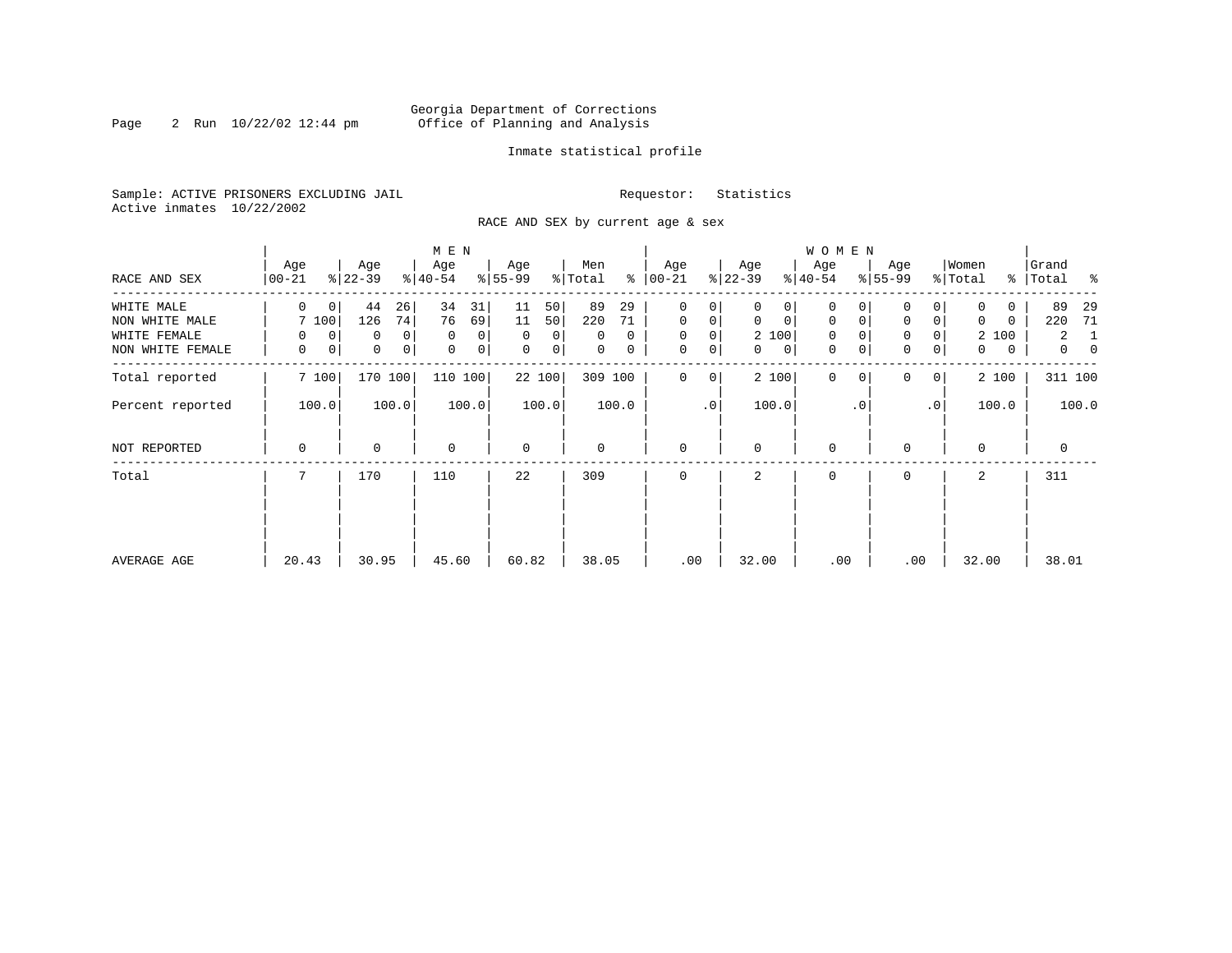### Georgia Department of Corrections Page 3 Run  $10/22/02$  12:44 pm Office of Planning and Analysis

#### Inmate statistical profile

Sample: ACTIVE PRISONERS EXCLUDING JAIL **Requestor:** Statistics Active inmates 10/22/2002

Culture Fair IQ Scores by current age & sex

|                           |                  |                     | M E N              |                         |                      |                                                 |                            | <b>WOMEN</b>     |                                                   |                        |                    |
|---------------------------|------------------|---------------------|--------------------|-------------------------|----------------------|-------------------------------------------------|----------------------------|------------------|---------------------------------------------------|------------------------|--------------------|
| IQ Score                  | Age<br>$00 - 21$ | Age<br>$ 22-39 $    | Age<br>$ 40-54 $   | Age<br>$ 55-99$         | Men<br>% Total<br>နွ | Age<br>$ 00 - 21 $                              | Age<br>$ 22-39$            | Age<br>$8 40-54$ | Age<br>$8 55-99$                                  | Women<br>% Total       | Grand<br>% Total % |
| LESS THAN 70<br>70 AND UP | 0<br>0<br>5 100  | 5<br>3<br>152<br>97 | 9<br>9<br>89<br>91 | $\Omega$<br>0<br>19 100 | 14<br>5<br>265<br>95 | 0<br>0<br>$\mathsf{O}\xspace$<br>0 <sup>1</sup> | $\mathbf{0}$<br>0<br>2 100 | 0<br>0<br>0<br>0 | $\overline{0}$<br>$\Omega$<br>$\overline{0}$<br>0 | $\Omega$<br>0<br>2 100 | 14<br>-5<br>267 95 |
| Total reported            | 5 100            | 157<br>100          | 98 100             | 19 100                  | 279 100              | $\mathbf 0$<br>$\overline{0}$                   | 2 100                      | $\mathbf 0$<br>0 | 0<br> 0                                           | 2 100                  | 281 100            |
| Percent reported          | 71.4             | 92.4                | 89.1               | 86.4                    | 90.3                 | .0 <sup>1</sup>                                 | 100.0                      | $\cdot$ 0        | $\cdot$ 0                                         | 100.0                  | 90.4               |
| NOT REPORTED              | 2                | 13                  | 12                 | 3                       | 30                   | $\mathbf 0$                                     | $\mathbf 0$                | $\mathbf 0$      | $\Omega$                                          | $\mathbf 0$            | 30                 |
| Total                     |                  | 170                 | 110                | 22                      | 309                  | $\mathbf 0$                                     | 2                          | $\mathbf 0$      | 0                                                 | 2                      | 311                |
|                           |                  |                     |                    |                         |                      |                                                 |                            |                  |                                                   |                        |                    |
|                           |                  |                     |                    |                         |                      |                                                 |                            |                  |                                                   |                        |                    |
| AVERAGE IQ                | 104.60           | 100.79              | 95.54              | 97.58                   | 98.80                | .00                                             | 107.00                     | .00              | .00                                               | 107.00                 | 98.85              |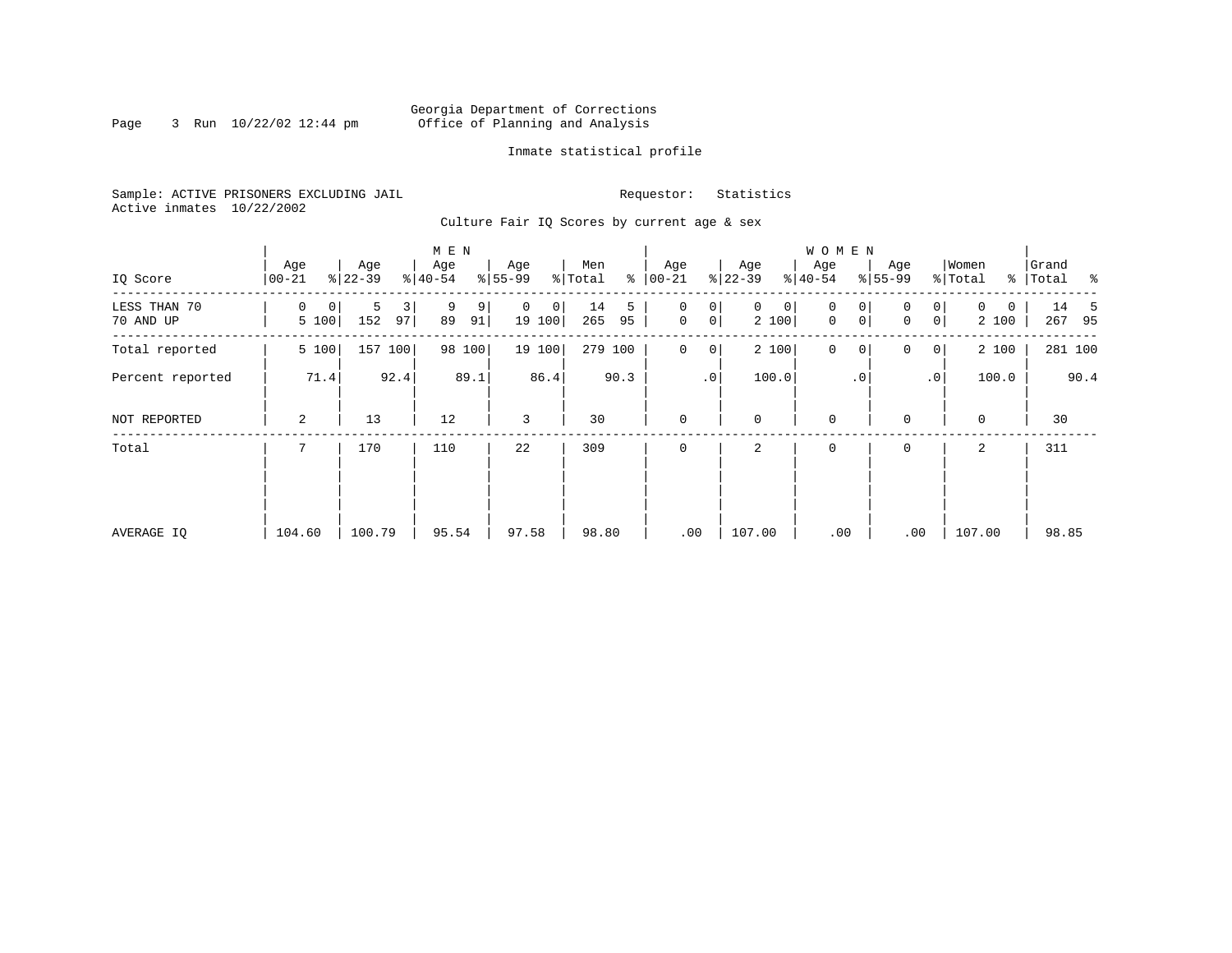#### Georgia Department of Corrections<br>4 Run 10/22/02 12:44 pm office of Planning and Analysis Page 4 Run  $10/22/02$  12:44 pm Office of Planning and Analysis

#### Inmate statistical profile

Sample: ACTIVE PRISONERS EXCLUDING JAIL **Requestor:** Statistics Active inmates 10/22/2002

Self-Rpt Socioeconomic Class by current age & sex

|                     |          |                |           |      | M E N    |                |             |        |         |      |              |                 |             |             | <b>WOMEN</b> |              |           |                 |          |       |           |            |
|---------------------|----------|----------------|-----------|------|----------|----------------|-------------|--------|---------|------|--------------|-----------------|-------------|-------------|--------------|--------------|-----------|-----------------|----------|-------|-----------|------------|
|                     | Age      |                | Age       |      | Age      |                | Age         |        | Men     |      | Age          |                 | Age         |             | Aqe          |              | Age       |                 | Women    |       | Grand     |            |
| Socioeconomic Class | $ 00-21$ |                | $ 22-39 $ |      | $ 40-54$ |                | $8 55-99$   |        | % Total | ႜ    | $00 - 21$    |                 | $ 22-39 $   |             | $ 40-54 $    |              | $8 55-99$ |                 | % Total  |       | %   Total | $\sim$     |
| WELFARE             |          |                | 8         |      | 4        | 4              | 0           | 0      | 12      | 4    | 0            | 0               | $\mathbf 0$ | 0           | 0            | $\mathbf{0}$ | $\Omega$  | $\Omega$        | $\Omega$ | 0     | 12        |            |
| OCC EMPLOY          |          | 17             | 8         |      | 4        | 4              | $\Omega$    | 0      | 13      | 4    | $\Omega$     | 0               | $\Omega$    | $\mathbf 0$ | $\Omega$     | $\Omega$     | $\Omega$  | $\Omega$        | $\Omega$ | 0     | 13        | 4          |
| MINIMUM STD         | 4        | 67             | 92        | 55   | 57       | 53             | 11          | 52     | 164     | 54   | $\Omega$     | $\Omega$        | $\Omega$    | 0           | $\Omega$     | $\Omega$     | $\Omega$  |                 | $\Omega$ | 0     | 164       | -54        |
| MIDDLE              |          | 17             | 55        | 33   | 40       | 37             | 10          | 48     | 106     | 35   | $\Omega$     | $\mathbf 0$     |             | 50          | $\mathbf 0$  | $\Omega$     | 0         |                 |          | 50    | 107       | 35         |
| OTHER               | 0        | 0 <sup>1</sup> | 3         | 2    | 3        | 3 <sup>1</sup> | $\mathbf 0$ | 0      | 6       | 2    | 0            | 0               | 1           | 50          | $\mathbf 0$  | $\mathbf 0$  | 0         | 0               |          | 50    |           | $7\quad 2$ |
| Total reported      |          | 6 100          | 166       | 100  | 108      | 100            |             | 21 100 | 301 100 |      | $\mathbf 0$  | $\mathbf 0$     |             | 2 100       | $\mathbf 0$  | 0            | 0         | $\overline{0}$  |          | 2 100 |           | 303 100    |
| Percent reported    |          | 85.7           |           | 97.6 |          | 98.2           |             | 95.5   |         | 97.4 |              | .0 <sup>1</sup> |             | 100.0       |              | $\cdot$ 0    |           | .0 <sup>1</sup> |          | 100.0 |           | 97.4       |
| NOT RPTD            |          |                | 4         |      | 2        |                |             |        | 8       |      | $\mathbf{0}$ |                 | $\mathbf 0$ |             | $\mathbf 0$  |              | $\Omega$  |                 | $\Omega$ |       | 8         |            |
| Total               |          |                | 170       |      | 110      |                | 22          |        | 309     |      | $\mathbf{0}$ |                 | 2           |             | 0            |              | 0         |                 | 2        |       | 311       |            |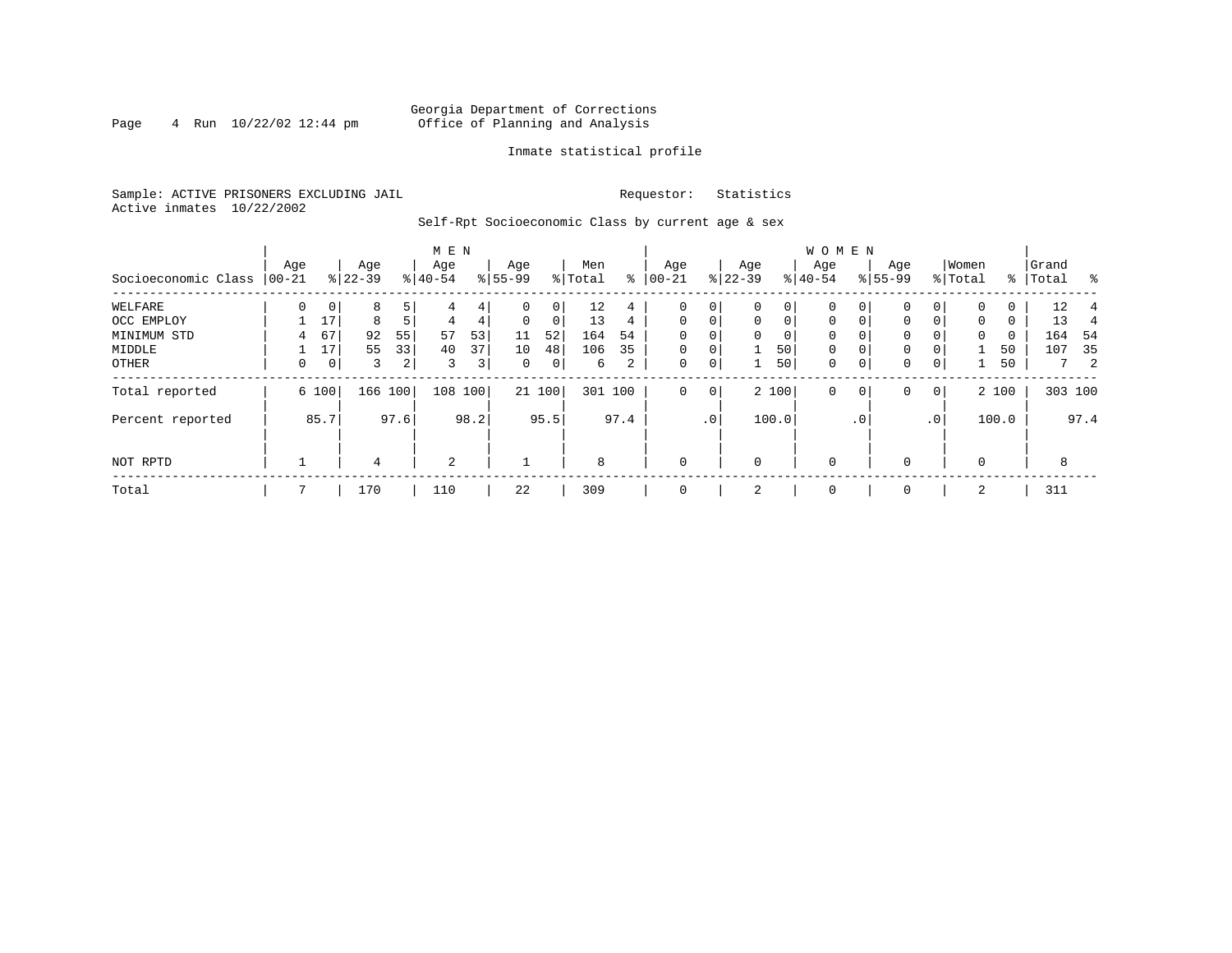#### Georgia Department of Corrections Page 5 Run  $10/22/02$  12:44 pm Office of Planning and Analysis

#### Inmate statistical profile

Sample: ACTIVE PRISONERS EXCLUDING JAIL **Requestor:** Statistics Active inmates 10/22/2002

Self-Rpt Environment To Age 16 by current age & sex

|                  |                   |             |                  |      | M E N            |      |                  |             |                |      |                 |             |                  |                | <b>WOMEN</b>     |           |                    |                 |                  |       |                |      |
|------------------|-------------------|-------------|------------------|------|------------------|------|------------------|-------------|----------------|------|-----------------|-------------|------------------|----------------|------------------|-----------|--------------------|-----------------|------------------|-------|----------------|------|
| Environment      | Age<br>$ 00 - 21$ |             | Age<br>$8 22-39$ |      | Age<br>$8 40-54$ |      | Age<br>$8 55-99$ |             | Men<br>% Total | နွ   | Age<br>$ 00-21$ |             | Age<br>$8 22-39$ |                | Age<br>$8 40-54$ |           | Age<br>$8155 - 99$ |                 | Women<br>% Total | ႜ     | Grand<br>Total | န္   |
| RURAL/FARM       | 0                 | 0           |                  |      | 4                | 4    | 3                | 14          | 8              | 3    | 0               | 0           | $\Omega$         | $\circ$        | 0                | 0         | $\mathbf{0}$       | 0               | $\Omega$         | 0     | 8              |      |
| RURAL/NFARM      | 0                 | $\mathbf 0$ | 8                | 5    | 8                | 7    | 2                | 9           | 18             | 6    | $\mathbf 0$     | $\mathbf 0$ |                  | 501            | $\mathbf 0$      | 0         | $\mathbf{0}$       | 0               |                  | 50    | 19             |      |
| S.M.S.A          | 2                 | 29          | 70               | 42   | 36               | 33   | 7                | 32          | 115            | 38   | 0               | $\mathbf 0$ | 0                | 0 <sup>1</sup> | $\mathbf 0$      |           | $\mathbf{0}$       |                 | 0                | 0     | 115            | 38   |
| URBAN            | 2                 | 29          | 35               | 21   | 18               | 17   | 2                | 9           | 57             | 19   | $\mathbf 0$     | 0           | $\Omega$         | 0              | $\mathbf 0$      |           | 0                  |                 | 0                | 0     | 57             | 19   |
| SMALL TOWN       | 3                 | 43          | 50               | 30   | 41               | 38   | 8                | 36          | 102            | 34   | 0               | 0           |                  | 501            | 0                | 0         | 0                  | $\Omega$        |                  | 50    | 103            | 34   |
| OTHER            | 0                 | 0           |                  | 1    |                  | T    | $\Omega$         | $\mathbf 0$ | 2              |      | $\mathbf 0$     | 0           | $\Omega$         | $\circ$        | 0                | 0         | $\mathbf{0}$       | 0               | $\Omega$         | 0     | 2              |      |
| Total reported   |                   | 7 100       | 165              | 100  | 108 100          |      |                  | 22 100      | 302 100        |      | $\Omega$        | $\mathbf 0$ |                  | 2 100          | $\Omega$         | 0         | $\mathbf{0}$       | $\mathbf 0$     |                  | 2 100 | 304 100        |      |
| Percent reported |                   | 100.0       |                  | 97.1 |                  | 98.2 |                  | 100.0       |                | 97.7 |                 | .0          |                  | 100.0          |                  | $\cdot$ 0 |                    | .0 <sup>′</sup> |                  | 100.0 |                | 97.7 |
| NOT RPTD         | $\mathbf 0$       |             | 5                |      | 2                |      | $\Omega$         |             | $\mathbf{r}$   |      | $\mathbf 0$     |             | $\Omega$         |                | $\mathbf 0$      |           | $\mathbf 0$        |                 | $\Omega$         |       | 7              |      |
| Total            |                   |             | 170              |      | 110              |      | 22               |             | 309            |      | $\mathbf 0$     |             | 2                |                | 0                |           | 0                  |                 | 2                |       | 311            |      |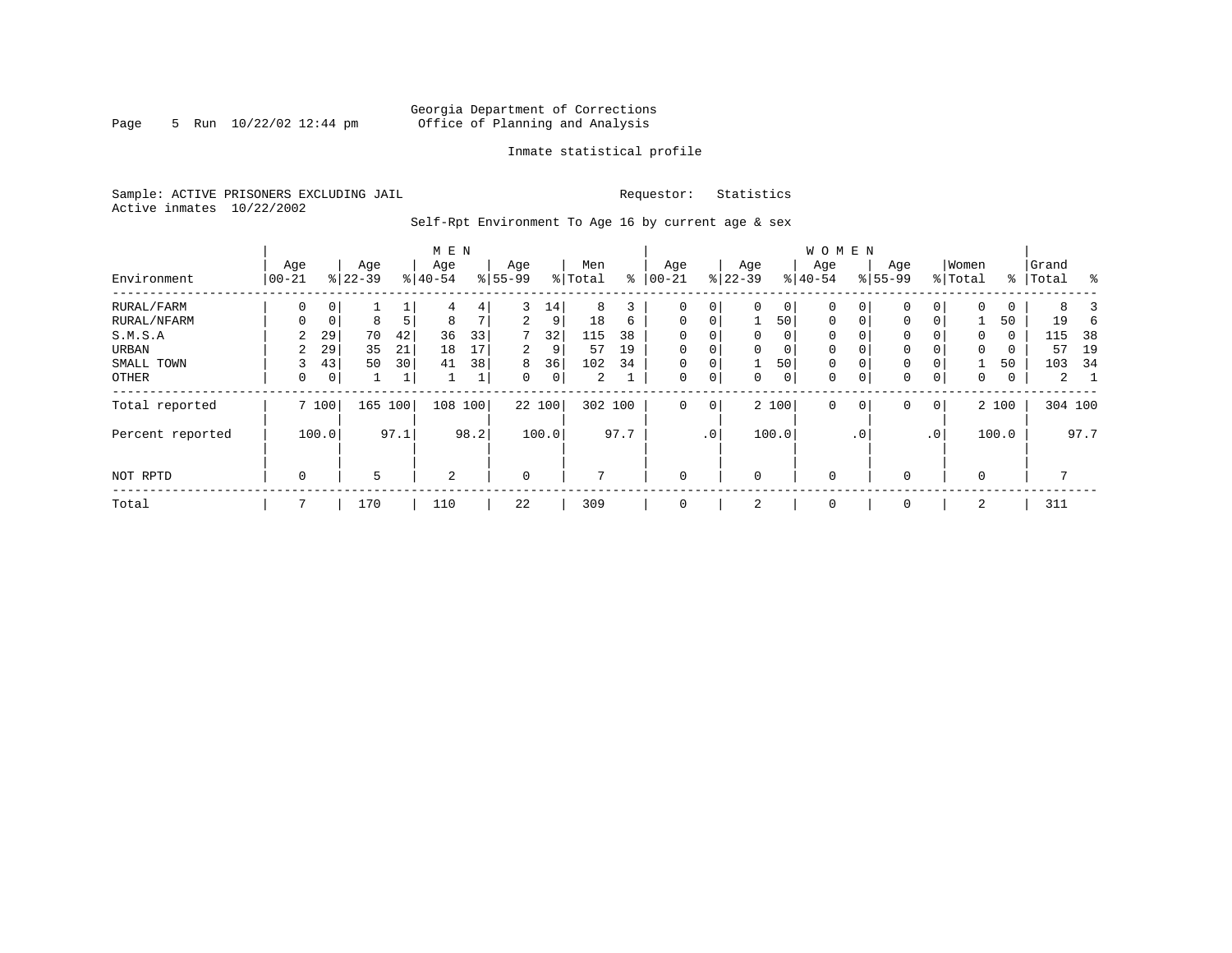#### Georgia Department of Corrections Page 6 Run 10/22/02 12:44 pm office of Planning and Analysis

#### Inmate statistical profile

Sample: ACTIVE PRISONERS EXCLUDING JAIL **Requestor:** Statistics Active inmates 10/22/2002

Self-Rpt Education Level by current age & sex

|                              | M E N            |         |                  |        |                  |        |                  |         |                |         |                      |    |                  |          | W O M E N        |          |                  |           |                  |        |                    |          |          |
|------------------------------|------------------|---------|------------------|--------|------------------|--------|------------------|---------|----------------|---------|----------------------|----|------------------|----------|------------------|----------|------------------|-----------|------------------|--------|--------------------|----------|----------|
| Education Level              | Age<br>$00 - 21$ |         | Age<br>$ 22-39 $ |        | Age<br>$ 40-54 $ |        | Age<br>$ 55-99 $ |         | Men<br>% Total | ⊱       | Age<br>$ 00-21$      |    | Age<br>$ 22-39 $ |          | Age<br>$ 40-54 $ |          | Age<br>$ 55-99 $ |           | Women<br>% Total |        | Grand<br>%   Total |          | ႜ        |
|                              |                  |         |                  |        |                  |        |                  |         |                |         |                      |    |                  |          |                  |          |                  |           |                  |        |                    |          |          |
| LESS THAN GRADE 7<br>GRADE 7 | 0                | 0<br>29 | 5<br>3           | 3<br>2 | 8                | 4<br>7 | 3                | 14      | 12<br>14       | 4       | $\Omega$<br>$\Omega$ | 0  | 0<br>0           | 0<br>0   | 0<br>0           | O        | 0<br>$\Omega$    | 0         |                  |        |                    | 12<br>14 |          |
| GRADE 8                      | 2                | 14      | 19               | 11     |                  |        | 5                | 5<br>23 | 30             | 5<br>10 | $\Omega$             | 0  | $\Omega$         | 0        | $\Omega$         | 0        | $\Omega$         |           | 0                | 0<br>0 |                    | 30       | -5<br>10 |
| GRADE 9                      |                  | 14      | 24               | 14     | 15               | 14     |                  | 5       | 41             | 13      | 0                    | 0  | $\Omega$         | 0        | 0                | n        | 0                |           | 0                | 0      |                    | 41       | 13       |
| GRADE 10                     |                  | 14      | 42               | 25     | 23               | 21     |                  | 5       | 67             | 22      | $\Omega$             | 0  | $\Omega$         | $\Omega$ | 0                | $\Omega$ | 0                |           | $\Omega$         |        |                    | 67       | 22       |
| GRADE 11                     |                  | 14      | 27               | 16     | 9                | 8      | 3                | 14      | 40             | 13      | $\Omega$             |    |                  | 2 100    | 0                |          | 0                |           |                  | 2 100  |                    | 42       | 14       |
| GRADE 12                     |                  | 14      | 32               | 19     | 14               | 13     | 2                | 9       | 49             | 16      | $\Omega$             | 0  | $\Omega$         | 0        | 0                | $\Omega$ | 0                |           | 0                | 0      |                    | 49       | 16       |
| MORE THAN GRADE 12           | 0                | 0       | 16               | 10     | 30               | 28     | 6                | 27      | 52             | 17      | 0                    | 0  | $\Omega$         | 0        | 0                | 0        | 0                | 0         | $\Omega$         | 0      |                    | 52       | 17       |
| Total reported               |                  | 7 100   | 168 100          |        | 108 100          |        |                  | 22 100  | 305 100        |         | $\Omega$             | 0  |                  | 2 100    | $\mathbf{0}$     | $\Omega$ | 0                | 0         |                  | 2 100  |                    | 307 100  |          |
| Percent reported             |                  | 100.0   |                  | 98.8   |                  | 98.2   |                  | 100.0   |                | 98.7    |                      | .0 | 100.0            |          |                  | . 0      |                  | $\cdot$ 0 |                  | 100.0  |                    |          | 98.7     |
| NOT REPORTED                 | $\Omega$         |         | 2                |        | 2                |        | $\mathbf 0$      |         | 4              |         | 0                    |    | 0                |          | 0                |          | $\Omega$         |           | $\Omega$         |        |                    | 4        |          |
| Total                        | 7                |         | 170              |        | 110              |        | 22               |         | 309            |         | $\Omega$             |    | $\overline{a}$   |          | $\Omega$         |          | $\Omega$         |           | $\mathbf{2}$     |        |                    | 311      |          |
|                              |                  |         |                  |        |                  |        |                  |         |                |         |                      |    |                  |          |                  |          |                  |           |                  |        |                    |          |          |
| AVG EDUCATION LEVEL          | 9.14             |         | 11.04            |        | 12.11            |        | 11.32            |         | 11.40          |         | .00                  |    | 11.00            |          | .00              |          | .00              |           | 11.00            |        |                    | 11.39    |          |

\* NOTE: THE FIELD LABLED "LESS THAN GRADE 7" WAS CORRECTED IN MARCH 1989: MISSING DATA FOR INMATES STILL IN DIAGNOSTICS NOW HAS BEEN REMOVED FROM THIS FIELD AND IDENTIFIED AS "NOT REPORTED" INFORMATION.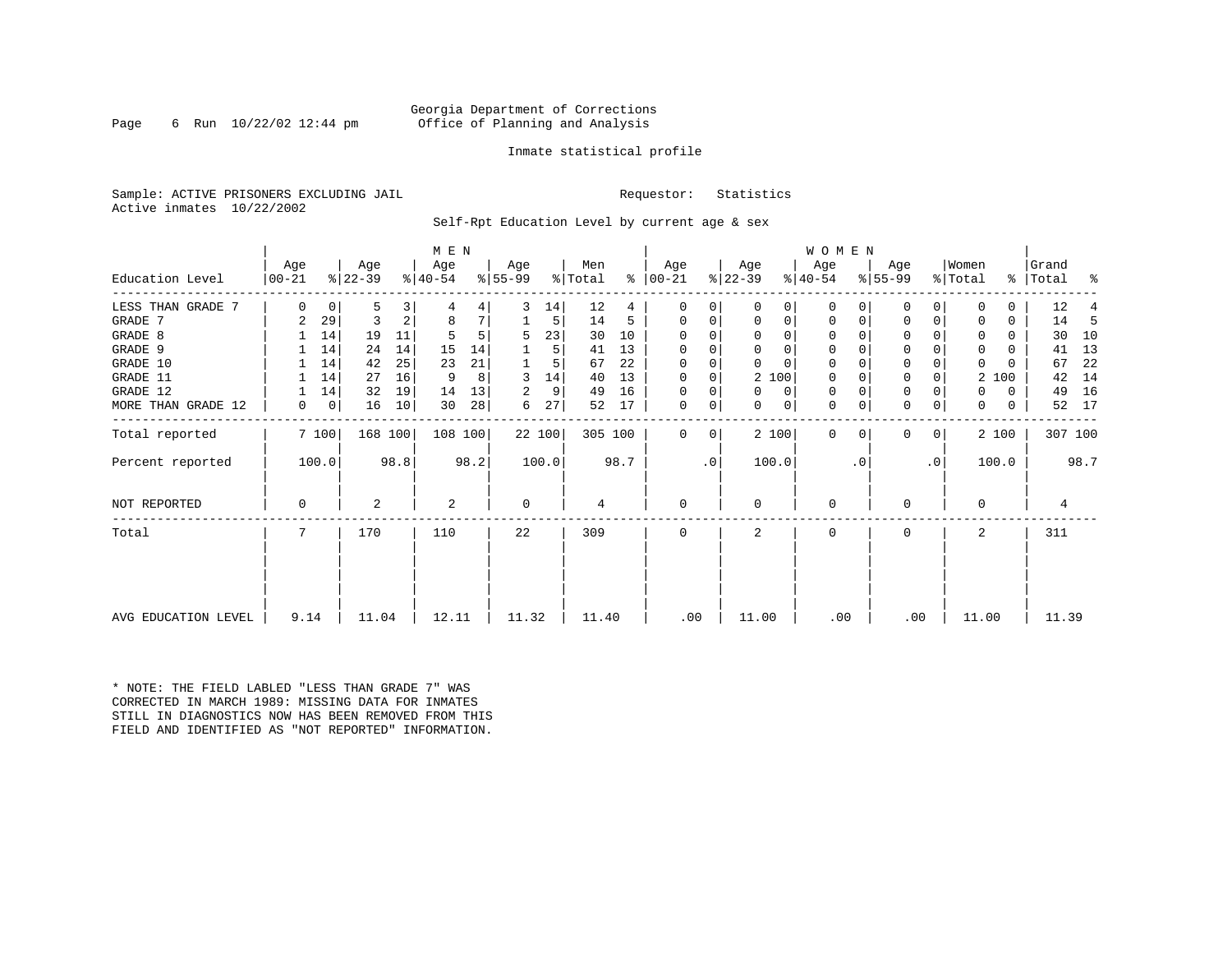#### Georgia Department of Corrections Page 7 Run 10/22/02 12:44 pm Office of Planning and Analysis

#### Inmate statistical profile

Sample: ACTIVE PRISONERS EXCLUDING JAIL **Requestor:** Statistics Active inmates 10/22/2002

Functional Reading Level (WRAT Scores) by current age & sex

|                    |                 | M E N           |                  |         |                  |        |                  |        |                |      |                 | W O M E N |                  |          |                  |           |                  |             |                  |          |                |      |
|--------------------|-----------------|-----------------|------------------|---------|------------------|--------|------------------|--------|----------------|------|-----------------|-----------|------------------|----------|------------------|-----------|------------------|-------------|------------------|----------|----------------|------|
| WRAT Reading Score | Age<br>$ 00-21$ |                 | Age<br>$ 22-39 $ |         | Age<br>$ 40-54 $ |        | Age<br>$ 55-99 $ |        | Men<br>% Total | ွေ   | Age<br>$ 00-21$ |           | Age<br>$ 22-39 $ |          | Age<br>$8 40-54$ |           | Age<br>$ 55-99 $ |             | Women<br>% Total | ွေ       | Grand<br>Total | ႜ    |
| LESS THAN GRADE 6  |                 | 20 <sup>1</sup> | 52               | 33      | 35               | 35     |                  | 37     | 95             | 34   | 0               | 0         |                  | 50       | $\Omega$         | 0         | 0                | 0           |                  | 50       | 96             | 34   |
| 6TH THRU 8TH GRADE | 4               | 80              | 33               | 21      | 19               | 19     | 3                | 16     | 59             | 21   | 0               | 0         | $\mathbf 0$      | 0        | 0                |           | 0                | 0           |                  | 0        | 59             | 21   |
| GRADE 9            |                 |                 | 15               | 9       | 15               | 15     | 2                | 11     | 32             | 11   | $\Omega$        | 0         |                  | $\Omega$ |                  |           | $\Omega$         |             |                  | 0        | 32             | 11   |
| GRADE 10           | 0               |                 | 4                |         | 3                | 3      |                  | 5      | 8              | 3    | $\mathbf 0$     | 0         | $\mathbf 0$      | 0        | 0                |           | 0                |             | 0                | 0        | 8              |      |
| GRADE 11           | 0               |                 | 7                |         | 6                | 6      |                  | 5      | 14             |      | $\Omega$        |           |                  |          |                  |           | $\mathbf 0$      |             | $\Omega$         | $\Omega$ | 14             |      |
| GRADE 12           | 0               | 0               | 30               | 19      | 11               | 11     | 4                | 21     | 45             | 16   | 0               | 0         | $\Omega$         | $\Omega$ | 0                |           | 0                |             | 0                | 0        | 45             | 16   |
| MORE THAN GRADE 12 | 0               | $\overline{0}$  | 17               | 11      | 10               | 10     |                  | 5      | 28             | 10   | 0               | 0         |                  | 50       | 0                |           | $\mathbf 0$      | 0           |                  | 50       | 29             | 10   |
| Total reported     |                 | 5 100           |                  | 158 100 |                  | 99 100 |                  | 19 100 | 281 100        |      | $\mathbf 0$     | 0         |                  | 2 100    | 0                | $\Omega$  | $\mathbf{0}$     | $\mathbf 0$ |                  | 2 100    | 283 100        |      |
| Percent reported   |                 | 71.4            |                  | 92.9    |                  | 90.0   |                  | 86.4   |                | 90.9 |                 | $\cdot$ 0 |                  | 100.0    |                  | $\cdot$ 0 |                  | $\cdot$ 0   |                  | 100.0    |                | 91.0 |
| NOT REPORTED       | 2               |                 | 12               |         | 11               |        | 3                |        | 28             |      | $\mathbf 0$     |           | $\Omega$         |          | 0                |           | 0                |             | $\Omega$         |          | 28             |      |
| Total              | 7               |                 | 170              |         | 110              |        | 22               |        | 309            |      | $\mathbf 0$     |           | 2                |          | $\mathbf 0$      |           | 0                |             | 2                |          | 311            |      |
|                    |                 |                 |                  |         |                  |        |                  |        |                |      |                 |           |                  |          |                  |           |                  |             |                  |          |                |      |
| AVG READING SCORE  | 7.04            |                 | 8.28             |         | 7.70             |        | 7.94             |        | 8.03           |      | .00             |           | 9.10             |          | .00              |           | .00              |             | 9.10             |          | 8.04           |      |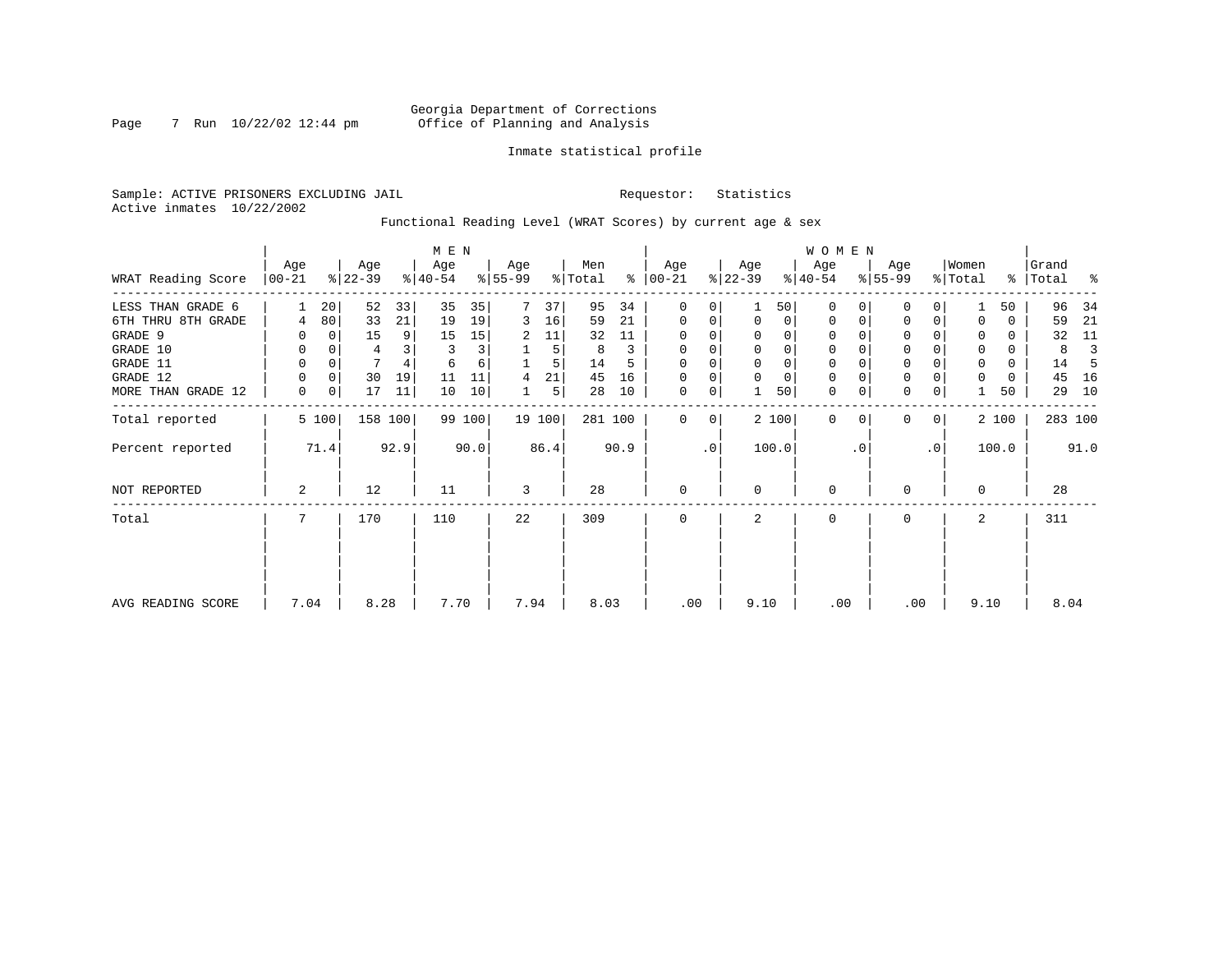#### Georgia Department of Corrections Page 8 Run 10/22/02 12:44 pm Office of Planning and Analysis

#### Inmate statistical profile

Sample: ACTIVE PRISONERS EXCLUDING JAIL **Requestor:** Statistics Active inmates 10/22/2002

Functional Math Level (WRAT Scores) by current age & sex

|                    |                  |          |                  |                | M E N            |                |                  |        |                |      |                              |    |                  |             | WOMEN            |             |                  |              |                  |       |                    |      |
|--------------------|------------------|----------|------------------|----------------|------------------|----------------|------------------|--------|----------------|------|------------------------------|----|------------------|-------------|------------------|-------------|------------------|--------------|------------------|-------|--------------------|------|
| WRAT Math Score    | Age<br>$00 - 21$ |          | Age<br>$ 22-39 $ |                | Age<br>$ 40-54 $ |                | Age<br>$ 55-99 $ |        | Men<br>% Total |      | Age<br>$\frac{1}{6}$   00-21 |    | Age<br>$ 22-39 $ |             | Age<br>$ 40-54 $ |             | Age<br>$8 55-99$ |              | Women<br>% Total |       | Grand<br>% Total % |      |
| LESS THAN GRADE 6  |                  | 20       | 50               | 32             | 42               | 42             | 10               | 53     | 103            | 37   | 0                            | 0  | $\Omega$         | 0           | $\mathbf 0$      | $\Omega$    | 0                | $\Omega$     | <sup>0</sup>     | 0     | 103                | 36   |
| 6TH THRU 8TH GRADE | 2                | 40       | 70               | 44             | 38               | 38             | 4                | 21     | 114            | 41   | $\mathbf 0$                  | 0  | 0                | 0           | 0                | 0           | 0                | 0            |                  | 0     | 114                | 40   |
| GRADE 9            | 2                | 40       | 17               | 11             | 10               | 10             | 0                | 0      | 29             | 10   | $\Omega$                     |    |                  | 50          | $\mathbf 0$      |             | 0                |              |                  | 50    | 30                 | 11   |
| GRADE 10           | 0                | 0        | 12               | 8 <sup>1</sup> | 4                | 4              | 2                | 11     | 18             | 6    | $\Omega$                     |    | 0                | 0           | 0                |             | 0                |              | 0                | 0     | 18                 | -6   |
| GRADE 11           | 0                | $\Omega$ | 5                | 3              | $\mathbf 0$      |                |                  | 5      | 6              | 2    | $\Omega$                     |    |                  | 0           | 0                |             | $\Omega$         |              |                  | 0     | 6                  | 2    |
| GRADE 12           | 0                | 0        | 3                | 2              | 3                | 3              |                  | 5      |                | 2    | $\Omega$                     | 0  | 0                | $\mathbf 0$ | 0                | O           | 0                |              | $\Omega$         | 0     | 7                  | 2    |
| MORE THAN GRADE 12 | 0                | 0        |                  |                | 2                | $\overline{2}$ |                  | 5      | 4              |      | 0                            | 0  |                  | 50          | $\mathbf 0$      | $\mathbf 0$ | $\mathbf 0$      | 0            |                  | 50    | 5                  | 2    |
| Total reported     |                  | 5 100    | 158 100          |                |                  | 99 100         |                  | 19 100 | 281 100        |      | $\Omega$                     | 0  |                  | 2 100       | $\mathbf{0}$     | $\Omega$    | $\Omega$         | $\mathbf{0}$ |                  | 2 100 | 283 100            |      |
| Percent reported   |                  | 71.4     |                  | 92.9           |                  | 90.0           |                  | 86.4   |                | 90.9 |                              | .0 |                  | 100.0       |                  | $\cdot$ 0   |                  | $\cdot$ 0    |                  | 100.0 |                    | 91.0 |
| NOT REPORTED       | 2                |          | 12               |                | 11               |                | 3                |        | 28             |      | $\mathbf 0$                  |    | 0                |             | $\mathbf 0$      |             | $\Omega$         |              | $\Omega$         |       | 28                 |      |
| Total              | 7                |          | 170              |                | 110              |                | 22               |        | 309            |      | $\mathbf 0$                  |    | 2                |             | $\mathbf 0$      |             | 0                |              | 2                |       | 311                |      |
|                    |                  |          |                  |                |                  |                |                  |        |                |      |                              |    |                  |             |                  |             |                  |              |                  |       |                    |      |
| AVG MATH SCORE     | 7.50             |          | 7.14             |                | 6.52             |                | 6.62             |        | 6.89           |      | .00                          |    | 11.40            |             | .00              |             | .00              |              | 11.40            |       | 6.92               |      |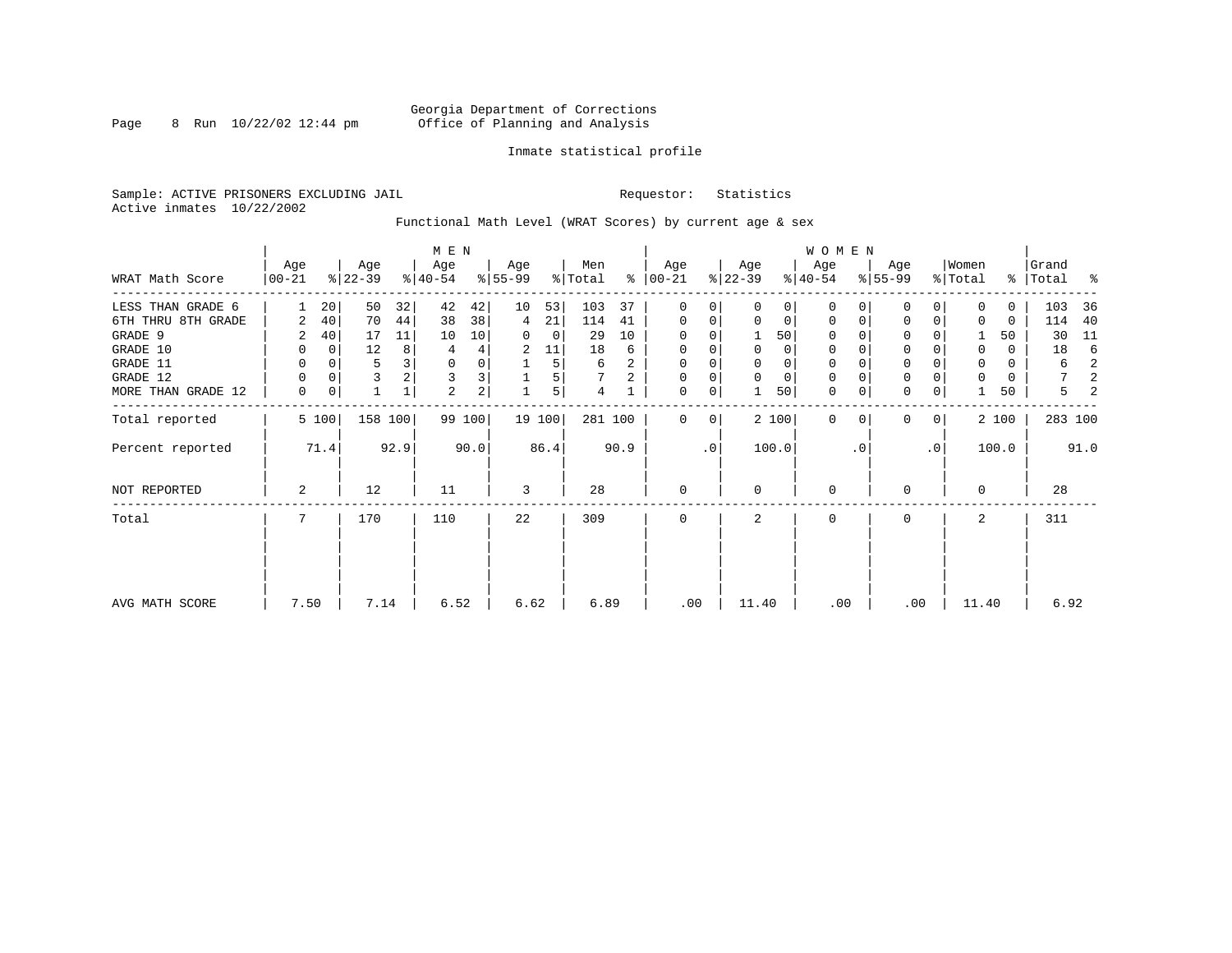#### Georgia Department of Corrections Page 9 Run  $10/22/02$  12:44 pm Office of Planning and Analysis

#### Inmate statistical profile

Sample: ACTIVE PRISONERS EXCLUDING JAIL **Requestor:** Statistics Active inmates 10/22/2002

Functional Spelling Level (WRAT Scores) by current age & sex

|                               |          |             |                  |         | $M$ E $N$        |        |                  |        |                |      |                   |           |                  |          | W O M E N        |           |                  |                |                  |          |                |      |
|-------------------------------|----------|-------------|------------------|---------|------------------|--------|------------------|--------|----------------|------|-------------------|-----------|------------------|----------|------------------|-----------|------------------|----------------|------------------|----------|----------------|------|
| WRAT Spelling Score $ 00-21 $ | Age      |             | Age<br>$ 22-39 $ |         | Age<br>$ 40-54 $ |        | Age<br>$ 55-99 $ |        | Men<br>% Total | ⊱    | Age<br>$ 00 - 21$ |           | Age<br>$ 22-39 $ |          | Age<br>$ 40-54 $ |           | Age<br>$ 55-99 $ |                | Women<br>% Total | ိ        | Grand<br>Total | ႜ    |
| LESS THAN GRADE 6             | $\Omega$ | 0           | 55               | 35      | 46               | 46     | 8                | 42     | 109            | 39   | $\mathbf 0$       | 0         | $\Omega$         | $\Omega$ | $\Omega$         | 0         | $\Omega$         | $\Omega$       | $\Omega$         | $\Omega$ | 109            | 39   |
| 6TH THRU 8TH GRADE            |          | 60          | 47               | 30      | 26               | 26     | 6                | 32     | 82             | 29   | $\mathbf 0$       | 0         |                  | 50       | 0                | 0         | $\Omega$         | 0              |                  | 50       | 83             | 29   |
| GRADE 9                       | 2        | 40          | 15               | 9       | 5                | 5      | 2                | 11     | 24             | 9    | $\Omega$          | 0         |                  | $\Omega$ | 0                |           |                  |                | 0                | 0        | 24             | 8    |
| GRADE 10                      | 0        | 0           | 12               | 8       | 5                | 5      | 0                | 0      | 17             | 6    | $\mathbf 0$       | 0         | 0                | 0        | 0                |           | $\Omega$         |                | 0                | 0        | 17             | 6    |
| GRADE 11                      | 0        |             | 6                |         | 5                | 5      |                  | 5      | 12             |      | $\Omega$          |           |                  | $\Omega$ | $\Omega$         |           | $\Omega$         |                | 0                | 0        | 12             | 4    |
| GRADE 12                      | 0        | $\Omega$    | 15               | 9       | 5                | 5      |                  | 5      | 21             |      | 0                 | 0         | $\Omega$         | 0        | 0                |           | $\mathbf{0}$     |                | 0                | 0        | 21             |      |
| MORE THAN GRADE 12            | 0        | $\mathbf 0$ | 8                | 5       | $\overline{7}$   | 7      |                  | 5      | 16             | 6    | 0                 | 0         |                  | 50       | 0                | 0         | $\mathbf 0$      | 0              |                  | 50       | 17             | 6    |
| Total reported                |          | 5 100       |                  | 158 100 |                  | 99 100 |                  | 19 100 | 281 100        |      | $\mathbf{0}$      | 0         |                  | 2 100    | $\mathbf{0}$     | $\Omega$  | $\Omega$         | 0 <sup>1</sup> |                  | 2 100    | 283 100        |      |
| Percent reported              |          | 71.4        |                  | 92.9    |                  | 90.0   |                  | 86.4   |                | 90.9 |                   | $\cdot$ 0 |                  | 100.0    |                  | $\cdot$ 0 |                  | .0             |                  | 100.0    |                | 91.0 |
| NOT REPORTED                  | 2        |             | 12               |         | 11               |        | 3                |        | 28             |      | $\mathbf{0}$      |           | $\Omega$         |          | 0                |           | $\mathbf 0$      |                | $\Omega$         |          | 28             |      |
| Total                         | 7        |             | 170              |         | 110              |        | 22               |        | 309            |      | $\mathbf 0$       |           | 2                |          | 0                |           | 0                |                | 2                |          | 311            |      |
|                               |          |             |                  |         |                  |        |                  |        |                |      |                   |           |                  |          |                  |           |                  |                |                  |          |                |      |
|                               |          |             |                  |         |                  |        |                  |        |                |      |                   |           |                  |          |                  |           |                  |                |                  |          |                |      |
| AVG SPELLING SCORE            | 8.58     |             | 7.52             |         | 6.53             |        | 7.01             |        | 7.15           |      | .00               |           | 9.70             |          | .00              |           | .00              |                | 9.70             |          | 7.17           |      |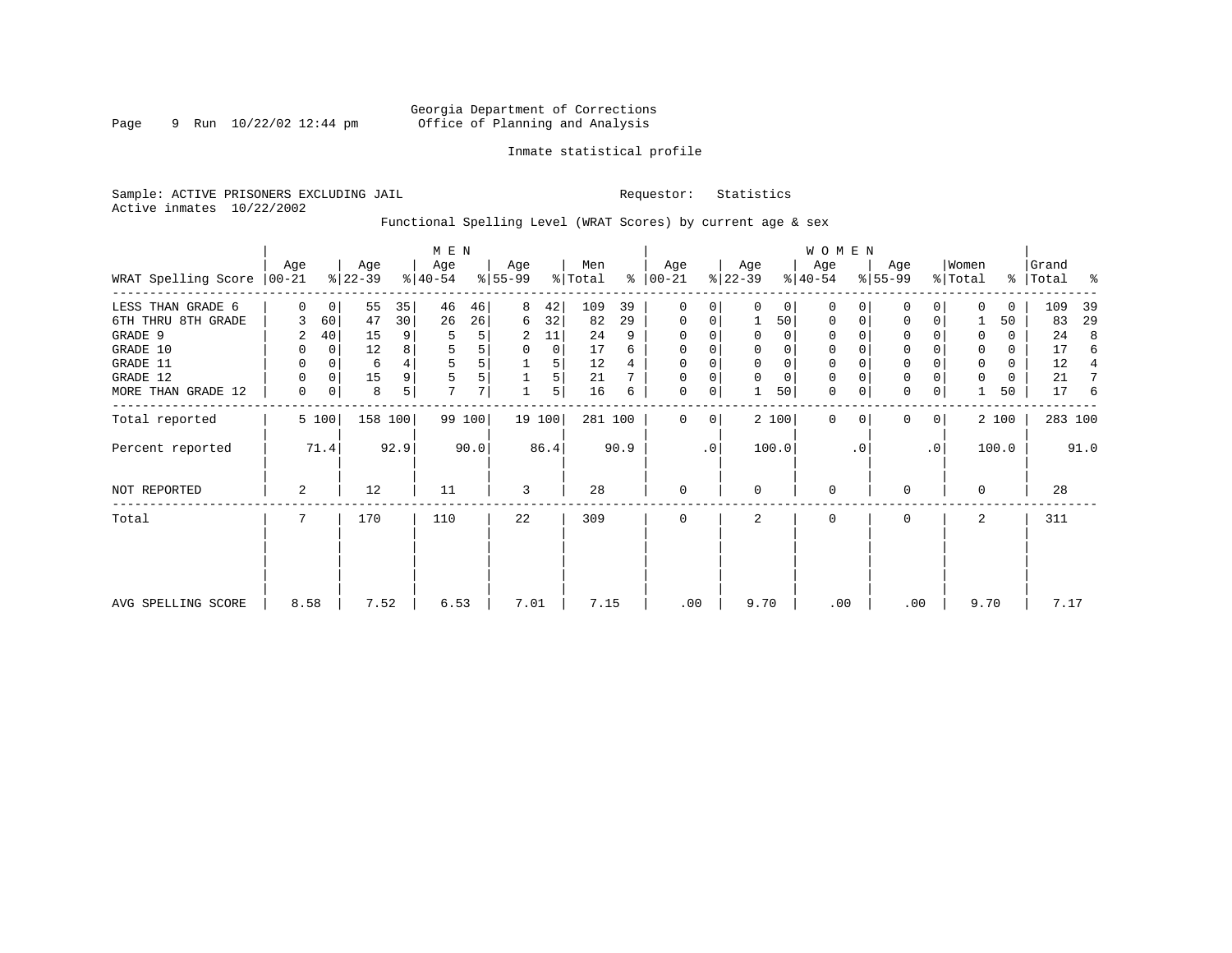Page  $10$  Run  $10/22/02$   $12:44$  pm

#### Inmate statistical profile

Sample: ACTIVE PRISONERS EXCLUDING JAIL **Requestor:** Statistics Active inmates 10/22/2002

Self-Rpt Guardian Status To Age 16 by current age & sex

|                  | M E N             |               |                  |    |                  |      |                  |          |                |      |                      |           |                  |              | WOMEN            |           |                  |             |                  |          |                |         |
|------------------|-------------------|---------------|------------------|----|------------------|------|------------------|----------|----------------|------|----------------------|-----------|------------------|--------------|------------------|-----------|------------------|-------------|------------------|----------|----------------|---------|
| Guardian Status  | Age<br>$ 00 - 21$ |               | Age<br>$ 22-39 $ |    | Age<br>$ 40-54 $ |      | Age<br>$8 55-99$ |          | Men<br>% Total |      | Age<br>$8   00 - 21$ |           | Age<br>$ 22-39 $ |              | Age<br>$ 40-54 $ |           | Age<br>$ 55-99 $ |             | Women<br>% Total | ွေ       | Grand<br>Total | န္      |
| ORPHANAGE        |                   |               | 0                |    | O                | 0    |                  |          |                | U    | 0                    | 0         |                  |              |                  |           | $\Omega$         |             |                  | 0        |                |         |
| FATHER ONLY      |                   |               |                  |    | 2                | 2    |                  | $\Omega$ |                |      | $\Omega$             | 0         |                  | <sup>0</sup> | $\Omega$         |           | 0                |             |                  | 0        |                |         |
| FTR MTR HD       |                   | 0             | 14               | 8  | 6                | 6    |                  | 9        | 22             |      | O                    |           |                  |              |                  |           | 0                |             |                  | 0        | 22             |         |
| MOTHER ONLY      | 4                 | 57            | 68               | 40 | 40               | 37   |                  | 18       | 116            | 38   |                      |           |                  |              |                  |           | 0                |             | 0                | 0        | 116            | 38      |
| MTR FTR HD       |                   | 43            | 48               | 29 | 46               | 42   | 11               | 50       | 108            | 35   | 0                    | 0         |                  | 2 100        | 0                |           | 0                |             |                  | 2 100    | 110            | 36      |
| OTH FEMALE       |                   | 0             |                  |    |                  | 4    |                  |          | 10             |      | 0                    | 0         |                  | 0            | 0                |           | 0                |             |                  | 0        | 10             |         |
| OTH MALE         |                   |               | 2                |    |                  |      |                  |          | 2              |      | $\Omega$             |           |                  |              |                  |           | 0                |             |                  | 0        | 2              |         |
| STEP-PARNTS      | $\Omega$          | $\Omega$      | 5                |    |                  |      | 2                |          | 8              |      | $\Omega$             | 0         |                  |              | 0                |           | 0                |             |                  | 0        |                |         |
| FOSTER HOME      |                   | 0             | 6                |    | $\Omega$         | 0    |                  |          |                |      | $\Omega$             |           |                  |              |                  |           | 0                |             |                  | $\Omega$ |                |         |
| GRAND PRNTS      | 0                 | $\Omega$      | 8                |    | 6                | б.   |                  | 5        | 15             | 5    | $\Omega$             | $\Omega$  |                  |              | 0                |           | $\mathbf 0$      |             |                  | $\Omega$ | 15             |         |
| OTHER            | 0                 |               | 7                | 4  |                  | 4    | $\Omega$         |          | 11             |      | $\Omega$             | 0         |                  |              | 0                |           | 0                | 0           |                  | 0        | 11             |         |
| Total reported   |                   | 7 100         | 168 100          |    | 109 100          |      |                  | 22 100   | 306 100        |      | $\Omega$             | 0         |                  | 2 100        | $\Omega$         | $\Omega$  | $\Omega$         | $\mathbf 0$ |                  | 2 100    |                | 308 100 |
| Percent reported |                   | 100.0<br>98.8 |                  |    |                  | 99.1 |                  | 100.0    |                | 99.0 |                      | $\cdot$ 0 |                  | 100.0        |                  | $\cdot$ 0 |                  | $\cdot$ 0   |                  | 100.0    |                | 99.0    |
| NOT RPTD         | 0<br>2            |               |                  |    | $\Omega$         |      | 3                |          | $\Omega$       |      | $\Omega$             |           | 0                |              | 0                |           | $\Omega$         |             |                  |          |                |         |
| Total            |                   |               | 170              |    | 110              |      | 22               |          | 309            |      | 0                    |           |                  |              | $\Omega$         |           | 0                |             | 2                |          | 311            |         |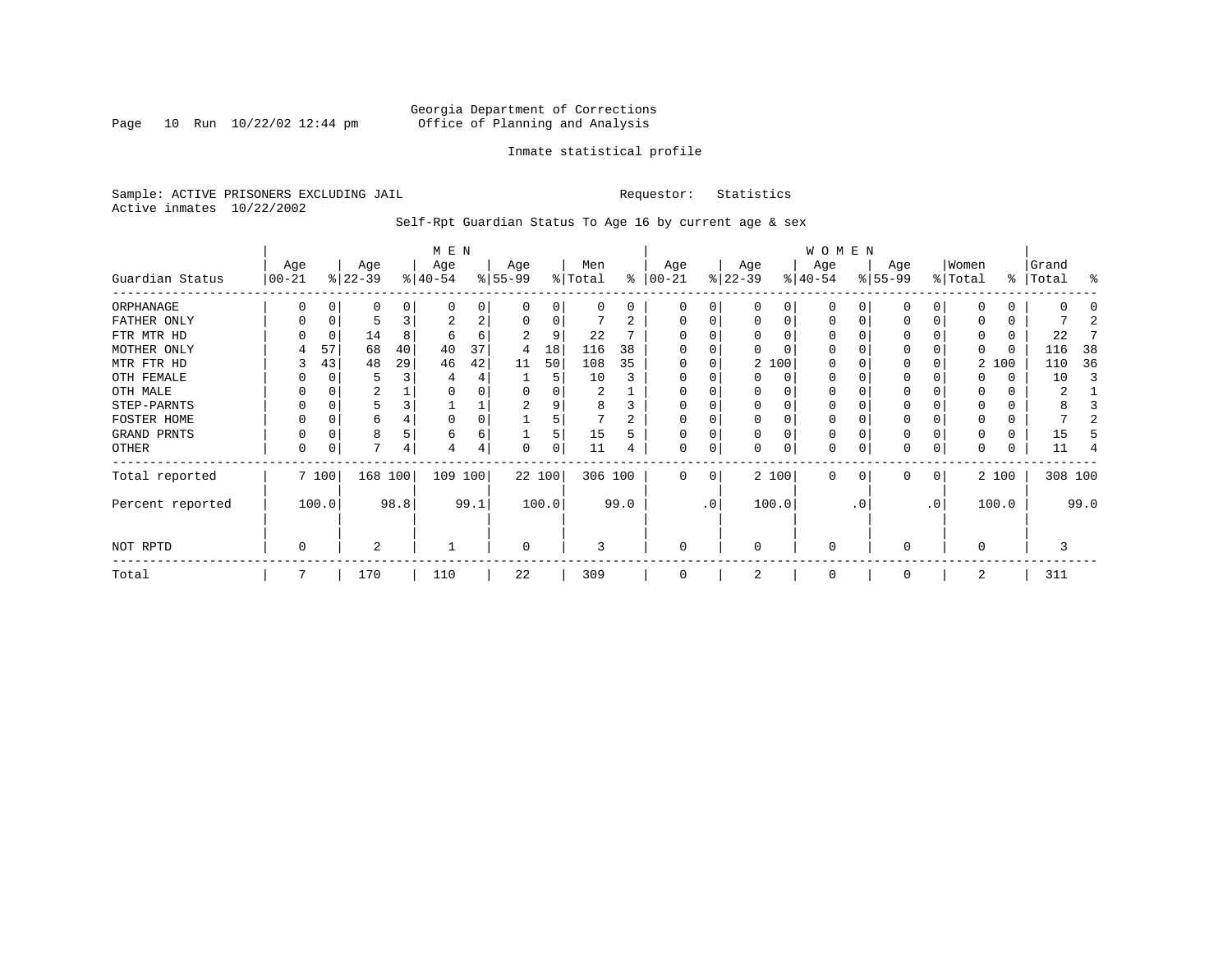Page 11 Run  $10/22/02$  12:44 pm

### Inmate statistical profile

Sample: ACTIVE PRISONERS EXCLUDING JAIL **Requestor:** Statistics Active inmates 10/22/2002

#### Self-Rpt Employment Status Before Prison by current age & sex

|                  | M E N     |              |           |    |           |          |             |        |         |          |          |                 |             |       | <b>WOMEN</b> |             |          |           |          |       |           |      |
|------------------|-----------|--------------|-----------|----|-----------|----------|-------------|--------|---------|----------|----------|-----------------|-------------|-------|--------------|-------------|----------|-----------|----------|-------|-----------|------|
|                  | Age       |              | Age       |    | Age       |          | Age         |        | Men     |          | Age      |                 | Age         |       | Age          |             | Age      |           | Women    |       | Grand     |      |
| Employment       | $00 - 21$ |              | $ 22-39 $ |    | $8 40-54$ |          | $ 55-99$    |        | % Total | ွေ       | $ 00-21$ |                 | $ 22-39 $   |       | $ 40-54 $    |             | $ 55-99$ |           | % Total  |       | %   Total | ႜ    |
| FULL TIME        | 0         | 0            | 82        | 51 | 64        | 66       | 14          | 67     | 160     | 56       | $\Omega$ | $\overline{0}$  |             | 2 100 | $\mathbf 0$  | 0           | 0        | 0         |          | 2 100 | 162       | - 57 |
| PART TIME        |           | 17           | 10        | 6  | 2         | 2        | $\mathbf 0$ | 0      | 13      | 5        | $\Omega$ | 0               | $\Omega$    | 0     | $\mathbf 0$  | $\mathbf 0$ | $\Omega$ |           | $\Omega$ | 0     | 13        | -5   |
| UNEMPL < 6M      |           | 17           | 21        | 13 | 10        | 10       | $\Omega$    | 0      | 32      | 11       | $\Omega$ |                 | 0           | 0     | 0            |             | 0        |           | 0        | 0     | 32        | -11  |
| UNEMPL > 6M      | $\Omega$  | 0            | 31        | 19 | 14        | 14       | 2           | 10     | 47      | 17       | $\Omega$ |                 | $\Omega$    | 0     | 0            |             | $\Omega$ |           | $\Omega$ | 0     | 47        | 16   |
| NEVER WORKD      | 4         | 67           | 13        | 8  |           |          |             | 5      | 19      |          | $\Omega$ |                 | $\mathbf 0$ | 0     | $\mathbf 0$  |             | $\Omega$ |           | $\Omega$ | 0     | 19        |      |
| <b>STUDENT</b>   | 0         | 0            |           |    | $\Omega$  |          | 0           | 0      |         | $\Omega$ | $\Omega$ |                 | $\mathbf 0$ | 0     | 0            |             | 0        |           | $\Omega$ | 0     |           |      |
| INCAPABLE        | 0         | 0            | 2         |    | 6         | 6        | 4           | 19     | 12      | 4        | $\Omega$ |                 | 0           | 0     | 0            |             | $\Omega$ |           |          | 0     | 12        |      |
| OTHER            | 0         | 0            | 0         | 0  | $\Omega$  | $\Omega$ | 0           | 0      | 0       |          | $\Omega$ | 0               | 0           | 0     | 0            | 0           | 0        | 0         | $\Omega$ | 0     | 0         | 0    |
| Total reported   |           | 6 100        | 160 100   |    | 97        | 100      |             | 21 100 | 284 100 |          | $\Omega$ | 0 <sup>1</sup>  |             | 2 100 | $\mathbf{0}$ | 0           | 0        | 0         |          | 2 100 | 286 100   |      |
| Percent reported |           | 85.7<br>94.1 |           |    |           | 88.2     |             | 95.5   |         | 91.9     |          | .0 <sup>1</sup> |             | 100.0 |              | . 0         |          | $\cdot$ 0 |          | 100.0 |           | 92.0 |
| NOT RPTD         |           |              | 10        |    | 13        |          |             |        | 25      |          |          |                 | $\Omega$    |       | $\mathbf 0$  |             | $\Omega$ |           | $\Omega$ |       | 25        |      |
| Total            | 7         |              | 170       |    | 110       |          | 22          |        | 309     |          |          |                 | 2           |       | 0            |             | $\Omega$ |           | 2        |       | 311       |      |

\* NOTE: THE FIELD LABELD "OTHER" WAS CORRECTED IN APRIL 1989; INMATES CODED "PRE-OTIS NOT REPORTED" NOW HAVE BEEN REMOVED FROM THIS FIELD AND IDENTIFIED AS "NOT REPORTED".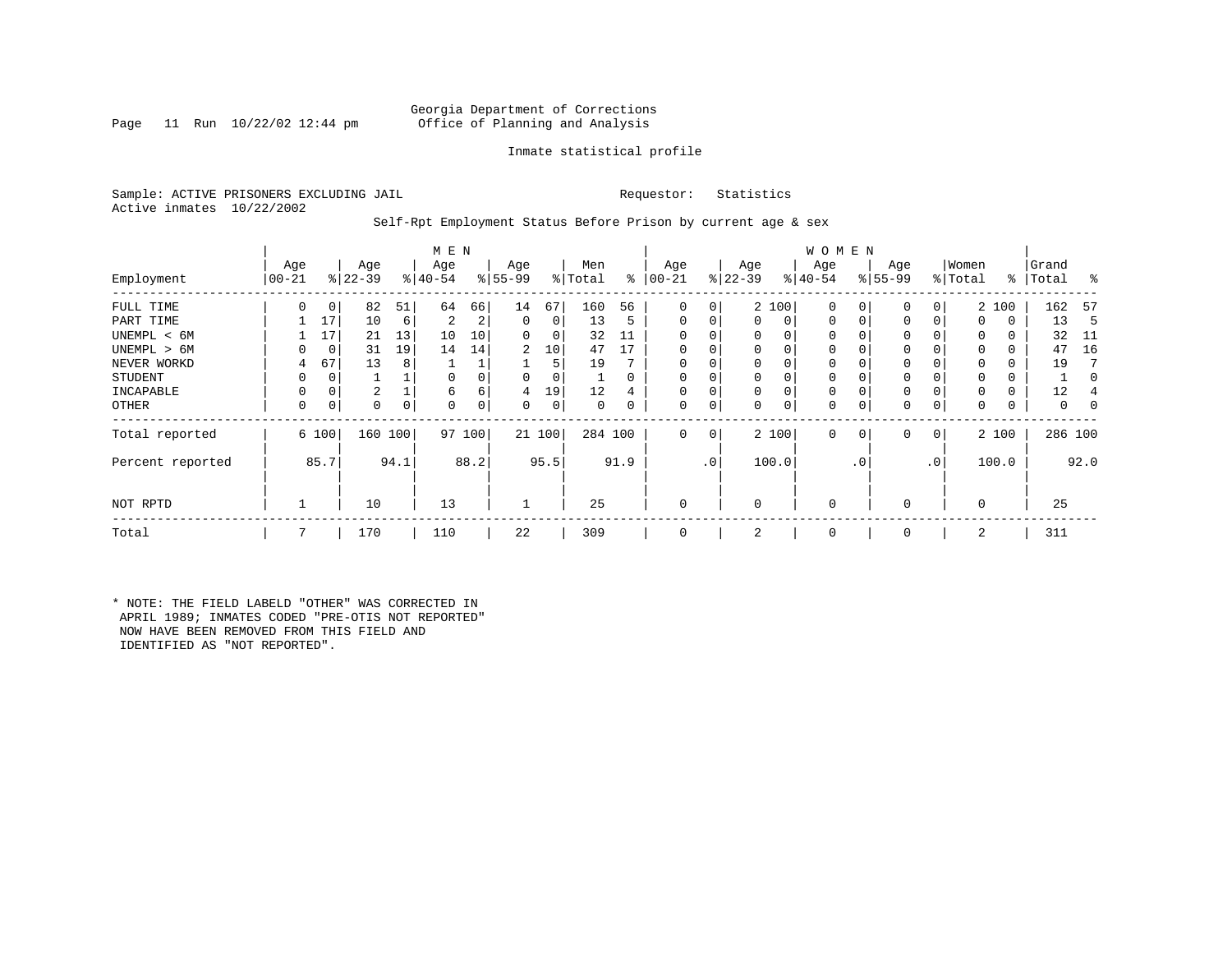Page 12 Run  $10/22/02$  12:44 pm

#### Inmate statistical profile

Sample: ACTIVE PRISONERS EXCLUDING JAIL **Requestor:** Statistics Active inmates 10/22/2002

Self-Rpt Marital Status At Admission by current age & sex

|                  |          |               |           |                | M E N    |             |             |       |         |      |             |     |             |          | <b>WOMEN</b> |                |             |          |             |       |         |             |
|------------------|----------|---------------|-----------|----------------|----------|-------------|-------------|-------|---------|------|-------------|-----|-------------|----------|--------------|----------------|-------------|----------|-------------|-------|---------|-------------|
|                  | Age      |               | Age       |                | Age      |             | Age         |       | Men     |      | Age         |     | Age         |          | Age          |                | Age         |          | Women       |       | Grand   |             |
| Marital Status   | $ 00-21$ |               | $ 22-39 $ |                | $ 40-54$ |             | $8 55-99$   |       | % Total | ွေ   | $100 - 21$  |     | $ 22-39$    |          | $ 40-54 $    |                | $8 55-99$   |          | % Total     | ႜ     | Total   | ွေ          |
| SINGLE           | 6        | 86            | 117       | 70             | 45       | 41          | 2           | 9     | 170     | 56   | 0           | 0   |             | 50       | 0            | 0              | $\mathbf 0$ | 0        |             | 50    | 171     | - 56        |
| MARRIED          |          | 14            | 18        | 11             | 14       | 13          | 10          | 45    | 43      | 14   | $\mathbf 0$ | 0   | $\mathbf 0$ | $\Omega$ | 0            | 0              | 0           | $\Omega$ | 0           | 0     | 43      | 14          |
| SEPARATED        | 0        | $\Omega$      | 3         | 2              | 8        |             | 2           | 9     | 13      | 4    | $\Omega$    | 0   | $\Omega$    | $\Omega$ | 0            |                | 0           |          | $\Omega$    | 0     | 13      | 4           |
| DIVORCED         | 0        | 0             |           | $\overline{4}$ | 26       | 24          | 3           | 14    | 36      | 12   | 0           | 0   | $\Omega$    | 0        | 0            |                | 0           |          | $\Omega$    | 0     | 36      | 12          |
| WIDOWED          |          | 0             | 2         |                | 6        | б.          |             | 5     | 9       | 3    | 0           | 0   |             | 50       | 0            |                | 0           |          |             | 50    | 10      |             |
| COMMON LAW       | 0        | $\Omega$      | 21        | 13             | 10       | 9           | 4           | 18    | 35      |      |             | 0   | $\Omega$    | 0        | $\mathbf 0$  |                | 0           |          | $\Omega$    | 0     | 35      |             |
| OTHER            | 0        | 0             | 0         | 0              | 0        | $\mathbf 0$ | 0           | 0     | 0       | 0    | $\mathbf 0$ | 0   | 0           | 0        | 0            |                | $\mathbf 0$ | 0        | $\mathbf 0$ | 0     | 0       | $\mathbf 0$ |
| Total reported   |          | 7 100         | 168       | 100            | 109      | 100         | 22 100      |       | 306 100 |      | $\mathbf 0$ | 0   |             | 2 100    | 0            | $\overline{0}$ | $\mathbf 0$ | 0        |             | 2 100 | 308 100 |             |
| Percent reported |          | 98.8<br>100.0 |           |                |          | 99.1        |             | 100.0 |         | 99.0 |             | .0' |             | 100.0    |              | $\cdot$ 0      |             | .0'      |             | 100.0 |         | 99.0        |
| NOT RPTD         | 0        |               | 2         |                |          |             | $\mathbf 0$ |       | 3       |      | $\mathbf 0$ |     | $\Omega$    |          | $\mathbf 0$  |                | $\mathbf 0$ |          | $\Omega$    |       | 3       |             |
| Total            |          |               | 170       |                | 110      |             | 22          |       | 309     |      | 0           |     | 2           |          | 0            |                | 0           |          | 2           |       | 311     |             |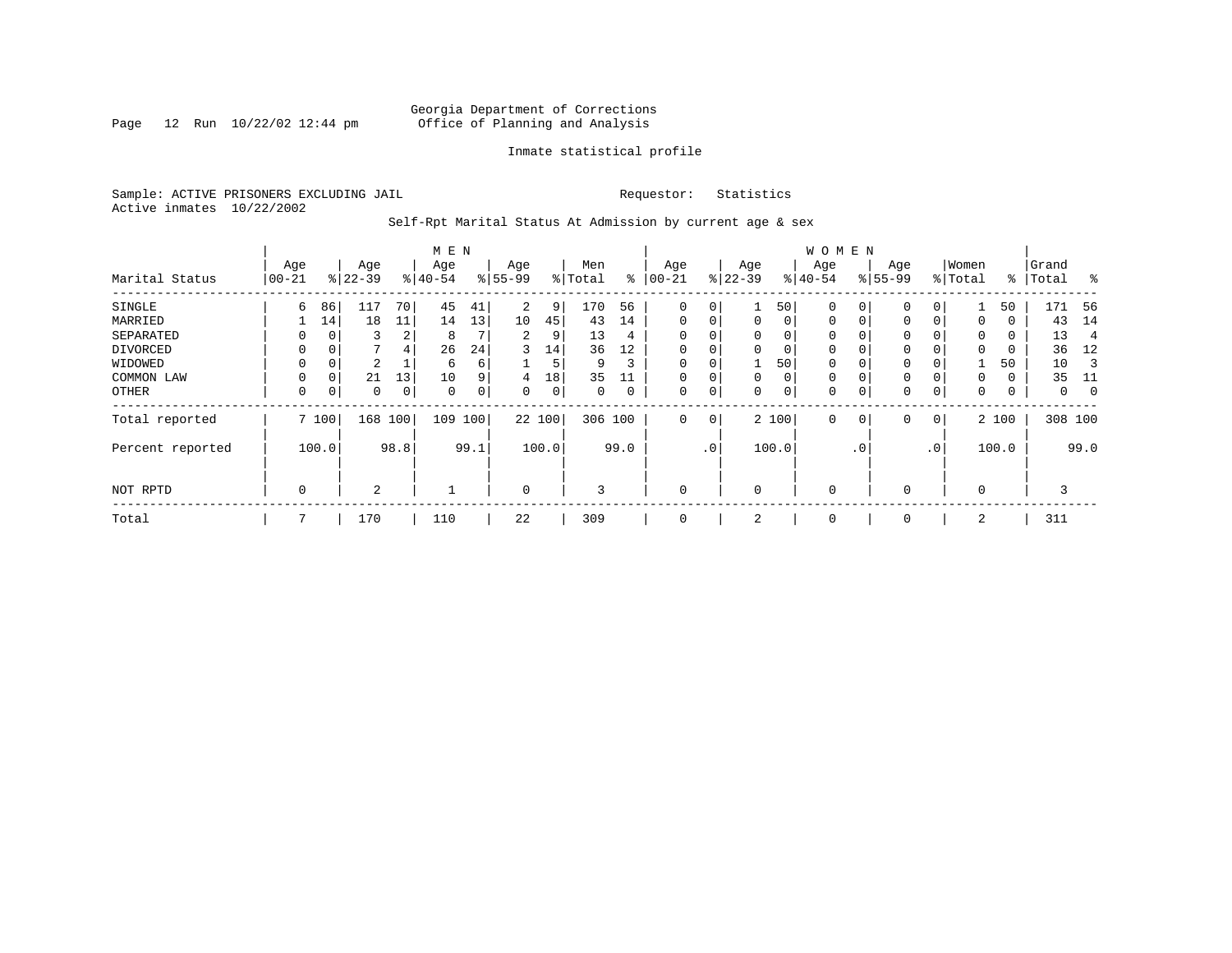Page 13 Run  $10/22/02$  12:44 pm

#### Inmate statistical profile

Sample: ACTIVE PRISONERS EXCLUDING JAIL **Requestor:** Statistics Active inmates 10/22/2002

Self-Rpt Number Of Children At Admission by current age & sex

|                      | Age      |             | Age            |        | M E N<br>Age |        | Age       |        | Men     |      | Age           |           | Age            |             | <b>WOMEN</b><br>Age |           | Age         |           | Women   |              | Grand   |      |
|----------------------|----------|-------------|----------------|--------|--------------|--------|-----------|--------|---------|------|---------------|-----------|----------------|-------------|---------------------|-----------|-------------|-----------|---------|--------------|---------|------|
| Number Of Children   | $ 00-21$ |             | $ 22-39 $      |        | $ 40-54 $    |        | $ 55-99 $ |        | % Total |      | $8   00 - 21$ |           | $ 22-39 $      |             | $8 40-54$           |           | $ 55-99 $   |           | % Total | ៖            | Total   | ႜ    |
| NO CHILDREN          | 0        | $\mathbf 0$ | 2              | 2      | 0            | 0      | 0         | 0      | 2       |      | 0             | 0         | 0              | 0           | $\Omega$            |           | 0           | 0         | 0       | $\mathbf{0}$ | 2       |      |
| ONE CHILD            | 2        | 50          | 42             | 43     | 26           | 33     | 6         | 32     | 76      | 38   | 0             | 0         | 0              | 0           | $\mathbf 0$         |           | $\mathbf 0$ | 0         | 0       | 0            | 76      | 38   |
| TWO CHILDREN         | 2        | 50          | 29             | 30     | 23           | 29     | 4         | 21     | 58      | 29   | 0             | 0         |                | 1 100       | $\Omega$            |           | 0           |           |         | 1 100        | 59      | 30   |
| THREE CHILDREN       | 0        | 0           | 14             | 14     | 18           | 23     | 3         | 16     | 35      | 18   | 0             | 0         | 0              | 0           | $\mathbf 0$         |           | $\mathbf 0$ |           | 0       | 0            | 35      | 18   |
| FOUR CHILDREN        | 0        | $\Omega$    |                | 7      |              | 4      | 2         | 11     | 12      | 6    | 0             |           | 0              | 0           | 0                   |           | $\mathbf 0$ |           | 0       | 0            | 12      | 6    |
| FIVE CHILDREN        | 0        | $\Omega$    | $\overline{a}$ |        | 4            | 5      |           | 5      |         | 4    | 0             | 0         | $\mathbf 0$    | $\mathbf 0$ | $\mathbf 0$         |           | $\mathbf 0$ |           | 0       | 0            | 7       |      |
| MORE THAN 5 CHILDREN | 0        | 0           |                |        | 4            | 5      | 3         | 16     | 8       | 4    | 0             | 0         | $\Omega$       | $\mathbf 0$ | $\mathbf 0$         |           | $\mathbf 0$ | 0         | 0       | 0            | 8       |      |
| Total reported       |          | 4 100       |                | 97 100 |              | 78 100 |           | 19 100 | 198 100 |      | $\Omega$      | 0         |                | 1 100       | $\Omega$            | $\Omega$  | $\Omega$    | 0         |         | 1 100        | 199 100 |      |
| Percent reported     |          | 57.1        |                | 57.1   |              | 70.9   |           | 86.4   |         | 64.1 |               | $\cdot$ 0 |                | 50.0        |                     | $\cdot$ 0 |             | $\cdot$ 0 |         | 50.0         |         | 64.0 |
| NOT REPORTED         | 3        |             | 73             |        | 32           |        | 3         |        | 111     |      | 0             |           |                |             | 0                   |           | $\Omega$    |           |         |              | 112     |      |
| Total                | 7        |             | 170            |        | 110          |        | 22        |        | 309     |      | 0             |           | $\overline{a}$ |             | $\mathbf 0$         |           | 0           |           | 2       |              | 311     |      |
|                      |          |             |                |        |              |        |           |        |         |      |               |           |                |             |                     |           |             |           |         |              |         |      |
|                      |          |             |                |        |              |        |           |        |         |      |               |           |                |             |                     |           |             |           |         |              |         |      |
| AVG NUM CHILDREN     | 1.50     |             | 1.92           |        | 2.49         |        | 3.42      |        | 2.28    |      | .00           |           | 2.00           |             | .00                 |           | .00         |           | 2.00    |              | 2.28    |      |

\* NOTE: THE FIELD LABLED "NO CHILDREN" WAS CORRECTED IN MARCH 1989: MISSING DATA FOR INMATES STILL IN DIAGNOSTICS NOW HAS BEEN REMOVED FROM THIS FIELD AND IDENTIFIED AS "NOT REPORTED" INFORMATION.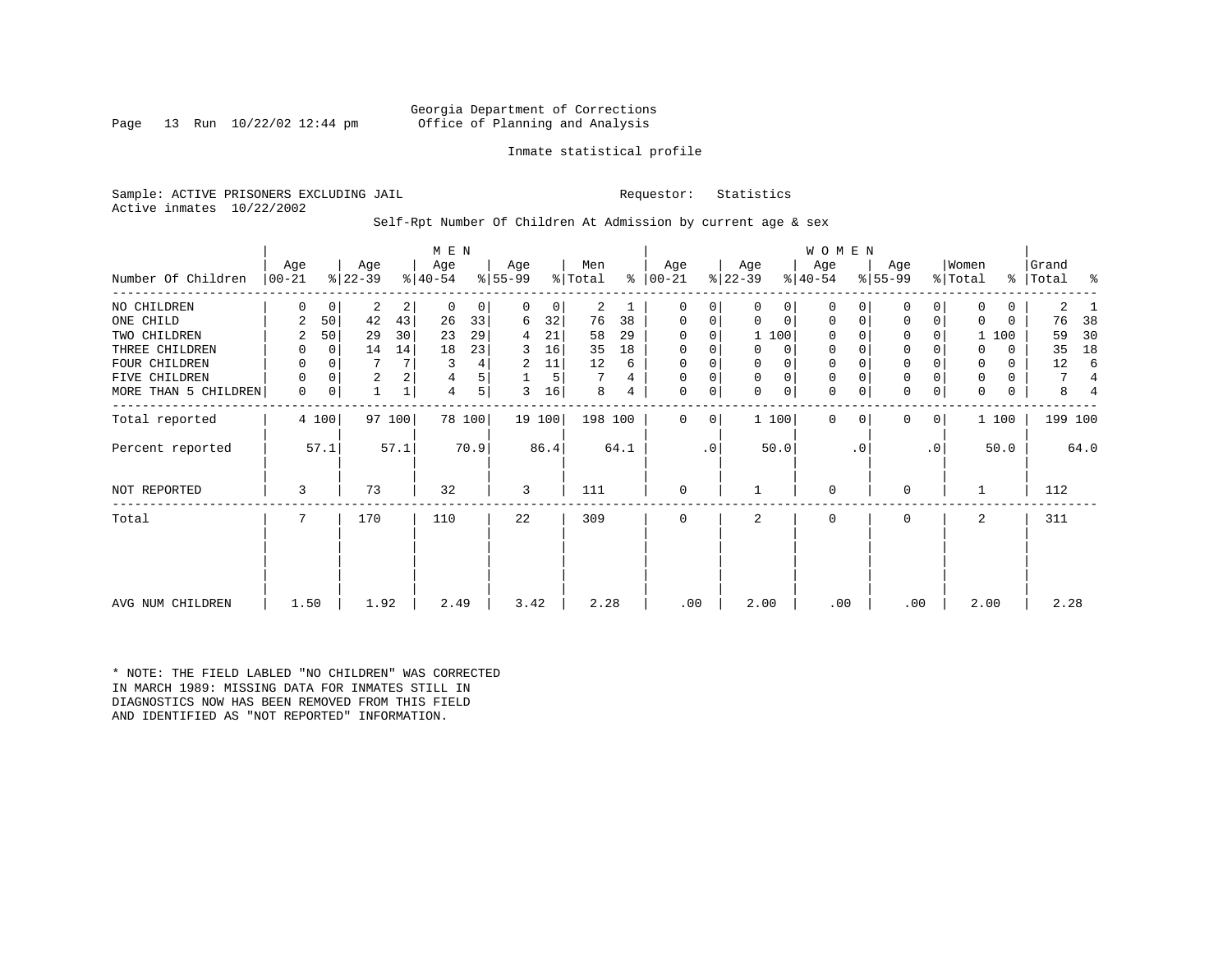Page 14 Run  $10/22/02$  12:44 pm

#### Inmate statistical profile

Sample: ACTIVE PRISONERS EXCLUDING JAIL **Requestor:** Statistics Active inmates 10/22/2002

### Self-Rpt Religious Affiliation by current age & sex

|                  |            |          |           |          | M E N    |          |           |          |          |                |          |           |             |          | <b>WOMEN</b> |           |           |                |                |             |           |                |
|------------------|------------|----------|-----------|----------|----------|----------|-----------|----------|----------|----------------|----------|-----------|-------------|----------|--------------|-----------|-----------|----------------|----------------|-------------|-----------|----------------|
|                  | Age        |          | Age       |          | Age      |          | Age       |          | Men      |                | Age      |           | Age         |          | Age          |           | Age       |                | Women          |             | Grand     |                |
| Religion         | $ 00 - 21$ |          | $8 22-39$ |          | $ 40-54$ |          | $8 55-99$ |          | % Total  | ွေ             | $ 00-21$ |           | $ 22-39$    |          | $ 40-54$     |           | $8 55-99$ |                | % Total        |             | %   Total | ႜ              |
| <b>ISLAM</b>     | 0          | 0        | 14        | 8        |          | 6        | 2         | 9        | 23       | 8              | 0        | 0         | 0           | 0        | 0            | 0         | 0         | 0              | $\Omega$       | 0           | 23        | 8              |
| CATHOLIC         |            | 0        | 3         | 2        |          |          | $\Omega$  | 0        | 4        | 1              | $\Omega$ | 0         | $\mathbf 0$ | 0        | 0            | 0         | 0         | 0              | $\Omega$       | $\mathbf 0$ |           | 1              |
| <b>BAPTIST</b>   |            | 14       | 57        | 35       | 65       | 60       | 8         | 36       | 131      | 43             | O        | $\Omega$  | 1           | 50       | <sup>0</sup> | 0         | 0         | $\Omega$       | 1              | 50          | 132       | 43             |
| METHODIST        |            | 0        | 3         | 2        | $\Omega$ | $\Omega$ | 2         | 9        | 5        | $\overline{2}$ | $\Omega$ | $\Omega$  | $\Omega$    | $\Omega$ | <sup>0</sup> | $\Omega$  | 0         | $\Omega$       | $\Omega$       | $\Omega$    | 5         | $\overline{2}$ |
| EPISCOPLN        |            | $\Omega$ | 0         | 0        | 0        | 0        |           | $\Omega$ |          | O              |          | $\Omega$  | $\Omega$    | 0        |              | $\Omega$  | 0         | 0              |                | 0           |           | $\Omega$       |
| PRESBYTRN        |            | $\Omega$ | 0         | 0        | 0        | 0        | U         | O        | 0        | 0              | $\Omega$ | $\Omega$  | $\Omega$    | $\Omega$ | 0            | $\Omega$  | 0         | U              | $\Omega$       | 0           |           | $\Omega$       |
| CHC OF GOD       |            | 0        |           | 1        |          |          |           | O        | 2        | -1             | O        | $\Omega$  | $\Omega$    | $\Omega$ | <sup>0</sup> | $\Omega$  | U         | 0              | $\Omega$       | $\Omega$    |           |                |
| HOLINESS         |            | $\Omega$ | 4         | 2        | 3        | 3        |           | 9        | 9        | 3              | $\Omega$ | $\Omega$  |             | 50       | <sup>0</sup> | $\Omega$  | 0         | 0              | -1             | 50          | 10        | 3              |
| <b>JEWISH</b>    |            | $\Omega$ |           | 1        | O        | $\Omega$ | U         | 0        |          | O              | O        |           | $\Omega$    | $\Omega$ |              | $\Omega$  | 0         | $\Omega$       | O              |             |           | $\Omega$       |
| ANGLICAN         |            | 0        | 0         | $\Omega$ | O        | U        | U         | O        | $\Omega$ | O              | $\Omega$ |           | C           | $\Omega$ | O            | $\Omega$  | 0         | $\Omega$       | $\Omega$       | 0           |           | $\mathbf 0$    |
| GRK ORTHDX       |            | $\Omega$ | 0         | 0        | O        | 0        | U         | U        | $\Omega$ | O              | $\Omega$ | $\Omega$  | O           | 0        | <sup>0</sup> | $\Omega$  | 0         | 0              | $\Omega$       | $\Omega$    |           | $\Omega$       |
| HINDU            |            | $\Omega$ | U         | 0        | O        | O        |           | 0        | 0        | 0              |          | $\Omega$  | O           | 0        | 0            | $\Omega$  | 0         | U              | O              | 0           |           | $\Omega$       |
| <b>BUDDHIST</b>  |            | $\Omega$ | U         | 0        | O        | $\Omega$ |           | O        | 0        | O              |          | $\Omega$  | O           | $\Omega$ |              | $\Omega$  | 0         | U              | O              | O           |           | $\Omega$       |
| TAOIST           |            | $\Omega$ | O         | $\Omega$ | O        | O        |           | O        | 0        | O              |          |           | $\Omega$    | $\Omega$ | O            | $\Omega$  | 0         | U              |                | U           |           | $\Omega$       |
| SHINTOIST        |            | $\Omega$ | U         | 0        | $\Omega$ | 0        | U         | U        | $\Omega$ | O              | O        | $\Omega$  | $\Omega$    | 0        | 0            | $\Omega$  | 0         | 0              | ∩              | O           |           | $\Omega$       |
| SEVEN D AD       |            | $\Omega$ | U         | O        |          | 2        | U         | 0        | 2        |                | O        |           | $\cap$      | $\Omega$ | <sup>0</sup> | $\Omega$  | U         | O              | $\Omega$       | O           |           |                |
| JEHOVAH WT       |            | $\Omega$ | 2         | 1        |          |          |           | 5        | 4        |                | $\Omega$ |           | O           | 0        | 0            | $\Omega$  | 0         | 0              | $\Omega$       | U           |           | 1              |
| LATR DAY S       |            | 0        | 0         | 0        | 0        | $\Omega$ | U         | 0        | 0        | 0              | $\Omega$ |           | O           | $\Omega$ | 0            | 0         | 0         | U              | $\Omega$       | 0           |           | $\mathbf{0}$   |
| QUAKER           |            | 0        | 0         | $\Omega$ | $\Omega$ | $\Omega$ | U         | 0        | 0        | $\Omega$       | $\Omega$ | $\Omega$  | $\mathbf 0$ | $\Omega$ | <sup>0</sup> | 0         | 0         | $\Omega$       | $\Omega$       | 0           | ∩         | $\Omega$       |
| OTHER PROD       |            | 14       | 22        | 13       | 8        | 7        |           | 5        | 32       | 11             | $\Omega$ | $\Omega$  | $\mathbf 0$ | 0        | $\Omega$     | $\Omega$  | 0         | $\Omega$       | $\Omega$       | 0           | 32        | 10             |
| <b>NONE</b>      | 3          | 43       | 38        | 23       | 15       | 14       | 6         | 27       | 62       | 20             | $\Omega$ | 0         | $\Omega$    | 0        | 0            | $\Omega$  | 0         | 0              | $\Omega$       | 0           | 62        | 20             |
| <b>OTHER</b>     | 2          | 29       | 20        | 12       | 6        | 6        | 0         | 0        | 28       | 9              | 0        | 0         | $\Omega$    | 0        | 0            | 0         | 0         | 0              | $\Omega$       | $\Omega$    | 28        | 9              |
| Total reported   |            | 7 100    | 165 100   |          | 109 100  |          | 22 100    |          | 303 100  |                | 0        | 0         |             | 2 100    | 0            | 0         | 0         | $\overline{0}$ |                | 2 100       | 305 100   |                |
| Percent reported |            | 100.0    |           | 97.1     |          | 99.1     | 100.0     |          |          | 98.1           |          | $\cdot$ 0 |             | 100.0    |              | $\cdot$ 0 |           | $\cdot$ 0      |                | 100.0       |           | 98.1           |
| NOT RPTD         | $\Omega$   |          | 5         |          | -1       |          | 0         |          | 6        |                | $\Omega$ |           | $\Omega$    |          | $\Omega$     |           | U         |                | $\Omega$       |             | 6         |                |
| Total            | 7          |          | 170       |          | 110      |          | 22        |          | 309      |                | 0        |           | 2           |          | 0            |           | 0         |                | $\overline{2}$ |             | 311       |                |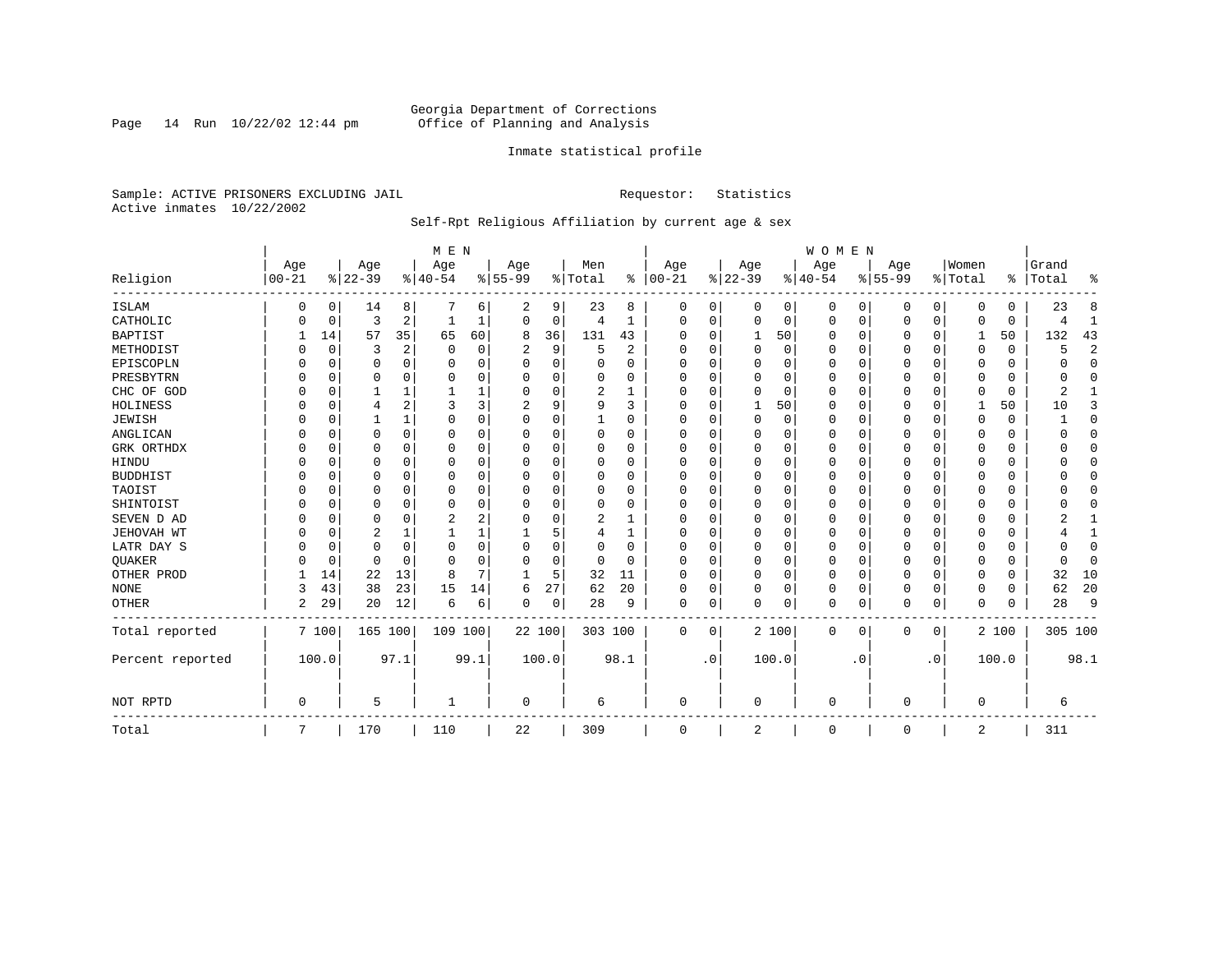Page 15 Run  $10/22/02$  12:44 pm

#### Inmate statistical profile

Sample: ACTIVE PRISONERS EXCLUDING JAIL **Requestor:** Statistics Active inmates 10/22/2002

Self-Rpt Family Behavior Patterns \* by current age & sex

|                  |                 |             |                  |      | M E N            |      |                 |        |                |          |                  |           |                  |          | W O M E N       |           |                 |           |                  |       |                |         |
|------------------|-----------------|-------------|------------------|------|------------------|------|-----------------|--------|----------------|----------|------------------|-----------|------------------|----------|-----------------|-----------|-----------------|-----------|------------------|-------|----------------|---------|
| Family Behavior  | Age<br>$ 00-21$ |             | Age<br>$ 22-39 $ |      | Age<br>$ 40-54 $ |      | Age<br>$ 55-99$ |        | Men<br>% Total | ႜ        | Age<br>$00 - 21$ |           | Age<br>$ 22-39 $ |          | Age<br>$ 40-54$ |           | Age<br>$ 55-99$ |           | Women<br>% Total | ∻     | Grand<br>Total | ႜ       |
| CRIMINLTY        | 4               | 25          | 51               | 20   | 38               | 26   | 5               | 22     | 98             | 22       | $\Omega$         | 0         |                  | 17       | $\Omega$        | 0         | $\Omega$        |           |                  | 17    | 99             | 22      |
| ALCOHOLISM       |                 | 19          | 36               | 14   | 24               | 17   | 3               | 13     | 66             | 15       | 0                | 0         |                  | 17       | 0               |           | $\Omega$        | 0         |                  | 17    | 67             | 15      |
| DRUG ABUSE       |                 | 13          | 25               | 10   | 11               | 8    |                 |        | 39             | 9        |                  |           |                  | 17       | U               |           |                 |           |                  | 17    | 40             | q       |
| DOMINERING       |                 | $\Omega$    |                  | 0    | $\Omega$         |      |                 |        |                | O        |                  |           |                  | 17       | <sup>0</sup>    |           |                 |           |                  | 17    |                |         |
| MIGRANT          |                 | 0           | 2                |      | 2                |      |                 | 0      |                |          |                  |           |                  | 0        | 0               |           | $\Omega$        |           |                  | 0     |                |         |
| INFL BTGS        |                 | 6           | 12               |      | 6                | 4    | 3               | 13     | 22             | h        |                  |           |                  | $\Omega$ | 0               |           | $\Omega$        |           |                  | 0     | 22             |         |
| PERMISSIVE       |                 | $\mathbf 0$ |                  | 0    | $\Omega$         |      | 0               | 0      |                | $\Omega$ | $\Omega$         | U         |                  | 17       | 0               |           | $\Omega$        |           |                  | 17    |                |         |
| FATH ABSNT       |                 | 31          | 96               | 38   | 48               | 33   | 8               | 35     | 157            | 36       |                  |           |                  | $\Omega$ | 0               |           |                 |           |                  | 0     | 157            | -35     |
| MOTH ABSNT       |                 | 6           | 28               | 11   | 13               | 9    | 3               | 13     | 45             | 10       | 0                | 0         |                  | $\Omega$ | 0               |           | $\Omega$        |           |                  | 0     | 45             | 10      |
| NONE             | 0               | 0           | 4                | 2    | 3                | 2    | 0               | 0      |                | 2        | 0                | 0         |                  | 17       | 0               |           | 0               |           |                  | 17    | 8              |         |
| Total reported   |                 | 16 100      | 256 100          |      | 145 100          |      |                 | 23 100 | 440 100        |          | 0                | 0         |                  | 6 100    | $\mathbf 0$     | 0         | 0               | 0         |                  | 6 100 |                | 446 100 |
| Percent reported |                 | 100.0       |                  | 76.5 |                  | 74.5 |                 | 59.1   |                | 75.1     |                  | $\cdot$ 0 |                  | 100.0    |                 | $\cdot$ 0 |                 | $\cdot$ 0 |                  | 100.0 |                | 75.2    |
| <b>OTHER</b>     | 0               |             | 40               |      | 28               |      | 9               |        | 77             |          | 0                |           | $\Omega$         |          | $\Omega$        |           | $\Omega$        |           | $\Omega$         |       | 77             |         |
| Total            | 7               |             | 170              |      | 110              |      | 22              |        | 309            |          | 0                |           | 2                |          | $\mathbf 0$     |           | 0               |           | 2                |       | 311            |         |

\* NOTE: SINCE THERE CAN BE UP TO FIVE BEHAVIOR CODES PER INMATE, THE NUMBER OF CASES REPORTED IN THE DETAIL LINES AND THE TOTAL REPORTED LINE MAY EXCEED THE TOTAL NUMBER OF CASES. IN SHORT, THIS TABLE COUNTS THE NUMBER OF BEHAVIOR PROBLEMS, NOT INMATES.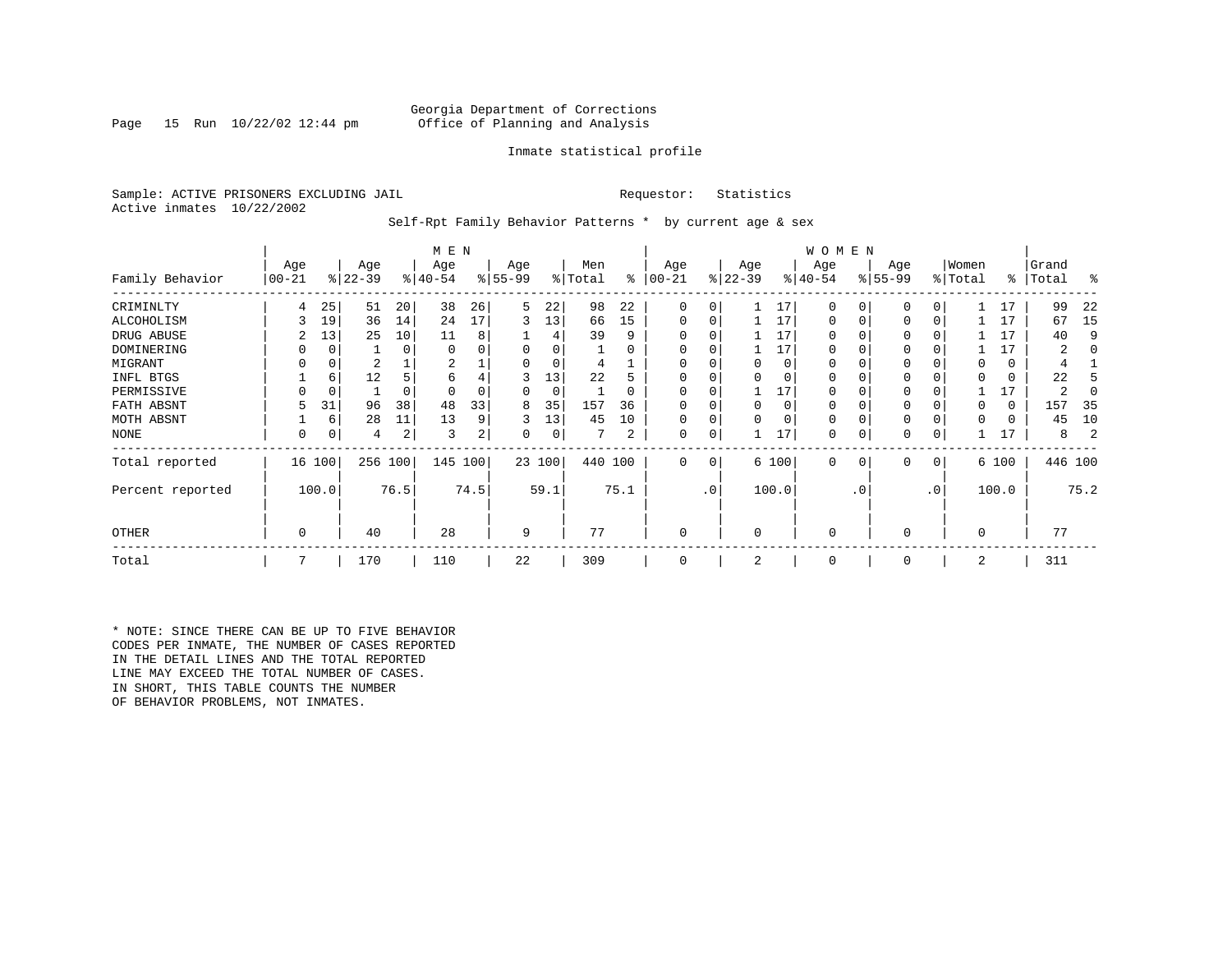Page 16 Run  $10/22/02$  12:44 pm

#### Inmate statistical profile

Sample: ACTIVE PRISONERS EXCLUDING JAIL **Requestor:** Statistics Active inmates 10/22/2002

### Inmate Diagnostic Behavior Problem \* by current age & sex

|                    | M E N      |             |           |              |          |       |           |        |         |          |           |           |                |          | WOMEN       |           |           |           |                |          |         |              |
|--------------------|------------|-------------|-----------|--------------|----------|-------|-----------|--------|---------|----------|-----------|-----------|----------------|----------|-------------|-----------|-----------|-----------|----------------|----------|---------|--------------|
|                    | Age        |             | Age       |              | Age      |       | Age       |        | Men     |          | Age       |           | Age            |          | Age         |           | Age       |           | Women          |          | Grand   |              |
| Diagnostic Problem | $ 00 - 21$ |             | $ 22-39 $ |              | $ 40-54$ |       | $8 55-99$ |        | % Total | ႜ        | $ 00-21 $ |           | $ 22-39 $      |          | $ 40-54$    |           | $ 55-99 $ |           | % Total        | ႜ        | Total   | ፠            |
| <b>ALCOHOLIC</b>   | O          | 0           | 8         | 2            | 8        | 3     | 3         | 7      | 19      | 3        | 0         | 0         | 1              | 25       | 0           | 0         | 0         | 0         |                | 25       | 20      | 3            |
| ALCOH ABSE         |            | 10          | 38        | 10           | 27       | 11    | 3         | 7      | 70      | 10       | 0         | $\Omega$  | $\mathbf 0$    | $\Omega$ | 0           | 0         | 0         | 0         | $\Omega$       | $\Omega$ | 70      | 10           |
| DRUG EXP           |            | 15          | 56        | 14           | 33       | 13    | 7         | 16     | 99      | 14       |           |           | $\mathbf 0$    | $\Omega$ | 0           | 0         |           | 0         | $\Omega$       | 0        | 99      | 14           |
| DRUG ABSE          |            | 15          | 69        | 17           | 38       | 15    | 3         | 7      | 113     | 16       |           |           |                | 25       | $\Omega$    | $\Omega$  | 0         | 0         |                | 25       | 114     | 16           |
| NARC ADDCT         |            | 0           | 3         |              | 3        |       |           | 0      | 6       |          |           |           | $\mathbf 0$    | $\Omega$ | $\Omega$    | $\Omega$  |           | $\Omega$  | $\Omega$       | $\Omega$ | 6       | $\mathbf{1}$ |
| EPILEPTIC          |            | $\mathbf 0$ |           |              |          |       |           | 0      | 6       |          | O         |           | $\Omega$       | O        | 0           | $\Omega$  | 0         | $\Omega$  | $\Omega$       | $\Omega$ | 6       |              |
| MANIPULTVE         |            | 25          | 36        | 9            | 17       |       | 3         | 7      | 61      | 9        |           |           | $\Omega$       | 0        | 0           | $\Omega$  |           | $\Omega$  | $\Omega$       | $\Omega$ | 61      | 9            |
| ASSAULTIVE         | 6          | 30          | 134       | 34           | 87       | 35    | 16        | 37     | 243     | 34       |           |           | 2              | 50       | 0           | 0         | 0         | 0         | $\overline{2}$ | 50       | 245     | 34           |
| ESCPE TEND         |            | 0           | 16        | 4            | 16       | 6     | 3         | 7      | 35      | 5        |           |           | $\Omega$       | 0        | 0           | $\Omega$  |           | $\Omega$  | $\Omega$       | $\Omega$ | 35      | 5            |
| SUICIDAL           |            | 0           | 17        | 4            |          | 2     |           | 5      | 23      | ζ        |           |           | $\Omega$       | U        | U           | O         |           | $\Omega$  | ∩              | $\Omega$ | 23      | 3            |
| WITHDRAWN          |            | $\Omega$    |           | O            | O        |       |           | O      |         | O        |           |           | $\Omega$       |          | O           | $\Omega$  |           | $\Omega$  | $\Omega$       | $\Omega$ |         | $\Omega$     |
| PR RLTY CT         | O          | $\Omega$    | 3         |              |          |       | O         | 0      | 5       |          |           |           | $\Omega$       | O        | $\Omega$    | $\Omega$  | Ω         | $\Omega$  | $\Omega$       | $\Omega$ |         |              |
| HOMOSEXUAL         |            | 5           | 0         | $\Omega$     |          |       | U         | 0      | 2       | $\Omega$ |           |           | $\Omega$       | $\Omega$ | 0           | $\Omega$  | 0         | $\Omega$  | $\Omega$       | U        |         | $\Omega$     |
| <b>NONE</b>        |            | $\Omega$    |           |              |          |       | 2         | 5      | 6       |          | U         |           | $\Omega$       | 0        | $\Omega$    | $\Omega$  |           | 0         | $\Omega$       | $\Omega$ | 6       |              |
| OTHER              |            | $\Omega$    |           | 2            | 6        | 2     | $\Omega$  | 0      | 13      | 2        | O         |           | $\mathbf 0$    | 0        | 0           | $\Omega$  | 0         | $\Omega$  | $\Omega$       | $\Omega$ | 13      | 2            |
| NOT RPTD           | 0          | $\Omega$    | 5         | $\mathbf{1}$ | 3        |       |           | 2      | 9       |          | 0         | 0         | $\mathbf 0$    | 0        | $\Omega$    | 0         | 0         | 0         | $\Omega$       | $\Omega$ | 9       |              |
| Total reported     |            | 20 100      | 400       | 100          | 249 100  |       |           | 43 100 | 712 100 |          | $\Omega$  | $\Omega$  |                | 4 100    | $\mathbf 0$ | 0         | 0         | 0         |                | 4 100    | 716 100 |              |
| Percent reported   |            | 100.0       |           | 99.4         |          | 100.0 |           | 100.0  |         | 99.7     |           | $\cdot$ 0 |                | 100.0    |             | $\cdot$ 0 |           | $\cdot$ 0 |                | 100.0    |         | 99.7         |
| UNKNOWN            | $\Omega$   |             |           |              | $\Omega$ |       | 0         |        |         |          | $\Omega$  |           | $\mathbf 0$    |          | $\Omega$    |           | 0         |           | $\mathbf 0$    |          |         |              |
|                    |            |             |           |              |          |       |           |        |         |          |           |           |                |          |             |           |           |           |                |          |         |              |
| Total              | 7          |             | 170       |              | 110      |       | 22        |        | 309     |          | $\Omega$  |           | $\overline{2}$ |          | $\mathbf 0$ |           | 0         |           | 2              |          | 311     |              |

\* NOTE: SINCE THERE CAN BE UP TO FIVE BEHAVIOR CODES PER INMATE, THE NUMBER OF CASES REPORTED IN THE DETAIL LINES AND THE TOTAL REPORTED LINE MAY EXCEED THE TOTAL NUMBER OF CASES.IN SHORT, THIS TABLE COUNTS THE NUMBER OF BEHAVIOR PROBLEMS, NOT INMATES.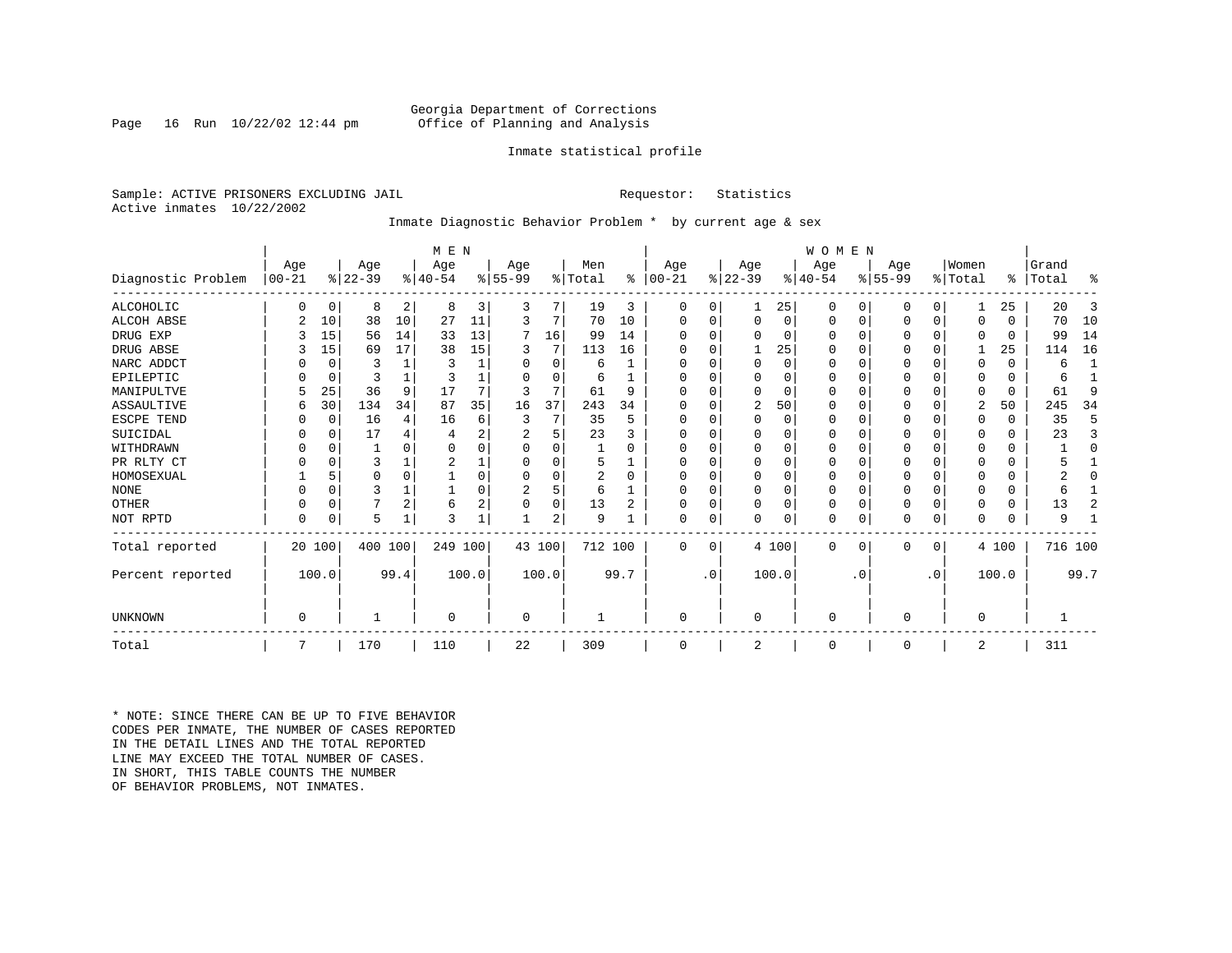Page  $17$  Run  $10/22/02$   $12:44$  pm

#### Inmate statistical profile

Sample: ACTIVE PRISONERS EXCLUDING JAIL **Requestor:** Statistics Active inmates 10/22/2002

Physical Profile (General Condition) by current age & sex

|                      |             |                |           |      | M E N     |      |             |        |                |      |             |             |           |                | W O M E N   |                |              |             |             |          |       |             |
|----------------------|-------------|----------------|-----------|------|-----------|------|-------------|--------|----------------|------|-------------|-------------|-----------|----------------|-------------|----------------|--------------|-------------|-------------|----------|-------|-------------|
|                      | Age         |                | Age       |      | Age       |      | Age         |        | Men            |      | Age         |             | Age       |                | Aqe         |                | Age          |             | Women       |          | Grand |             |
| Physical Profile     | 00-21       |                | $8 22-39$ |      | $8 40-54$ |      | $8 55-99$   |        | % Total        | ႜ    | $ 00-21$    |             | $ 22-39 $ |                | $8 40-54$   |                | $8155 - 99$  |             | % Total     | ႜ        | Total | - %         |
| NO LIMITATION        | 6           | 86             | 125       | 76   | 50        | 46   | 8           | 36     | 189            | 62   | $\mathbf 0$ | 0           |           | 2 100          | 0           | 0 <sup>1</sup> | $\mathbf{0}$ | 0           |             | 2 100    |       | 191 63      |
| DEFECT NO MAJOR LIMT |             | 14             | 19        | 12   | 26        | 24   | 7           | 32     | 53             | 17   | $\Omega$    | 0           | $\Omega$  | $\Omega$       | 0           | $\mathbf{0}$   | $\mathbf 0$  | $\Omega$    | $\mathbf 0$ | $\Omega$ | 53    | 17          |
| DEFECT MAJOR LIMIT   | $\Omega$    | 0 <sup>1</sup> | 21        | 13   | 32        | 29   | 6           | 27     | 59             | 19   | $\mathbf 0$ | $\mathbf 0$ | $\Omega$  | $\Omega$       | 0           |                | $\mathbf{0}$ |             | $\Omega$    | $\Omega$ | 59    | 19          |
| VERY MAJOR DEFECT    | 0           | 0 <sup>1</sup> | 0         | 0    |           | Τ.   |             | 5      | $\overline{2}$ |      | $\mathbf 0$ | 0           | 0         | $\overline{0}$ | $\mathbf 0$ | 0              | $\mathbf 0$  | $\mathbf 0$ | 0           | 0        |       | $2 \quad 1$ |
| Total reported       |             | 7 100          | 165       | 100  | 109       | 100  |             | 22 100 | 303 100        |      | $\mathbf 0$ | 0           |           | 2 100          | 0           | $\mathbf{0}$   | $\mathbf{0}$ | $\mathbf 0$ |             | 2 100    |       | 305 100     |
| Percent reported     |             | 100.0          |           | 97.1 |           | 99.1 |             | 100.0  |                | 98.1 |             | $\cdot$ 0   |           | 100.0          |             | $\cdot$ 0      |              | .0'         |             | 100.0    |       | 98.1        |
| NOT REPORTED         | $\mathbf 0$ |                | 5         |      |           |      | $\mathbf 0$ |        | 6              |      | $\mathbf 0$ |             | $\Omega$  |                | $\mathbf 0$ |                | $\mathbf{0}$ |             | $\Omega$    |          | 6     |             |
| Total                |             |                | 170       |      | 110       |      | 22          |        | 309            |      | $\mathbf 0$ |             | 2         |                | 0           |                | $\mathbf 0$  |             | 2           |          | 311   |             |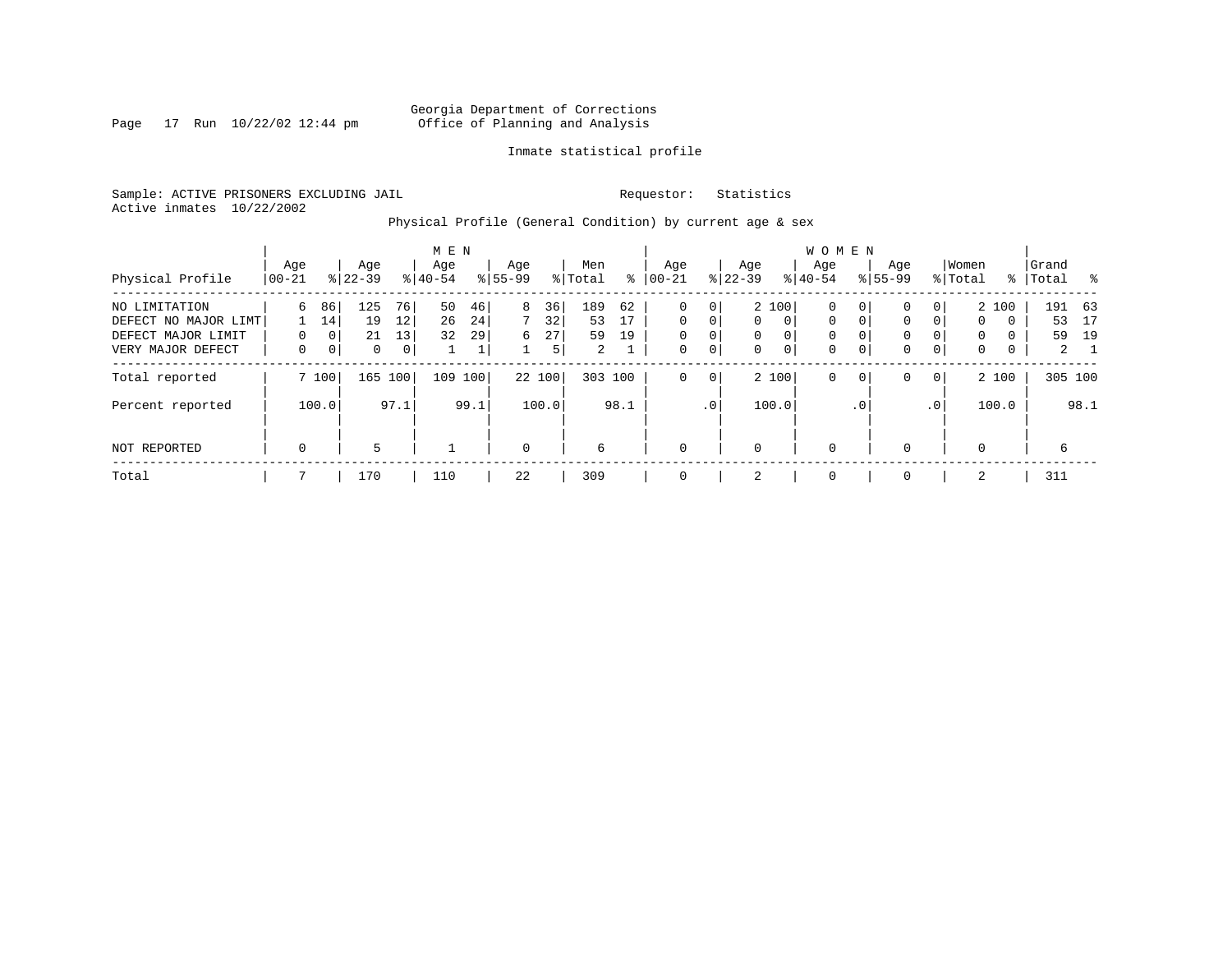Page 18 Run  $10/22/02$  12:44 pm

#### Inmate statistical profile

Sample: ACTIVE PRISONERS EXCLUDING JAIL **Requestor:** Statistics Active inmates 10/22/2002

Security Status by current age & sex

|                  |          |       |           |          | M E N       |                |             |        |          |          |             |                 |             |                | W O M E N    |                |             |           |             |       |           |         |
|------------------|----------|-------|-----------|----------|-------------|----------------|-------------|--------|----------|----------|-------------|-----------------|-------------|----------------|--------------|----------------|-------------|-----------|-------------|-------|-----------|---------|
|                  | Age      |       | Age       |          | Age         |                | Age         |        | Men      |          | Age         |                 | Age         |                | Age          |                | Age         |           | Women       |       | Grand     |         |
| Security         | $ 00-21$ |       | $ 22-39 $ |          | $ 40-54 $   |                | $ 55-99 $   |        | % Total  | ి        | $00 - 21$   |                 | $ 22-39 $   |                | $ 40-54 $    |                | $8155 - 99$ |           | % Total     |       | %   Total | း       |
| DIAG INCOM       |          |       |           | 0        | $\Omega$    |                | 0           | 0      | 0        | 0        | $\Omega$    | 0               | 0           | 0              |              | 0              | 0           | 0         | $\mathbf 0$ | 0     |           |         |
| WRK RELEAS       | 0        | 0     |           | 0        |             | 0              | 0           | 0      | 0        | 0        | $\mathbf 0$ | 0               | 0           | $\overline{0}$ | 0            | 0              | 0           | 0         | 0           | 0     |           |         |
| TRUSTY           |          |       |           |          |             |                | $\Omega$    |        |          | $\Omega$ |             |                 |             |                |              |                |             |           | $\Omega$    |       |           |         |
| MINIMUM          |          |       |           |          |             |                |             | 5      |          | 0        |             |                 |             | 50             | $\Omega$     |                | 0           |           |             | 50    |           |         |
| MEDIUM           | 0        | 0     | 47        | 28       | 42          | 38             | 10          | 45     | 99       | 32       | $\Omega$    |                 | 0           | 0              | $\Omega$     |                | 0           |           | 0           | 0     | 99        | 32      |
| CLOSE            | 6        | 86    | 101       | 59       | 61          | 55             | 10          | 45     | 178      | 58       |             |                 |             | 0              | 0            |                | 0           |           | $\mathbf 0$ | 0     | 178       | 57      |
| MAXIMUM          | $\Omega$ | 0     | 15        | 9        | 3           | 3 <sub>1</sub> |             | 5      | 19       | 6        | $\Omega$    |                 |             | 50             | $\Omega$     |                | $\Omega$    |           |             | 50    | 20        | 6       |
| DIAGNOSTIC       |          | 14    | 7         | $4\vert$ | 4           | 4              | 0           | 0      | 12       | 4        | $\Omega$    | 0               | 0           | 0              | 0            | 0              | 0           | 0         | 0           | 0     | 12        |         |
| Total reported   |          | 7100  | 170       | 100      | 110         | 100            |             | 22 100 | 309 100  |          | 0           | 0               |             | 2 100          | $\mathbf 0$  | 0 <sup>1</sup> | 0           | 0         |             | 2 100 |           | 311 100 |
| Percent reported |          | 100.0 |           | 100.0    |             | 100.0          |             | 100.0  |          | 100.0    |             | .0 <sup>1</sup> |             | 100.0          |              | .0'            |             | $\cdot$ 0 |             | 100.0 |           | 100.0   |
| NOT RPTD         | 0        |       | 0         |          | $\mathbf 0$ |                | $\mathbf 0$ |        | $\Omega$ |          | $\Omega$    |                 | $\mathbf 0$ |                | $\mathbf{0}$ |                | $\Omega$    |           | $\mathbf 0$ |       |           |         |
| Total            | 7        |       | 170       |          | 110         |                | 22          |        | 309      |          | 0           |                 | 2           |                | $\mathbf 0$  |                | 0           |           | 2           |       | 311       |         |

\* NOTE: BEGINNING IN JULY 1987, THE FACILITIES DIVISION NO LONGER CODED INMATES AS BEING WORK RELEASE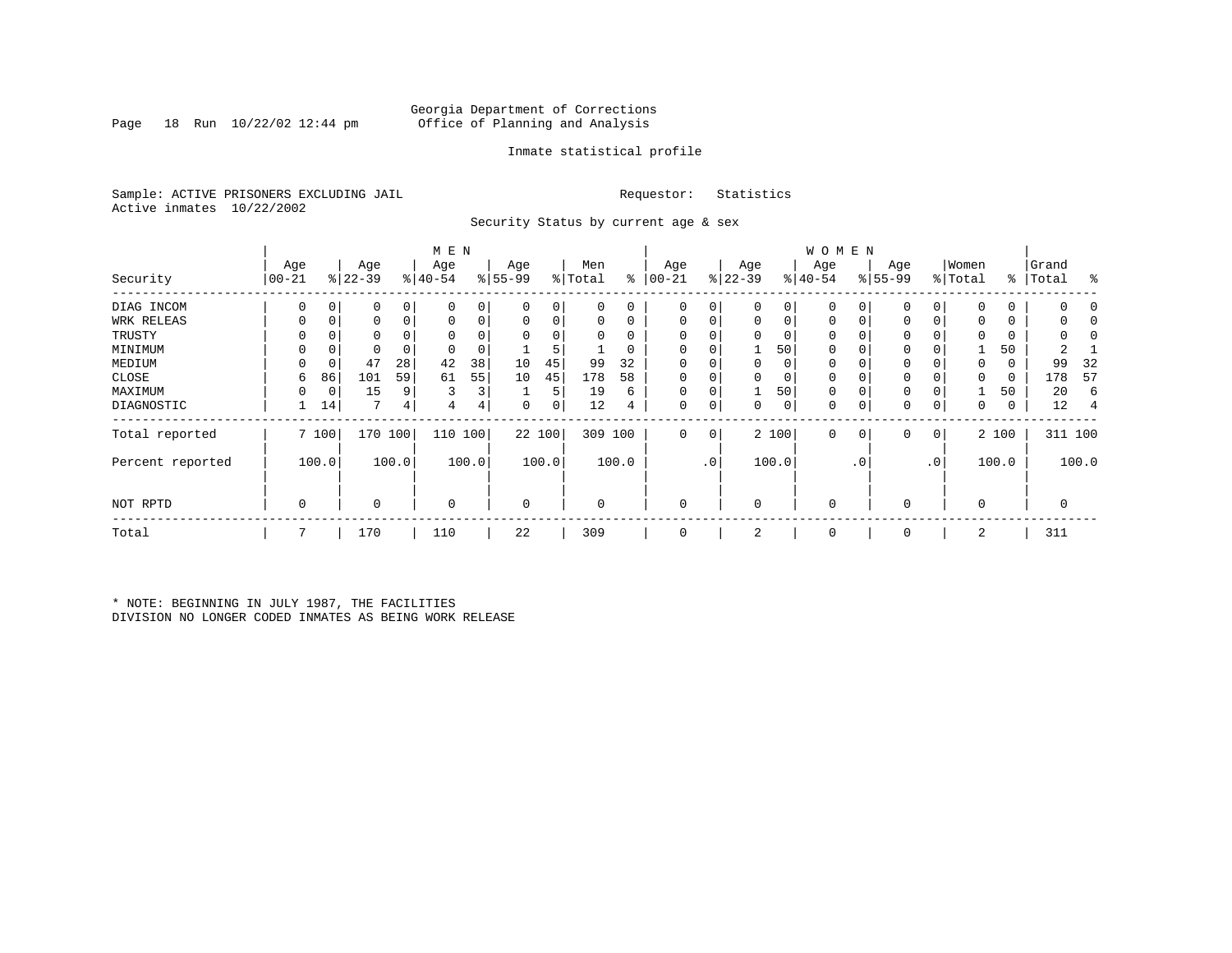Page 19 Run  $10/22/02$  12:44 pm

#### Inmate statistical profile

Sample: ACTIVE PRISONERS EXCLUDING JAIL **Requestor:** Statistics Active inmates 10/22/2002

Number Of Sentences by current age & sex

|                     |          |             |           |       |             |       |             |        |         |       |               |           |           |          | <b>WOMEN</b> |           |             |                 |                     |       |           |       |
|---------------------|----------|-------------|-----------|-------|-------------|-------|-------------|--------|---------|-------|---------------|-----------|-----------|----------|--------------|-----------|-------------|-----------------|---------------------|-------|-----------|-------|
|                     | Age      |             | Age       |       | Age         |       | Age         |        | Men     |       | Age           |           | Age       |          | Age          |           | Age         |                 | Women               |       | Grand     |       |
| Number Of Sentences | $ 00-21$ |             | $ 22-39 $ |       | $ 40-54 $   |       | $8 55-99$   |        | % Total |       | $8   00 - 21$ |           | $ 22-39 $ |          | $ 40-54 $    |           | $8 55-99$   |                 | $\frac{1}{2}$ Total |       | %   Total | ႜ     |
| ONE                 |          | 14          | 17        | 10    | 21          | 19    | 3           | 14     | 42      | 14    | $\Omega$      | 0         | $\Omega$  | 0        | $\Omega$     |           | O           | 0               |                     | 0     | 42        | 14    |
| TWO                 |          | 14          | 34        | 20    | 19          | 17    | 6           | 27     | 60      | 19    | 0             | 0         |           | 50       | 0            | $\Omega$  | $\mathbf 0$ | 0               |                     | 50    | 61        | 20    |
| THREE               |          | 14          | 31        | 18    | 21          | 19    | 2           | 9      | 55      | 18    | $\Omega$      |           | $\Omega$  | 0        | $\Omega$     |           | 0           |                 |                     | 0     | 55        | 18    |
| <b>FOUR</b>         | 0        | $\mathbf 0$ | 19        | 11    | 19          | 17    |             | 5      | 39      | 13    | $\Omega$      | 0         | $\Omega$  | $\Omega$ | $\Omega$     |           | $\Omega$    |                 | $\Omega$            | 0     | 39        | 13    |
| FIVE                | 0        | $\mathbf 0$ | 17        | 10    | 5           | 5     | 3           | 14     | 25      | 8     | 0             | 0         |           | 50       | 0            |           | $\mathbf 0$ |                 |                     | 50    | 26        | 8     |
| MORE THAN FIVE      | 4        | 57          | 52        | 31    | 25          | 23    | 7           | 32     | 88      | 28    | $\mathbf 0$   | 0         | 0         | 0        | $\mathbf{0}$ | 0         | $\mathbf 0$ | 0               | 0                   | 0     | 88        | 28    |
| Total reported      |          | 7 100       | 170 100   |       | 110 100     |       |             | 22 100 | 309 100 |       | $\Omega$      | 0         |           | 2 100    | $\Omega$     | $\Omega$  | $\Omega$    | $\overline{0}$  |                     | 2 100 | 311 100   |       |
| Percent reported    |          | 100.0       |           | 100.0 |             | 100.0 |             | 100.0  |         | 100.0 |               | $\cdot$ 0 |           | 100.0    |              | $\cdot$ 0 |             | .0 <sup>1</sup> |                     | 100.0 |           | 100.0 |
| NOT REPORTED        | 0        |             | 0         |       | $\mathbf 0$ |       | $\mathbf 0$ |        | 0       |       | $\mathbf 0$   |           | $\Omega$  |          | 0            |           | $\Omega$    |                 | 0                   |       | 0         |       |
| Total               |          |             | 170       |       | 110         |       | 22          |        | 309     |       | $\Omega$      |           | 2         |          | 0            |           | $\Omega$    |                 | 2                   |       | 311       |       |
|                     |          |             |           |       |             |       |             |        |         |       |               |           |           |          |              |           |             |                 |                     |       |           |       |
| AVG NUM SENTENCES   | 6.14     |             | 4.66      |       | 4.15        |       | 4.95        |        | 4.54    |       | .00           |           | 3.50      |          | .00          |           | .00         |                 | 3.50                |       | 4.53      |       |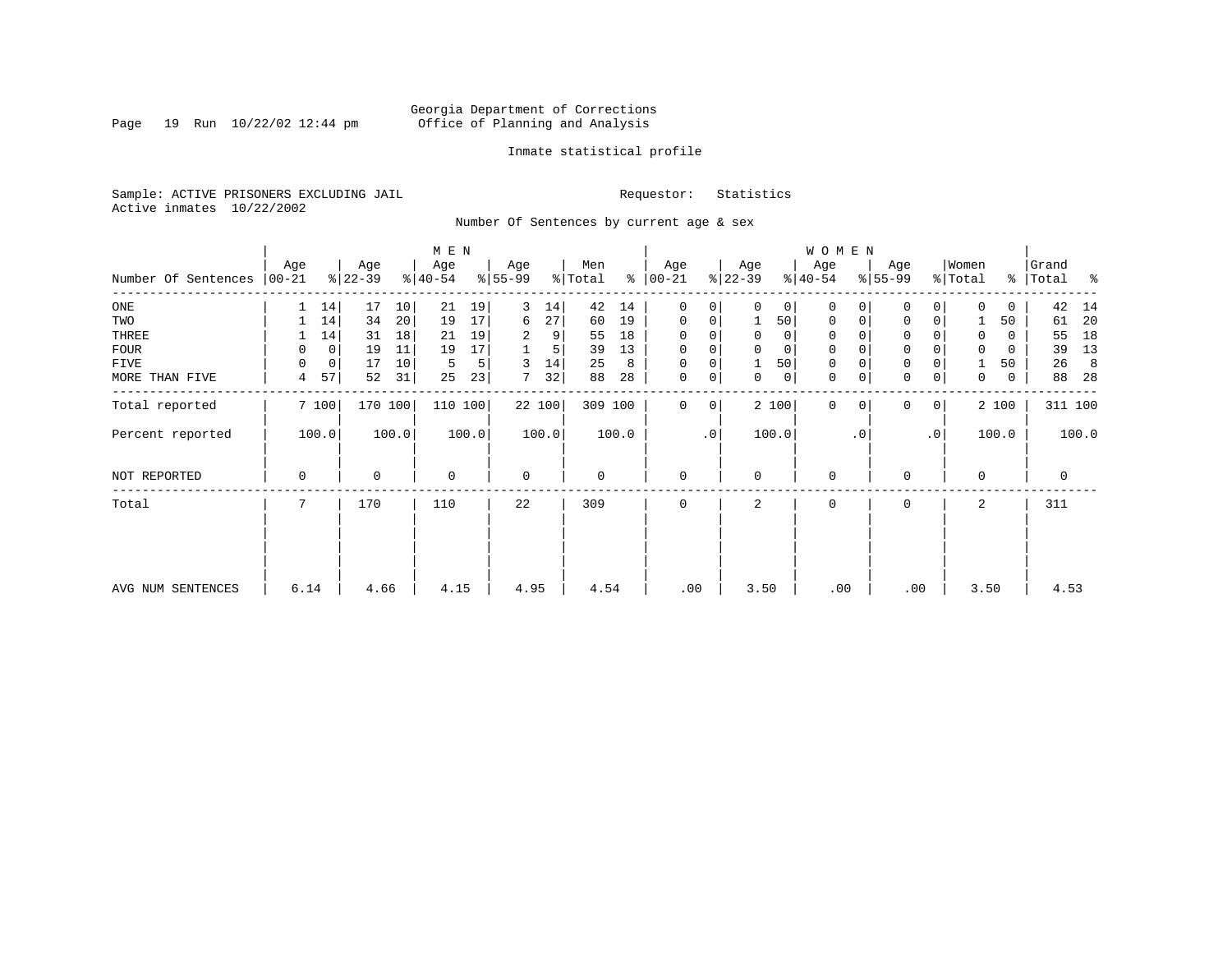Page 20 Run  $10/22/02$  12:44 pm

#### Inmate statistical profile

Sample: ACTIVE PRISONERS EXCLUDING JAIL **Requestor:** Statistics Active inmates 10/22/2002

Number Of Disciplinaries by current age & sex

|                  |                   |       |                  |         | M E N            |       |                          |             |                |       |                  |             |                  |             | W O M E N        |          |                  |             |                  |       |                    |                |
|------------------|-------------------|-------|------------------|---------|------------------|-------|--------------------------|-------------|----------------|-------|------------------|-------------|------------------|-------------|------------------|----------|------------------|-------------|------------------|-------|--------------------|----------------|
| Disciplinaries   | Age<br>$ 00 - 21$ |       | Age<br>$ 22-39 $ |         | Age<br>$ 40-54 $ |       | Age<br>$\frac{8}{55-99}$ |             | Men<br>% Total | ႜ     | Age<br>$00 - 21$ |             | Age<br>$ 22-39 $ |             | Age<br>$ 40-54 $ |          | Age<br>$8 55-99$ |             | Women<br>% Total |       | Grand<br>%   Total | ႜ              |
| ZERO             | 3                 | 43    | 31               | 18      | 39               | 35    | 9                        | 41          | 82             | 27    | $\mathbf{0}$     | $\Omega$    | $\Omega$         | 0           | $\mathbf 0$      | $\Omega$ | $\Omega$         | $\Omega$    | $\Omega$         | 0     | 82                 | 26             |
| ONE              | 2                 | 29    | 21               | 12      | 13               | 12    | 2                        | 9           | 38             | 12    | $\mathbf 0$      | 0           | $\mathbf 0$      | $\mathbf 0$ | 0                | 0        | 0                | $\mathbf 0$ | $\Omega$         | 0     | 38                 | 12             |
| TWO              |                   | 0     | 10               | 6       | 12               | 11    | 3                        | 14          | 25             | 8     | 0                |             | $\mathbf 0$      | 0           | 0                | $\Omega$ | $\Omega$         |             | $\mathbf 0$      | 0     | 25                 | 8              |
| THREE            |                   | 14    | 12               | 7       | 12               | 11    | 3                        | 14          | 28             | 9     | $\mathbf 0$      |             | $\mathbf 0$      | 0           | 0                |          | $\mathbf 0$      |             | $\mathbf 0$      | 0     | 28                 | 9              |
| <b>FOUR</b>      |                   | 14    | 18               | 11      | 10               | 9     |                          | 5           | 30             | 10    | $\mathbf 0$      |             |                  | 50          | $\mathbf 0$      |          | $\mathbf 0$      |             |                  | 50    | 31                 | 10             |
| FIVE             | 0                 | 0     | 11               | 6       | 2                | 2     | 0                        | $\mathbf 0$ | 13             | 4     | 0                | 0           | $\mathbf 0$      | 0           | 0                | $\Omega$ | 0                |             | 0                | 0     | 13                 | $\overline{4}$ |
| MORE THAN FIVE   | 0                 | 0     | 67               | 39      | 22               | 20    | 4                        | 18          | 93             | 30    | $\mathbf 0$      | 0           |                  | 50          | $\mathbf 0$      | 0        | $\mathbf 0$      | $\mathbf 0$ |                  | 50    | 94                 | 30             |
| Total reported   |                   | 7 100 |                  | 170 100 | 110 100          |       |                          | 22 100      | 309 100        |       | $\mathbf 0$      | $\mathbf 0$ |                  | 2 100       | $\mathbf 0$      | $\Omega$ | $\Omega$         | 0           |                  | 2 100 |                    | 311 100        |
| Percent reported |                   | 100.0 |                  | 100.0   |                  | 100.0 |                          | 100.0       |                | 100.0 |                  | $\cdot$ 0   |                  | 100.0       |                  | . 0      |                  | $\cdot$ 0   |                  | 100.0 |                    | 100.0          |
| NOT REPORTED     | 0                 |       | 0                |         | $\mathbf 0$      |       | $\mathbf 0$              |             | 0              |       | $\mathbf{0}$     |             | $\mathbf 0$      |             | 0                |          | 0                |             | $\Omega$         |       | $\mathbf 0$        |                |
| Total            | 7                 |       | 170              |         | 110              |       | 22                       |             | 309            |       | $\mathbf 0$      |             | 2                |             | 0                |          | 0                |             | 2                |       | 311                |                |
|                  |                   |       |                  |         |                  |       |                          |             |                |       |                  |             |                  |             |                  |          |                  |             |                  |       |                    |                |
|                  |                   |       |                  |         |                  |       |                          |             |                |       |                  |             |                  |             |                  |          |                  |             |                  |       |                    |                |
| AVG NUM DISCIP   | 1.29              |       | 7.59             |         | 3.31             |       | 2.41                     |             | 5.56           |       | .00              |             | 14.00            |             | .00              |          | .00              |             | 14.00            |       | 5.61               |                |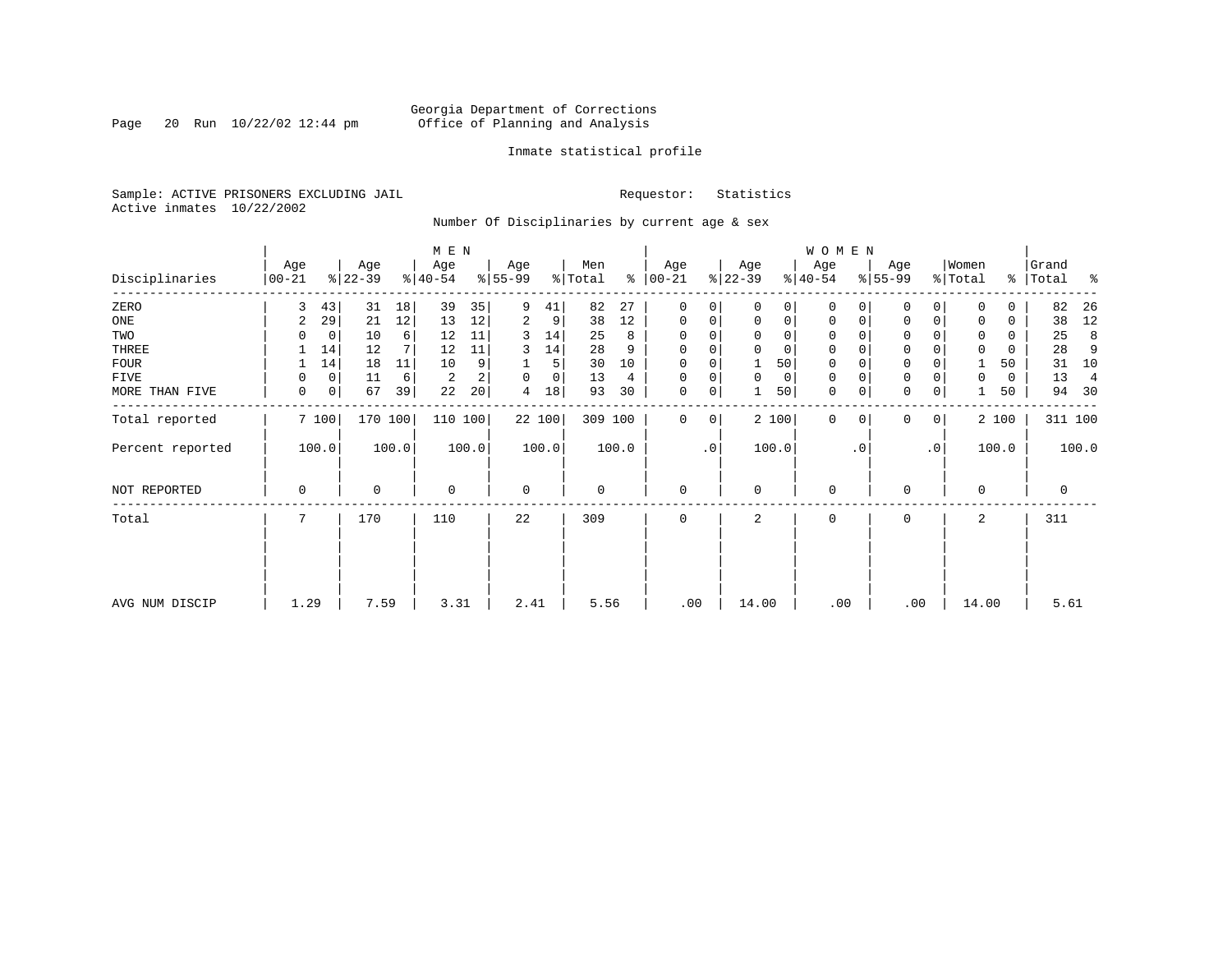Page 21 Run  $10/22/02$  12:44 pm

#### Inmate statistical profile

Sample: ACTIVE PRISONERS EXCLUDING JAIL **Requestor:** Statistics Active inmates 10/22/2002

Number Of Escapes by current age & sex

|                  |                  |       |                  |              | M E N            |       |                  |             |                |          |                 |           |                  |             | <b>WOMEN</b>     |           |                 |           |                  |       |                     |
|------------------|------------------|-------|------------------|--------------|------------------|-------|------------------|-------------|----------------|----------|-----------------|-----------|------------------|-------------|------------------|-----------|-----------------|-----------|------------------|-------|---------------------|
| Escapes          | Age<br>$00 - 21$ |       | Age<br>$ 22-39 $ |              | Age<br>$ 40-54 $ |       | Age<br>$ 55-99 $ |             | Men<br>% Total | ႜႂ       | Age<br>$ 00-21$ |           | Age<br>$ 22-39 $ |             | Age<br>$ 40-54 $ |           | Age<br>$ 55-99$ |           | Women<br>% Total | ⊱     | Grand<br>Total<br>ႜ |
| ZERO             |                  | 7 100 | 169              | 99           | 110              | 100   |                  | 22 100      | 308 100        |          | 0               | 0         |                  | 2 100       | 0                | $\Omega$  | 0               | 0         |                  | 2 100 | 310 100             |
| ONE              |                  | 0     |                  | $\mathbf{1}$ | 0                | 0     | 0                | 0           |                | $\Omega$ | 0               | 0         | $\Omega$         | 0           | 0                | 0         | 0               | 0         |                  | 0     | $\Omega$            |
| TWO              |                  |       |                  |              | 0                | 0     | 0                |             | 0              | 0        | $\Omega$        | 0         |                  | $\Omega$    | 0                |           | $\Omega$        |           | 0                | 0     |                     |
| THREE            | 0                |       |                  |              | $\mathbf 0$      |       | 0                | 0           | 0              |          | $\Omega$        | 0         |                  |             | 0                |           | $\mathbf 0$     |           |                  | 0     |                     |
| <b>FOUR</b>      | $\Omega$         |       |                  |              | $\Omega$         | 0     | O                |             | 0              | 0        | $\Omega$        | 0         |                  |             |                  |           | $\mathbf 0$     |           |                  | 0     |                     |
| FIVE             | $\Omega$         | 0     | 0                | $\Omega$     | $\mathbf 0$      | 0     | $\Omega$         | 0           | $\Omega$       | $\Omega$ | $\mathbf 0$     | 0         | $\Omega$         | $\Omega$    | 0                |           | $\mathbf 0$     |           |                  | 0     |                     |
| MORE THAN FIVE   | $\mathbf 0$      | 0     | 0                | 0            | $\mathbf 0$      | 0     | 0                | $\mathbf 0$ | $\Omega$       | 0        | $\mathbf 0$     | 0         | $\Omega$         | $\mathbf 0$ | 0                |           | $\mathbf 0$     | 0         | 0                | 0     |                     |
| Total reported   |                  | 7100  |                  | 170 100      | 110 100          |       |                  | 22 100      | 309 100        |          | 0               | 0         |                  | 2 100       | $\mathbf 0$      | 0         | $\mathbf 0$     | 0         |                  | 2 100 | 311 100             |
| Percent reported |                  | 100.0 |                  | 100.0        |                  | 100.0 |                  | 100.0       |                | 100.0    |                 | $\cdot$ 0 |                  | 100.0       |                  | $\cdot$ 0 |                 | $\cdot$ 0 |                  | 100.0 | 100.0               |
| NOT REPORTED     | 0                |       | 0                |              | 0                |       | 0                |             | 0              |          | $\mathbf 0$     |           | $\Omega$         |             | $\mathbf 0$      |           | 0               |           | $\mathbf 0$      |       | 0                   |
| Total            | 7                |       | 170              |              | 110              |       | 22               |             | 309            |          | $\mathbf 0$     |           | 2                |             | 0                |           | 0               |           | 2                |       | 311                 |
|                  |                  |       |                  |              |                  |       |                  |             |                |          |                 |           |                  |             |                  |           |                 |           |                  |       |                     |
|                  |                  |       |                  |              |                  |       |                  |             |                |          |                 |           |                  |             |                  |           |                 |           |                  |       |                     |
| AVG NUM ESCAPES  |                  | .00   | .01              |              |                  | .00   | .00              |             | .00            |          | .00             |           | .00              |             | .00              |           | .00             |           | .00              |       | .00                 |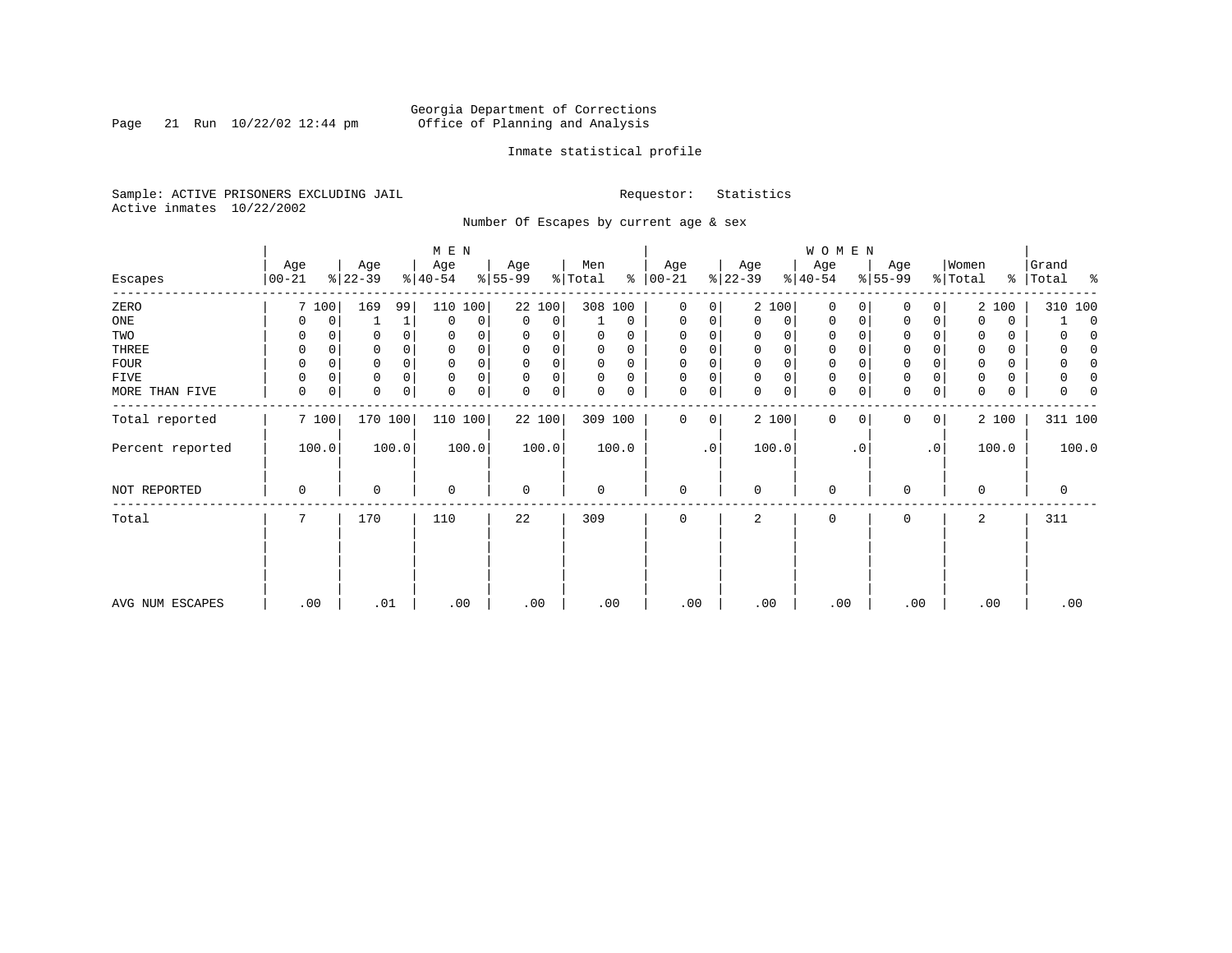Page 22 Run  $10/22/02$  12:44 pm

#### Inmate statistical profile

|  | Sample: ACTIVE PRISONERS EXCLUDING JAIL |  |  |
|--|-----------------------------------------|--|--|
|  | Active inmates 10/22/2002               |  |  |

#### Requestor: Statistics

Number Of Prior Georgia Incarcerations \* by current age & sex

|                            |             |          |                  |                 | M E N            |                |                  |             |                |       |                 |           |                  |              | <b>WOMEN</b>     |           |                  |           |                  |             |                |       |
|----------------------------|-------------|----------|------------------|-----------------|------------------|----------------|------------------|-------------|----------------|-------|-----------------|-----------|------------------|--------------|------------------|-----------|------------------|-----------|------------------|-------------|----------------|-------|
| Prior Incarcerations 00-21 | Age         |          | Age<br>$ 22-39 $ |                 | Age<br>$ 40-54 $ |                | Age<br>$ 55-99 $ |             | Men<br>% Total | %     | Age<br>$ 00-21$ |           | Age<br>$ 22-39 $ |              | Age<br>$8 40-54$ |           | Age<br>$ 55-99 $ |           | Women<br>% Total | န္          | Grand<br>Total | ႜ     |
| ZERO                       | 4           | 57       | 96               | 56              | 40               | 36             | 11               | 50          | 151            | 49    | $\Omega$        | 0         |                  | 2 100        | $\Omega$         |           | 0                | 0         |                  | 2 100       | 153            | 49    |
| $_{\rm ONE}$               | 2           | 29       | 34               | 20 <sup>1</sup> | 20               | 18             | 5                | 23          | 61             | 20    | $\mathbf 0$     | 0         | $\Omega$         | 0            | 0                | 0         | $\mathbf 0$      | 0         | $\Omega$         | 0           | 61             | 20    |
| TWO                        |             | 14       | 18               | 11              | 15               | 14             | 2                | 9           | 36             | 12    | $\Omega$        | 0         | $\Omega$         | 0            | 0                |           | $\mathbf 0$      | 0         | 0                | $\Omega$    | 36             | 12    |
| THREE                      | 0           | $\Omega$ | 14               | 8               | 13               | 12             | 3                | 14          | 30             | 10    | $\Omega$        | 0         | $\Omega$         | $\mathsf{O}$ | $\mathbf 0$      |           | $\mathbf 0$      | O         |                  | $\Omega$    | 30             | 10    |
| <b>FOUR</b>                | 0           | 0        | 6                |                 | 11               | 10             | $\mathbf 0$      | $\mathbf 0$ | 17             | 6     | 0               | 0         |                  | $\mathsf{O}$ | 0                |           | $\mathbf 0$      |           |                  | 0           | 17             |       |
| <b>FIVE</b>                | 0           | 0        |                  |                 | 8                | 7              | 0                | 0           | 9              | 3     | $\mathbf 0$     | 0         | $\mathbf 0$      | $\mathbf 0$  | $\mathbf 0$      |           | $\mathsf 0$      | 0         | 0                | 0           | 9              |       |
| MORE THAN FIVE             | $\mathbf 0$ | 0        |                  |                 | 3                | 3 <sup>1</sup> |                  | 5           | 5              | 2     | $\mathbf 0$     | 0         | $\Omega$         | 0            | $\mathbf 0$      | 0         | $\mathbf 0$      | 0         | $\Omega$         | $\mathbf 0$ | 5              |       |
| Total reported             |             | 7 100    | 170 100          |                 | 110 100          |                |                  | 22 100      | 309 100        |       | $\Omega$        | 0         |                  | 2 100        | $\Omega$         | $\Omega$  | $\Omega$         | 0         |                  | 2 100       | 311 100        |       |
| Percent reported           |             | 100.0    |                  | 100.0           |                  | 100.0          |                  | 100.0       |                | 100.0 |                 | $\cdot$ 0 |                  | 100.0        |                  | $\cdot$ 0 |                  | $\cdot$ 0 |                  | 100.0       |                | 100.0 |
| NOT REPORTED               | 0           |          | $\Omega$         |                 | $\Omega$         |                | $\mathbf 0$      |             | $\Omega$       |       | $\mathbf 0$     |           | $\Omega$         |              | $\mathbf 0$      |           | $\mathbf 0$      |           | $\Omega$         |             | 0              |       |
| Total                      | 7           |          | 170              |                 | 110              |                | 22               |             | 309            |       | 0               |           | 2                |              | $\mathbf 0$      |           | $\mathbf 0$      |           | 2                |             | 311            |       |
|                            |             |          |                  |                 |                  |                |                  |             |                |       |                 |           |                  |              |                  |           |                  |           |                  |             |                |       |
| AVG # INCARCERATIONS       | .57         |          | .86              |                 | 1.77             |                | 1.09             |             | 1.20           |       | .00             |           | .00              |              | .00              |           | .00              |           | .00              |             | 1.19           |       |

\* This data counts a parole revocation on an existing sentenCE AS A prior incarceration. Also, this data counts, for any cohort of inmates, the total number of Georgia incarcerations the inmate has had during his entire criminal career. For example, if an inmate was admitted to prison first in FY72, and then re-admitted in FY79 and FY85, he had two prior incarcerations before the FY85 admission. This inmate's records show two prior incarcerations in all three of his records since he has had two prior incarcerations in his criminal career. If the cohort of FY72 admissions is selected for analysis, two prior incarcerations will be listed for this inmate even though in FY72, he had no prior incarcerations.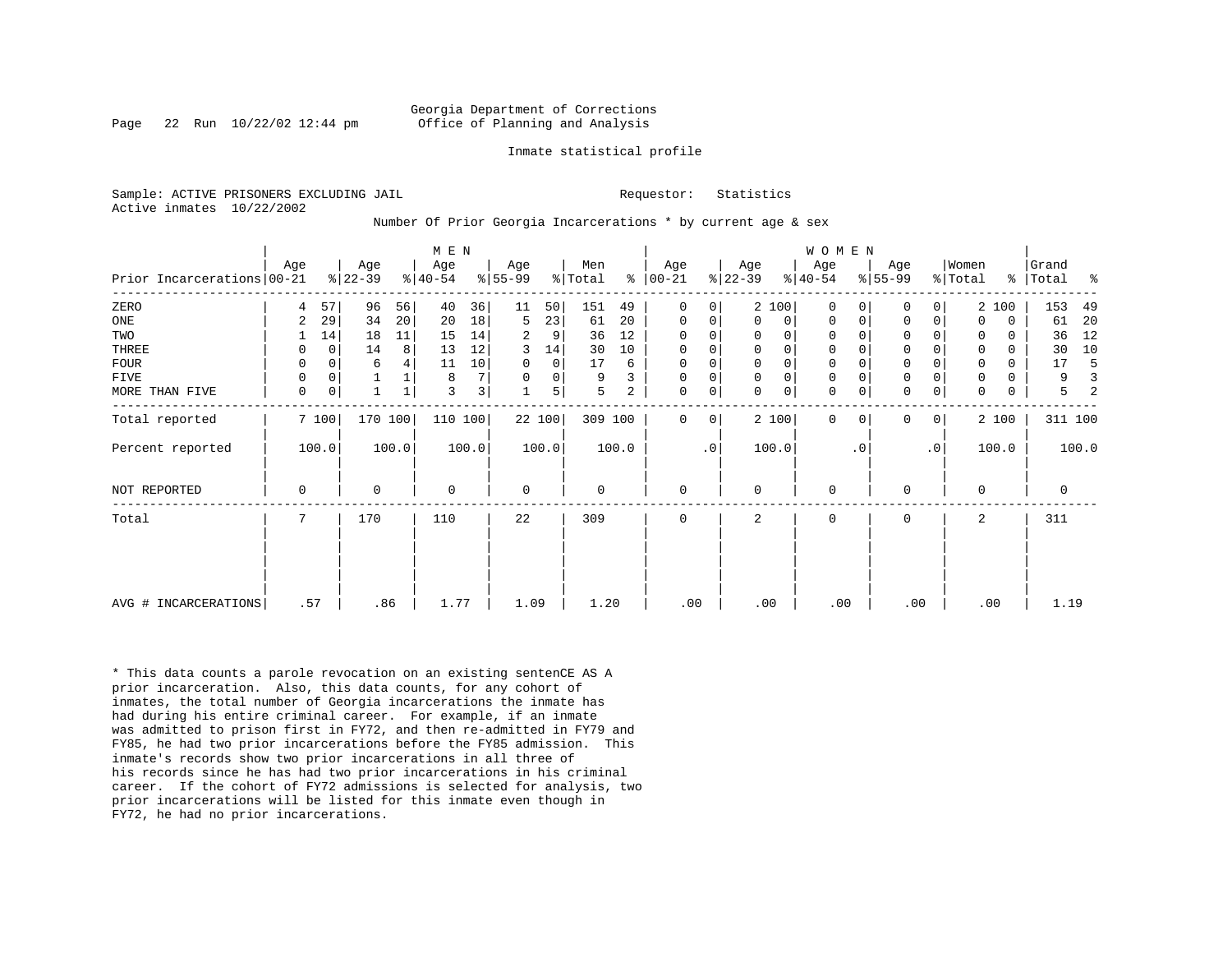Page 23 Run  $10/22/02$  12:44 pm

#### Inmate statistical profile

Sample: ACTIVE PRISONERS EXCLUDING JAIL **Requestor:** Statistics Active inmates 10/22/2002

Number Of Transfers by current age & sex

|                   |                  |              |                  |       | M E N            |       |                 |        |                |       |                  |             |                  |             | <b>WOMEN</b>     |           |                  |                |                  |       |                |       |
|-------------------|------------------|--------------|------------------|-------|------------------|-------|-----------------|--------|----------------|-------|------------------|-------------|------------------|-------------|------------------|-----------|------------------|----------------|------------------|-------|----------------|-------|
| Transfers         | Age<br>$00 - 21$ |              | Age<br>$ 22-39 $ |       | Age<br>$ 40-54 $ |       | Age<br>$ 55-99$ |        | Men<br>% Total | ៖     | Age<br>$00 - 21$ |             | Age<br>$ 22-39 $ |             | Age<br>$ 40-54 $ |           | Age<br>$ 55-99 $ |                | Women<br>% Total | ိ     | Grand<br>Total | ಿ     |
| ZERO              | 2                | 29           | 7                | 4     | 6                | 5     | 0               | 0      | 15             | 5     | 0                | 0           |                  | 50          | 0                |           | 0                |                |                  | 50    | 16             | 5     |
| ONE               | 3                | 43           | 75               | 44    | 46               | 42    | 11              | 50     | 135            | 44    | 0                | 0           |                  | 50          | 0                | 0         | $\mathbf 0$      | 0              |                  | 50    | 136            | 44    |
| TWO               |                  | 14           | 41               | 24    | 33               | 30    | 6               | 27     | 81             | 26    | 0                |             | 0                | 0           | 0                |           | 0                |                | 0                | 0     | 81             | 26    |
| THREE             |                  | 14           | 21               | 12    | 14               | 13    | 2               | 9      | 38             | 12    | 0                |             | 0                | 0           | 0                |           | 0                |                | 0                | 0     | 38             | 12    |
| FOUR              | 0                | $\mathbf 0$  | 8                | 5     | 3                | 3     | 2               | 9      | 13             | 4     | 0                | $\Omega$    | $\Omega$         | $\mathbf 0$ | $\Omega$         |           | $\Omega$         |                | $\Omega$         | 0     | 13             | 4     |
| FIVE              |                  | 0            |                  |       | $\overline{2}$   | 2     | $\Omega$        | 0      | 9              | 3     | $\Omega$         | 0           | $\Omega$         | $\mathbf 0$ | 0                |           | 0                |                | 0                | 0     | 9              |       |
| MORE THAN FIVE    | $\mathbf 0$      | $\mathsf{O}$ | 11               | 6     | 6                | 5     |                 | 5      | 18             | 6     | 0                | 0           | $\Omega$         | $\mathbf 0$ | $\mathbf 0$      |           | $\Omega$         | 0              | $\Omega$         | 0     | 18             | 6     |
| Total reported    |                  | 7100         | 170 100          |       | 110 100          |       |                 | 22 100 | 309 100        |       | 0                | $\mathbf 0$ |                  | 2 100       | $\mathbf{0}$     | $\Omega$  | $\Omega$         | 0 <sup>1</sup> |                  | 2 100 | 311 100        |       |
| Percent reported  |                  | 100.0        |                  | 100.0 |                  | 100.0 |                 | 100.0  |                | 100.0 |                  | .0          |                  | 100.0       |                  | $\cdot$ 0 |                  | $\cdot$ 0      |                  | 100.0 |                | 100.0 |
| NOT REPORTED      | 0                |              | 0                |       | 0                |       | 0               |        | 0              |       | 0                |             | 0                |             | 0                |           | $\Omega$         |                | $\mathbf 0$      |       | 0              |       |
| Total             | 7                |              | 170              |       | 110              |       | 22              |        | 309            |       | 0                |             | 2                |             | 0                |           | 0                |                | 2                |       | 311            |       |
|                   |                  |              |                  |       |                  |       |                 |        |                |       |                  |             |                  |             |                  |           |                  |                |                  |       |                |       |
|                   |                  |              |                  |       |                  |       |                 |        |                |       |                  |             |                  |             |                  |           |                  |                |                  |       |                |       |
| AVG NUM TRANSFERS | 1.14             |              | 2.14             |       | 1.95             |       | 1.95            |        | 2.04           |       | .00              |             | .50              |             | .00              |           | .00              |                |                  | .50   | 2.03           |       |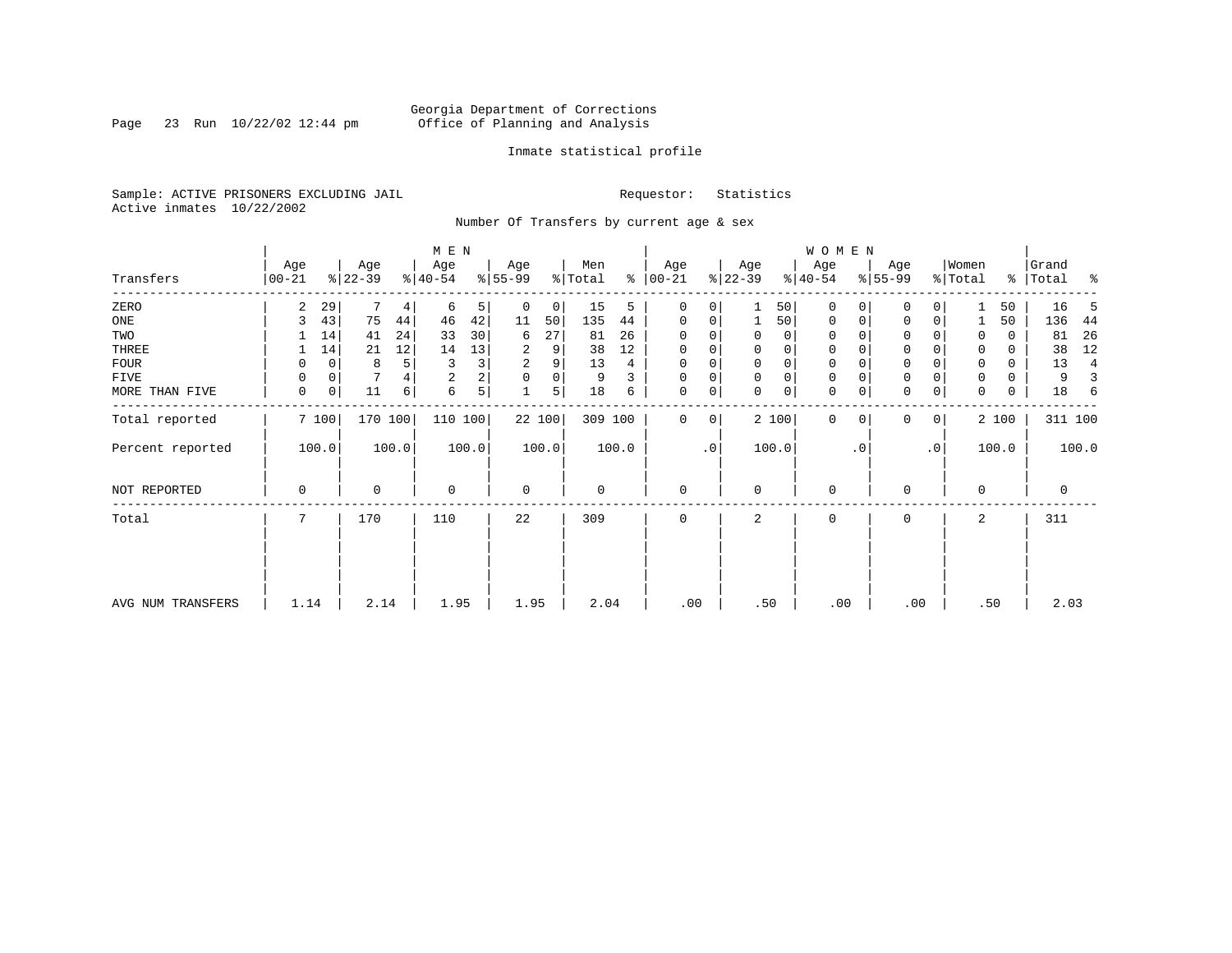Page 24 Run  $10/22/02$  12:44 pm

#### Inmate statistical profile

Sample: ACTIVE PRISONERS EXCLUDING JAIL **Requestor:** Statistics Active inmates 10/22/2002

County Of Conviction by current age & sex

|                              |             |          |                |                     | M E N          |                |             |             |                |              |             |          |          |             | WOMEN     |              |             |             |             |          |                |                |
|------------------------------|-------------|----------|----------------|---------------------|----------------|----------------|-------------|-------------|----------------|--------------|-------------|----------|----------|-------------|-----------|--------------|-------------|-------------|-------------|----------|----------------|----------------|
|                              | Age         |          | Age            |                     | Age            |                | Age         |             | Men            |              | Age         |          | Age      |             | Age       |              | Age         |             | Women       |          | Grand          |                |
| County Of Conviction   00-21 |             |          | $8 22-39$      |                     | $8 40-54$      |                | $8155 - 99$ |             | % Total        | ి            | $ 00-21$    |          | $ 22-39$ |             | $8 40-54$ |              | $8155 - 99$ |             | % Total     | ి        | Total          | ႜ              |
| Appling                      | 0           | 0        | 1              | $\mathbf{1}$        | 1              | 1              | 0           | 0           | 2              | 1            | 0           | 0        | 0        | 0           | 0         | 0            | 0           | $\mathbf 0$ | 0           | 0        | 2              | $\mathbf{1}$   |
| Atkinson                     | $\mathbf 0$ | 0        | $\mathbf 0$    | $\mathsf{O}\xspace$ | $\mathsf 0$    | 0              | $1\,$       | 5           | $\mathbf{1}$   | $\mathbf 0$  | O           | 0        | 0        | $\mathbf 0$ | 0         | 0            | $\Omega$    | $\mathbf 0$ | O           | 0        | $\mathbf{1}$   | $\mathbf 0$    |
| Bacon                        | 0           | 0        | $\mathbf 0$    | 0                   | 1              | 1              | 0           | 0           | $\mathbf{1}$   | 0            | $\Omega$    | 0        | $\Omega$ | 0           | 0         | $\mathbf 0$  | $\Omega$    | 0           | $\Omega$    | 0        | 1              | $\mathbf 0$    |
| Baldwin                      | 0           | 0        | 1              | 1                   | 3              | 3              | $\Omega$    | $\mathbf 0$ | 4              | $\mathbf{1}$ | $\Omega$    | 0        | $\Omega$ | $\Omega$    | $\Omega$  | $\mathbf 0$  | $\Omega$    | $\Omega$    | $\Omega$    | $\Omega$ |                | $\mathbf{1}$   |
| Banks                        | O           | 0        | $\Omega$       | $\Omega$            | $\Omega$       | 0              |             | 5           | $\mathbf{1}$   | $\Omega$     | $\Omega$    | 0        | $\Omega$ | $\Omega$    | $\Omega$  | $\sqrt{ }$   | $\Omega$    | $\Omega$    | $\cap$      | 0        |                | $\Omega$       |
| Barrow                       | 0           | 0        | $\overline{c}$ | 1                   | 0              | 0              | 1           | 5           | 3              | $\mathbf{1}$ | 0           | 0        | $\Omega$ | 0           | $\Omega$  | $\Omega$     | $\Omega$    | 0           | $\Omega$    | 0        | 3              | $\mathbf{1}$   |
| Bartow                       | 0           | 0        | $\mathbf 0$    | $\mathbf 0$         | $\overline{2}$ | 2              | $\Omega$    | $\mathbf 0$ | $\overline{2}$ | 1            | C           | 0        | $\Omega$ | $\mathsf 0$ | 0         | 0            | $\Omega$    | $\mathbf 0$ | 0           | 0        | 2              | $\mathbf{1}$   |
| Ben Hill                     | $\Omega$    | 0        | $\mathbf{1}$   | $\mathbf{1}$        | $\Omega$       | 0              | $\Omega$    | $\mathbf 0$ | $\mathbf{1}$   | $\mathbf 0$  | $\Omega$    | 0        | $\Omega$ | $\mathbf 0$ | $\Omega$  | $\mathbf 0$  | $\Omega$    | $\Omega$    | $\Omega$    | 0        | $\mathbf{1}$   | $\mathbf 0$    |
| Berrien                      | O           | 0        | $\mathbf{1}$   | $\mathbf{1}$        | $\Omega$       | 0              | $\Omega$    | $\mathbf 0$ | $\mathbf{1}$   | $\Omega$     | $\Omega$    | 0        | $\Omega$ | $\mathbf 0$ | $\Omega$  | $\mathbf 0$  | $\Omega$    | $\Omega$    | $\cap$      | 0        | $\mathbf{1}$   | $\Omega$       |
| <b>Bibb</b>                  | O           | 0        |                | 4                   | 3              | 3              |             | 5           | 11             | 4            | $\Omega$    | 0        | $\Omega$ | 0           | 0         | $\mathbf 0$  | $\Omega$    | 0           | $\Omega$    | 0        | 11             | $\overline{4}$ |
| Bleckley                     | O           | 0        | $\mathbf{1}$   | 1                   | 0              | 0              | $\Omega$    | $\mathbf 0$ | $\mathbf{1}$   | 0            | $\Omega$    | 0        | $\Omega$ | $\Omega$    | $\Omega$  | $\mathsf{C}$ | $\Omega$    | $\Omega$    | $\Omega$    | $\Omega$ |                | $\mathbf 0$    |
| Brantley                     | 0           | 0        | $\mathbf 0$    | 0                   | $\mathbf{1}$   | 1              | 0           | 0           | 1              | 0            | $\Omega$    | 0        | $\Omega$ | 0           | 0         | $\mathbf 0$  | $\Omega$    | 0           | $\Omega$    | 0        | 1              | $\mathbf 0$    |
| Brooks                       | 0           | 0        | $\mathbf 0$    | 0                   | 1              | 1              | 0           | $\mathbf 0$ | 1              | 0            | C           | 0        | $\Omega$ | 0           | 0         | 0            | 0           | 0           | O           | 0        |                | $\mathbf 0$    |
| Burke                        | 0           | 0        | $\overline{4}$ | $\overline{a}$      | $\mathbf{1}$   | 1              | $\Omega$    | $\mathbf 0$ | 5              | 2            | $\Omega$    | 0        | $\Omega$ | $\Omega$    | $\Omega$  | $\mathbf 0$  | $\Omega$    | $\Omega$    | $\Omega$    | 0        | 5              | $\overline{c}$ |
| <b>Butts</b>                 | O           | 0        | 1              | 1                   | $\mathbf{1}$   | 1              | -1          | 5           | 3              | $\mathbf{1}$ | $\cap$      | 0        | $\Omega$ | 0           | $\Omega$  | $\Omega$     | $\Omega$    | 0           | $\Omega$    | 0        | 3              | $\mathbf{1}$   |
| Camden                       | 0           | 0        | 0              | 0                   | 1              | 1              | 0           | 0           | 1              | 0            | 0           | 0        | $\Omega$ | 0           | 0         | 0            | 0           | 0           | 0           | 0        |                | $\mathbf 0$    |
| Carroll                      | 0           | 0        | $\overline{c}$ | 1                   | 0              | 0              | $\Omega$    | 0           | 2              | 1            | $\Omega$    | 0        | $\Omega$ | $\Omega$    | 0         | $\mathsf{C}$ | $\Omega$    | 0           | $\Omega$    | $\Omega$ | 2              | 1              |
| Catoosa                      | 0           | $\Omega$ | $\mathbf 0$    | $\Omega$            | $\mathbf{1}$   | 1              | $\Omega$    | $\mathbf 0$ | $\mathbf{1}$   | $\Omega$     | $\Omega$    | 0        | $\Omega$ | $\Omega$    | $\Omega$  | $\Omega$     | $\Omega$    | $\Omega$    | $\Omega$    | 0        | $\mathbf{1}$   | $\Omega$       |
| Chatham                      | O           | 0        | 6              | 4                   | 3              | 3              | 1           | 5           | 10             | 3            | C           | 0        | $\Omega$ | $\mathbf 0$ | 0         | $\mathbf 0$  | $\Omega$    | $\Omega$    | $\Omega$    | 0        | 10             | 3              |
| Chattooga                    | O           | 0        | $\mathbf{1}$   | $\mathbf{1}$        | $\Omega$       | 0              | $\Omega$    | $\mathbf 0$ | $\mathbf{1}$   | 0            | C           | 0        | $\Omega$ | 0           | 0         | $\mathbf 0$  | $\Omega$    | 0           | $\Omega$    | 0        | 1              | $\mathbf 0$    |
| Cherokee                     | O           | 0        | 1              | 1                   | $\mathbf{1}$   | 1              | $\Omega$    | $\mathbf 0$ | $\overline{2}$ | 1            | $\Omega$    | 0        | $\Omega$ | 0           | $\Omega$  | $\mathbf 0$  | $\Omega$    | 0           | $\Omega$    | 0        | $\overline{2}$ | $\mathbf{1}$   |
| Clarke                       | O           | 0        | 6              | 4                   | 5              | 5              | $\Omega$    | 0           | 11             | 4            | $\Omega$    | 0        | $\Omega$ | 0           | $\Omega$  | $\mathbf 0$  | $\Omega$    | $\Omega$    | $\Omega$    | 0        | 11             | 4              |
| Clayton                      | 0           | $\Omega$ | 7              | 4                   | 2              | 2              |             | 5           | 10             | 3            | $\Omega$    | $\Omega$ | $\Omega$ | $\mathbf 0$ | $\Omega$  | $\mathsf{C}$ | $\Omega$    | $\Omega$    | $\mathbf 0$ | $\Omega$ | 10             | 3              |
| Cobb                         | 1           | 14       | 5              | 3                   | $\overline{2}$ | 2              | $\Omega$    | $\mathbf 0$ | 8              | 3            | $\Omega$    | 0        | $\Omega$ | $\mathbf 0$ | $\Omega$  | $\mathbf 0$  | $\Omega$    | $\Omega$    | $\mathbf 0$ | 0        | 8              | 3              |
| Coffee                       | 0           | 0        | 1              | 1                   | $\mathbf{1}$   | 1              | $\Omega$    | $\mathbf 0$ | $\sqrt{2}$     | 1            | 0           | 0        | $\Omega$ | 0           | 0         | $\mathbf 0$  | 0           | 0           | 0           | 0        | 2              | $\mathbf{1}$   |
| Colquit                      | 0           | 0        | 1              | $\mathbf{1}$        | $\overline{2}$ | $\overline{a}$ | $\Omega$    | $\mathbf 0$ | 3              | $\mathbf{1}$ | C           | 0        | $\Omega$ | 0           | 0         | 0            | $\Omega$    | 0           | O           | 0        | 3              | $\mathbf{1}$   |
| Columbia                     | 0           | 0        | 1              | 1                   | $\mathbf{1}$   | 1              | $\Omega$    | 0           | $\overline{2}$ | 1            | $\Omega$    | 0        | $\Omega$ | 0           | 0         | $\Omega$     | $\Omega$    | 0           | $\Omega$    | 0        | 2              | 1              |
| Cook                         | O           | 0        | $\overline{c}$ | $\mathbf{1}$        | $\mathbf 0$    | 0              | $\Omega$    | $\mathbf 0$ | 2              | 1            | $\Omega$    | 0        | $\Omega$ | 0           | 0         | $\Omega$     | $\Omega$    | 0           | $\Omega$    | 0        | 2              | $\mathbf{1}$   |
| Coweta                       | O           | 0        | $\mathbf{1}$   | $\mathbf{1}$        | $\Omega$       | 0              | $\Omega$    | $\mathbf 0$ | $\mathbf{1}$   | 0            | $\Omega$    | 0        | $\Omega$ | $\Omega$    | $\Omega$  | $\Omega$     | $\Omega$    | 0           | $\Omega$    | $\Omega$ |                | $\mathbf 0$    |
| Crisp                        | 0           | 0        | $\mathbf{1}$   | 1                   | 0              | 0              | $\Omega$    | 0           | 1              | $\Omega$     | O           | 0        | $\Omega$ | 0           | 0         | 0            | $\Omega$    | $\Omega$    | $\Omega$    | 0        | 1              | $\mathbf 0$    |
| Dade                         | 0           | 0        | 1              | 1                   | 0              | 0              | $\Omega$    | 0           | 1              | 0            | $\mathbf 0$ | 0        | $\Omega$ | 0           | 0         | $\mathbf 0$  | 0           | 0           | 0           | 0        | 1              | $\mathbf 0$    |
| Decatur                      | 0           | 0        | $\mathbf 0$    | $\mathbf 0$         | $\mathbf{1}$   | 1              | $\Omega$    | $\mathbf 0$ | $\mathbf{1}$   | $\Omega$     | $\Omega$    | 0        | $\Omega$ | $\mathbf 0$ | $\Omega$  | $\mathbf 0$  | $\Omega$    | $\mathbf 0$ | $\Omega$    | 0        | $\mathbf{1}$   | $\Omega$       |
| DeKalb                       | O           | 0        | 15             | 9                   | 6              | 5              | 3           | 14          | 24             | 8            | $\Omega$    | 0        | $\Omega$ | 0           | $\Omega$  | $\mathbf 0$  | $\Omega$    | $\Omega$    | $\Omega$    | 0        | 24             | 8              |
| Dodge                        | 0           | 0        | $\mathbf{1}$   | 1                   | $\Omega$       | 0              | $\Omega$    | $\mathbf 0$ | 1              | 0            | $\Omega$    | 0        | $\Omega$ | 0           | 0         | 0            | $\Omega$    | 0           | 0           | 0        | 1              | $\mathbf 0$    |
| Dougherty                    | 2           | 29       | 3              | 2                   | 2              | 2              |             | 5           | 8              | 3            | 0           | 0        | $\Omega$ | 0           | 0         | 0            | $\Omega$    | 0           | $\Omega$    | 0        | 8              | 3              |
| Douglas<br>-------------     | 1           | 14       | 5              | 3                   | 3              | 3              | 0           | 0           | 9              | 3            | 0           | 0        | $\Omega$ | 0           | 0         | 0            | $\Omega$    | 0           | $\mathbf 0$ | 0        | 9              | 3              |

(continued)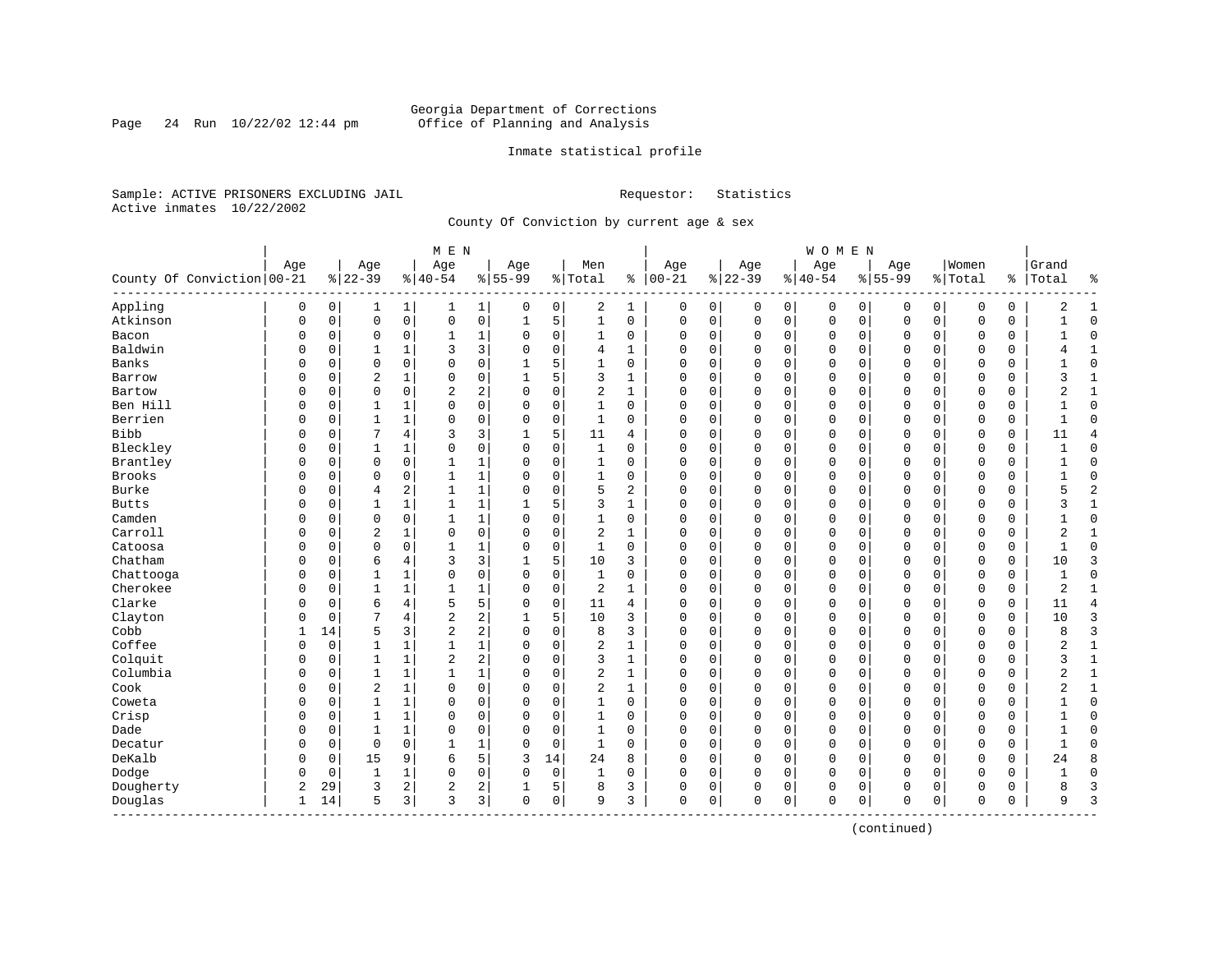Page 25 Run  $10/22/02$  12:44 pm

### Inmate statistical profile

|  |                           | Sample: ACTIVE PRISONERS EXCLUDING JAIL |                                           |  |  | Requestor: Statistics |  |
|--|---------------------------|-----------------------------------------|-------------------------------------------|--|--|-----------------------|--|
|  | Active inmates 10/22/2002 |                                         |                                           |  |  |                       |  |
|  |                           |                                         | County Of Conviction by current age & sex |  |  | (continued)           |  |

|                            |          |          |                |                | M E N          |                |                |             |                |    |             |              |             |             | WOMEN        |             |             |          |              |             |                |                |
|----------------------------|----------|----------|----------------|----------------|----------------|----------------|----------------|-------------|----------------|----|-------------|--------------|-------------|-------------|--------------|-------------|-------------|----------|--------------|-------------|----------------|----------------|
|                            | Age      |          | Age            |                | Age            |                | Age            |             | Men            |    | Age         |              | Age         |             | Age          |             | Age         |          | Women        |             | Grand          |                |
| County Of Conviction 00-21 |          |          | $8 22-39$      |                | $8 40-54$      |                | $8 55-99$      |             | % Total        | ွေ | $ 00 - 21$  |              | $ 22-39$    |             | $8140 - 54$  |             | $8155 - 99$ |          | % Total      | နွ          | Total          | ⊱              |
| Elbert                     | 0        | 0        | 0              | 0              | 0              | 0              | 1              | 5           | 1              | 0  | 0           | 0            | 0           | 0           | 0            | 0           | 0           | 0        | 0            | 0           |                | $\cap$         |
| Emanuel                    | 0        | 0        | 1              | $\mathbf 1$    | 0              | $\mathbf 0$    | $\mathbf 0$    | $\mathbf 0$ | $\mathbf{1}$   | 0  | $\mathbf 0$ | $\mathbf 0$  | $\mathbf 0$ | $\mathbf 0$ | $\mathbf 0$  | $\mathbf 0$ | 0           | 0        | $\mathbf{0}$ | $\mathbf 0$ | $\mathbf{1}$   | $\Omega$       |
| Fayette                    | 0        | 0        | 0              | $\mathbf 0$    | 1              | 1              | 1              | 5           | $\overline{2}$ | 1  | 0           | $\mathbf 0$  | 0           | $\mathbf 0$ | $\mathbf 0$  | 0           | 0           | 0        | $\mathbf 0$  | 0           | $\overline{2}$ | 1              |
| Floyd                      | 0        | 0        | 3              | $\overline{2}$ | 1              | 1              | $\mathbf 0$    | $\mathbf 0$ | 4              | 1  | $\Omega$    | $\mathbf 0$  | 0           | $\mathbf 0$ | $\mathbf{0}$ | 0           | 0           | 0        | $\Omega$     | 0           | 4              |                |
| Forsyth                    | 0        | $\Omega$ | $\Omega$       | $\Omega$       | $\mathbf{1}$   | $\mathbf{1}$   | $\Omega$       | $\Omega$    | $\mathbf{1}$   | 0  | $\Omega$    | $\mathbf 0$  | 0           | 0           | $\mathbf{0}$ | $\Omega$    | 0           | 0        | $\Omega$     | $\Omega$    | 1              | $\Omega$       |
| Franklin                   | 0        | 0        | 1              | 1              | 0              | $\Omega$       | $\Omega$       | $\Omega$    | $\mathbf{1}$   | 0  | $\Omega$    | $\mathbf 0$  | 0           | 0           | $\mathbf{0}$ | 0           | $\Omega$    | 0        | $\mathbf 0$  | $\Omega$    | $\mathbf{1}$   | $\Omega$       |
| Fulton                     | 0        | 0        | 15             | 9              | 12             | 11             | $\overline{2}$ | 9           | 29             | 9  | $\Omega$    | 0            | 0           | $\Omega$    | $\mathbf 0$  | 0           | $\Omega$    | 0        | 0            | 0           | 29             | 9              |
| Gilmer                     | O        | 0        | $\mathbf{1}$   | 1              | 0              | 0              | $\Omega$       | 0           | $\mathbf{1}$   | 0  | $\Omega$    | 0            | 0           | 0           | 0            | $\Omega$    | $\Omega$    | 0        | $\mathbf 0$  | 0           |                | $\Omega$       |
| Glynn                      | 1        | 14       | 5              | 3              | 2              | 2              | 1              | 5           | 9              | 3  | $\Omega$    | 0            | 0           | 0           | $\mathbf 0$  | $\Omega$    | $\Omega$    | 0        | $\Omega$     | 0           | 9              |                |
| Gordon                     | $\Omega$ | 0        | 0              | $\Omega$       | $\Omega$       | $\Omega$       | 1              | 5           | $\mathbf{1}$   | 0  | $\Omega$    | $\mathbf 0$  | O           | 0           | $\mathbf 0$  | $\Omega$    | $\Omega$    | $\Omega$ | $\Omega$     | $\Omega$    | 1              | $\cap$         |
| Greene                     | O        | $\Omega$ | 1              | $\mathbf{1}$   | 0              | $\Omega$       | $\Omega$       | $\Omega$    | $\mathbf{1}$   | 0  | $\Omega$    | $\mathbf 0$  | O           | $\Omega$    | $\mathbf 0$  | $\Omega$    | $\Omega$    | $\Omega$ | $\Omega$     | $\Omega$    | 1              | C              |
| Gwinnett                   | U        | 0        | $\overline{a}$ | $\mathbf{1}$   |                | $\mathbf{1}$   | $\Omega$       | 0           | 3              | 1  | $\Omega$    | $\mathbf 0$  | 0           | $\Omega$    | $\mathbf 0$  | $\Omega$    | 0           | $\Omega$ | $\Omega$     | 0           | 3              |                |
| Habersham                  |          | 0        | $\mathbf 0$    | 0              | 1              | $\mathbf{1}$   | $\Omega$       | $\mathbf 0$ | $\mathbf{1}$   | 0  | $\Omega$    | $\mathbf 0$  | 0           | 0           | $\mathbf 0$  | 0           | 0           | 0        | $\Omega$     | $\mathbf 0$ | $\mathbf{1}$   | $\Omega$       |
| Hall                       | $\Omega$ | 0        | 3              | $\overline{2}$ | $\mathbf{1}$   | $\mathbf{1}$   | $\Omega$       | $\mathbf 0$ | 4              | 1  | $\Omega$    | $\mathbf 0$  | 0           | 0           | $\mathbf 0$  | $\Omega$    | $\Omega$    | 0        | $\Omega$     | $\mathbf 0$ | 4              | $\overline{1}$ |
| Harris                     | U        | 0        | 1              | $\mathbf 1$    | 0              | $\mathbf 0$    | $\Omega$       | $\mathbf 0$ | $\mathbf{1}$   | 0  | $\Omega$    | $\mathbf 0$  | 0           | 0           | $\mathbf{0}$ | 0           | $\Omega$    | 0        | $\mathbf 0$  | $\mathbf 0$ | 1              | $\Omega$       |
| Hart                       | 0        | 0        | $\overline{2}$ | $\mathbf{1}$   | 2              | $\overline{a}$ | $\Omega$       | $\mathbf 0$ | 4              | 1  | $\Omega$    | $\mathbf 0$  | 0           | 0           | $\mathbf{0}$ | 0           | 0           | 0        | $\mathbf 0$  | 0           | 4              | $\mathbf{1}$   |
| Henry                      | U        | 0        | 3              | $\overline{2}$ | 0              | 0              | $\Omega$       | 0           | 3              | 1  | $\Omega$    | $\mathbf 0$  | 0           | 0           | $\mathbf 0$  | $\Omega$    | $\Omega$    | 0        | 0            | 0           | 3              |                |
| Houston                    | 0        | 0        | $\overline{2}$ | $\mathbf{1}$   | 4              | 4              | $\Omega$       | 0           | 6              | 2  | $\Omega$    | $\mathbf 0$  | 0           | 0           | $\mathbf 0$  | $\Omega$    | $\Omega$    | 0        | 0            | 0           | 6              |                |
| Jackson                    | O        | 0        | $\Omega$       | $\mathbf 0$    | $\overline{2}$ | 2              | $\Omega$       | $\Omega$    | 2              | 1  | $\Omega$    | $\mathbf 0$  | 0           | 0           | $\mathbf 0$  | $\Omega$    | $\Omega$    | 0        | $\mathbf 0$  | $\Omega$    | 2              | 1              |
| Jasper                     | 0        | 0        | 1              | 1              | 0              | $\mathbf 0$    | $\mathbf 0$    | $\mathbf 0$ | -1             | 0  | $\Omega$    | $\mathbf 0$  | 0           | 0           | $\mathbf 0$  | 0           | 0           | 0        | $\mathbf 0$  | 0           | 1              | <sup>0</sup>   |
| Jeff Davis                 | 0        | $\Omega$ | $\overline{2}$ | $\mathbf{1}$   | 0              | $\Omega$       | $\Omega$       | $\Omega$    | $\overline{2}$ | 1  | $\Omega$    | $\mathbf 0$  | 0           | $\Omega$    | $\mathbf 0$  | $\Omega$    | 0           | $\Omega$ | $\Omega$     | $\Omega$    | $\overline{2}$ |                |
| Jones                      | 0        | 0        | 1              | 1              | 0              | 0              | $\Omega$       | 0           |                | 0  | $\Omega$    | 0            | 0           | 0           | $\mathbf 0$  | $\Omega$    | 0           | 0        | $\Omega$     | 0           |                | $\Omega$       |
| Lee                        |          | 0        |                | $\mathbf 1$    | $\Omega$       | 0              | $\Omega$       | 0           | $\mathbf{1}$   | 0  | $\Omega$    | $\mathsf 0$  | 0           | 0           | $\mathbf 0$  | $\Omega$    | 0           | 0        | $\Omega$     | 0           | 1              | $\Omega$       |
| Liberty                    |          | O        | 1              | 1              | 1              | 1              | $\Omega$       | $\Omega$    | $\overline{2}$ | 1  | $\Omega$    | 0            | 0           | 0           | $\mathbf 0$  | $\Omega$    | $\Omega$    | 0        | $\Omega$     | $\Omega$    | $\overline{2}$ | $\mathbf{1}$   |
| Long                       | $\Omega$ | $\Omega$ | 3              | 2              | 0              | 0              | $\Omega$       | 0           | ζ              | 1  | $\Omega$    | 0            | 0           | $\Omega$    | $\mathbf 0$  | $\Omega$    | $\Omega$    | 0        | $\mathbf 0$  | 0           | 3              | $\mathbf{1}$   |
| Lowndes                    | $\Omega$ | 0        | 1              | 1              |                | 1              | $\Omega$       | 0           | 2              | 1  | $\Omega$    | 0            | 0           | 0           | $\mathbf 0$  | $\Omega$    | $\Omega$    | 0        | $\Omega$     | 0           | 2              |                |
| Madison                    | $\Omega$ | 0        | $\mathbf{1}$   | 1              | $\Omega$       | 0              | $\Omega$       | 0           | $\mathbf{1}$   | 0  | $\Omega$    | 0            | $\Omega$    | 0           | $\mathbf 0$  | $\Omega$    | $\Omega$    | 0        | $\Omega$     | 0           | 1              | $\Omega$       |
| Marion                     | $\Omega$ | $\Omega$ | $\mathbf{1}$   | 1              | 0              | $\Omega$       | $\Omega$       | $\Omega$    | $\mathbf{1}$   | 0  | $\Omega$    | $\mathbf 0$  | 0           | 0           | $\mathbf 0$  | $\Omega$    | $\Omega$    | 0        | $\Omega$     | $\Omega$    | 1              | $\cap$         |
| McIntosh                   | O        | $\Omega$ | 1              | 1              | 0              | $\Omega$       | $\Omega$       | $\mathbf 0$ | $\mathbf{1}$   | 0  | $\Omega$    | $\mathbf 0$  | 0           | $\Omega$    | $\mathbf 0$  | $\Omega$    | $\Omega$    | $\Omega$ | $\Omega$     | $\Omega$    | $\mathbf{1}$   | U              |
| Monroe                     | 0        | 0        | $\mathbf 0$    | $\mathbf 0$    | 2              | $\overline{a}$ | $\Omega$       | $\mathbf 0$ | $\overline{2}$ | 1  | $\Omega$    | $\mathbf 0$  | 0           | $\mathbf 0$ | $\mathbf 0$  | 0           | 0           | 0        | $\mathbf 0$  | $\mathbf 0$ | $\overline{2}$ |                |
| Muscogee                   |          | 0        | 5              | 3              | 5              | 5              | $\mathbf 0$    | $\mathbf 0$ | 10             | 3  | $\Omega$    | $\mathsf{O}$ | 0           | $\mathbf 0$ | $\mathbf 0$  | 0           | 0           | 0        | 0            | $\mathbf 0$ | 10             | 3              |
| Newton                     | 0        | 0        |                | $\mathbf 1$    | 0              | $\mathbf 0$    | $\Omega$       | $\mathbf 0$ | $\mathbf{1}$   | 0  | $\Omega$    | $\mathbf 0$  | 0           | $\mathbf 0$ | $\mathbf 0$  | $\Omega$    | $\Omega$    | 0        | $\Omega$     | $\mathbf 0$ | $\mathbf{1}$   | $\Omega$       |
| Oglethorpe                 | 0        | $\Omega$ | $\Omega$       | 0              | 1              | 1              | $\Omega$       | $\Omega$    | $\mathbf{1}$   | 0  | $\Omega$    | 0            | 0           | $\Omega$    | $\mathbf 0$  | 0           | 0           | 0        | 0            | $\Omega$    | 1              | $\Omega$       |
| Paulding                   | 0        | 0        | 0              | 0              | 1              | 1              | $\Omega$       | 0           | 1              | 0  | $\Omega$    | 0            | 0           | 0           | $\mathbf 0$  | 0           | 0           | 0        | $\Omega$     | 0           | 1              | $\Omega$       |
| Pierce                     | $\Omega$ | 0        | $\Omega$       | 0              | 1              | 1              | $\Omega$       | 0           | $\mathbf{1}$   | 0  | $\Omega$    | 0            | 0           | 0           | $\Omega$     | 0           | $\Omega$    | 0        | 0            | 0           | 1              | $\cap$         |

(continued)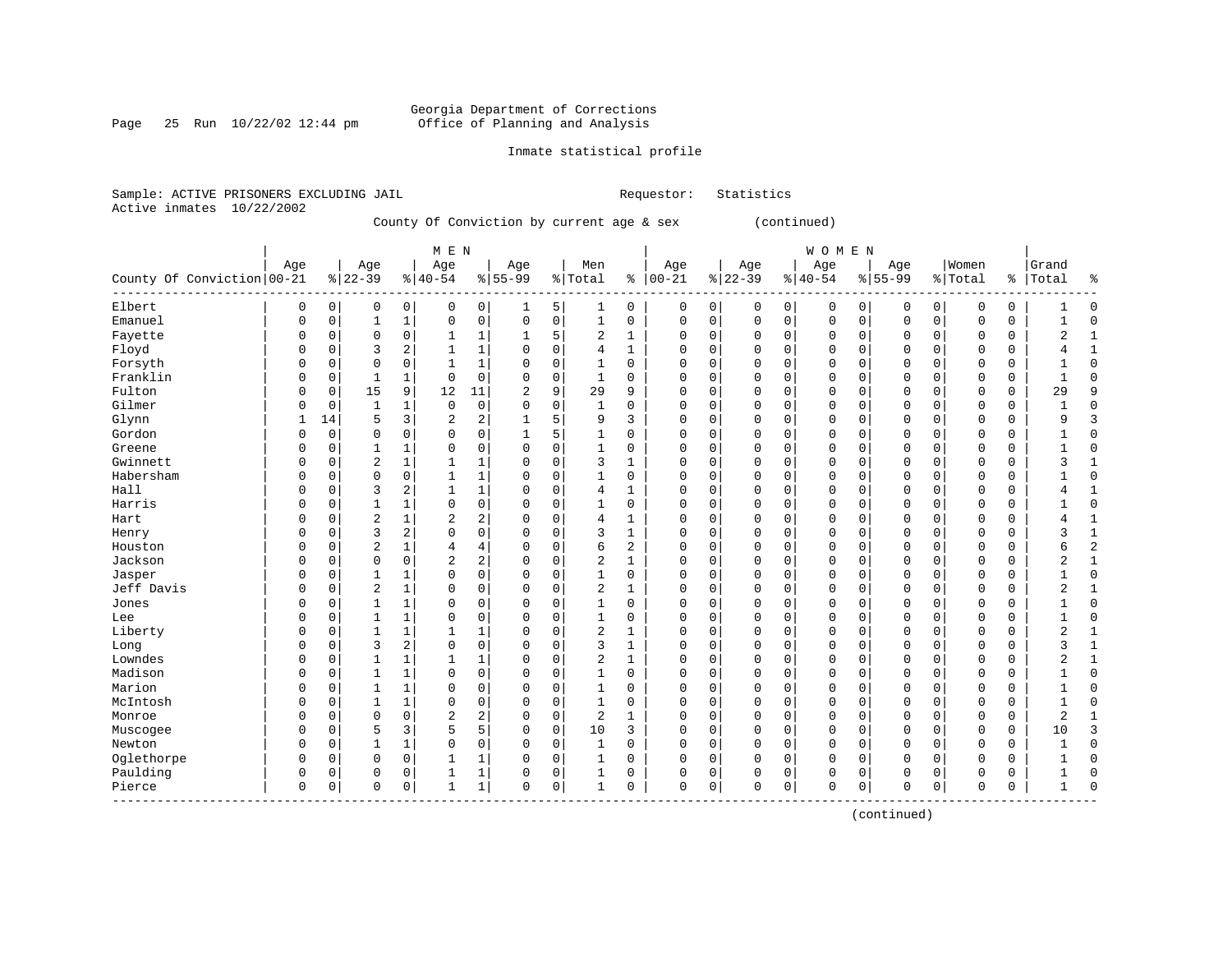Page 26 Run  $10/22/02$  12:44 pm

### Inmate statistical profile

|  | Sample: ACTIVE PRISONERS EXCLUDING JAIL |  |                                           |  | Requestor: | Statistics  |  |
|--|-----------------------------------------|--|-------------------------------------------|--|------------|-------------|--|
|  | Active inmates 10/22/2002               |  |                                           |  |            |             |  |
|  |                                         |  | County Of Conviction by current age & sex |  |            | (continued) |  |

|                            |             |             |                |              | M E N       |                         |             |             |                |                |             |           |             |             | WOMEN       |             |             |                        |              |       |                |                |
|----------------------------|-------------|-------------|----------------|--------------|-------------|-------------------------|-------------|-------------|----------------|----------------|-------------|-----------|-------------|-------------|-------------|-------------|-------------|------------------------|--------------|-------|----------------|----------------|
|                            | Age         |             | Age            |              | Age         |                         | Age         |             | Men            |                | Age         |           | Age         |             | Age         |             | Age         |                        | Women        |       | Grand          |                |
| County Of Conviction 00-21 |             |             | $ 22-39 $      |              | $ 40-54$    |                         | $8 55-99$   |             | % Total        |                | $% 100-21$  |           | $ 22-39$    |             | $ 40-54$    |             | $8 55-99$   |                        | % Total      |       | %   Total      | ႜ              |
| Pike                       | 0           | 0           |                | 1            |             | 1                       | 1           | 5           | 3              | 1              | 0           | 0         | 0           | 0           | 0           | 0           | 0           | 0                      | 0            | 0     |                |                |
| Pulaski                    | $\Omega$    | $\mathbf 0$ | 1              | $\mathbf 1$  | $\mathbf 0$ | $\mathsf 0$             | $\mathbf 0$ | $\mathbf 0$ | $\mathbf 1$    | $\mathbf 0$    | 0           | 0         | 0           | $\mathbf 0$ | 0           | $\mathbf 0$ | $\Omega$    | 0                      | 0            | 0     |                | $\Omega$       |
| Putnam                     | $\Omega$    | $\Omega$    | 3              | 2            |             | 1                       | 0           | $\mathbf 0$ | 4              | 1              | $\Omega$    | $\Omega$  | $\Omega$    | $\Omega$    | 0           | $\Omega$    | $\Omega$    | $\Omega$               | $\Omega$     | 0     |                | 1              |
| Rabun                      | $\Omega$    | $\Omega$    |                | 1            | $\Omega$    | $\mathbf 0$             | $\Omega$    | $\mathbf 0$ | 1              | $\Omega$       | $\Omega$    | $\Omega$  | $\Omega$    | $\Omega$    | 0           | $\Omega$    | $\Omega$    | $\Omega$               | $\Omega$     | 0     |                | $\Omega$       |
| Randolph                   | $\Omega$    | $\Omega$    | $\mathbf{1}$   | 1            | $\Omega$    | 0                       | $\Omega$    | 0           | 1              | $\Omega$       | $\Omega$    | $\Omega$  | $\Omega$    | 0           | 0           | $\Omega$    | $\Omega$    | $\Omega$               | $\Omega$     | 0     |                | $\Omega$       |
| Richmond                   |             | 14          | 8              | 5            | 5           | 5                       | 1           | 5           | 15             | 5              | U           | 0         |             | 50          | 0           | $\Omega$    | $\Omega$    | $\Omega$               | $\mathbf{1}$ | 50    | 16             | 5              |
| Rockdale                   | ∩           | $\mathbf 0$ | 3              | 2            | 1           | 1                       | $\Omega$    | $\mathbf 0$ | 4              | $\mathbf{1}$   | 0           | 0         | $\Omega$    | $\mathbf 0$ | 0           | $\Omega$    | $\Omega$    | $\Omega$               | $\Omega$     | 0     |                | 1              |
| Spalding                   | $\Omega$    | 0           | 3              | 2            | 2           | $\overline{\mathbf{c}}$ | 0           | 0           | 5              | $\overline{2}$ | $\Omega$    | 0         | $\Omega$    | 0           | 0           | $\Omega$    | $\Omega$    | 0                      | $\Omega$     | 0     |                | $\overline{2}$ |
| Sumter                     | $\Omega$    | $\Omega$    | $\Omega$       | 0            |             | 1                       | $\Omega$    | 0           | 1              | $\Omega$       | $\Omega$    | 0         | $\Omega$    | 0           | 0           | $\Omega$    | $\Omega$    | $\Omega$               | $\Omega$     | 0     |                | $\mathbf 0$    |
| Terrell                    | $\Omega$    | $\Omega$    | $\Omega$       | 0            |             | 1                       | $\Omega$    | 0           | 1              | 0              | $\Omega$    | 0         | $\Omega$    | 0           | 0           | $\Omega$    | $\Omega$    | $\Omega$               | $\Omega$     | 0     |                | $\Omega$       |
| Thomas                     | $\Omega$    | $\Omega$    | $\mathbf{1}$   | $\mathbf{1}$ |             | 1                       | $\Omega$    | $\mathbf 0$ | $\overline{2}$ | $\mathbf{1}$   | C           | 0         | $\Omega$    | $\Omega$    | 0           | 0           | $\Omega$    | 0                      | $\Omega$     | 0     | $\overline{2}$ | $\mathbf{1}$   |
| Tift                       | $\Omega$    | $\Omega$    | $\Omega$       | 0            |             | 1                       |             | 5           | $\overline{2}$ | $\mathbf{1}$   | C           | $\Omega$  | $\Omega$    | $\Omega$    | 0           | 0           | $\Omega$    | 0                      | $\Omega$     | 0     |                | 1              |
| Toombs                     | $\Omega$    | 0           | $\overline{2}$ | 1            |             | 1                       | $\Omega$    | $\mathbf 0$ | 3              | $\mathbf{1}$   | C           | $\Omega$  | $\Omega$    | $\Omega$    | 0           | 0           | $\Omega$    | $\Omega$               | $\Omega$     | 0     | 3              | $\mathbf{1}$   |
| Towns                      | $\Omega$    | 0           | 1              | 1            | $\mathbf 0$ | 0                       | $\Omega$    | 0           | 1              | $\Omega$       | O           | 0         | $\Omega$    | $\Omega$    | 0           | 0           | $\Omega$    | 0                      | $\Omega$     | 0     |                | $\Omega$       |
| Troup                      | $\Omega$    | 0           | $\Omega$       | 0            |             | 1                       |             | 5           | $\overline{2}$ | 1              | $\Omega$    | 0         | $\Omega$    | $\Omega$    | 0           | $\Omega$    | $\Omega$    | 0                      | $\Omega$     | 0     | 2              | 1              |
| Union                      | $\Omega$    | 0           | 0              | 0            |             | 1                       | 0           | $\mathbf 0$ | 1              | 0              | 0           | 0         | $\Omega$    | $\Omega$    | 0           | 0           | 0           | 0                      | $\Omega$     | 0     |                | $\Omega$       |
| Upson                      | $\Omega$    | 0           | 0              | 0            |             | $\mathbf{1}$            | 0           | $\mathbf 0$ | 1              | 0              | 0           | 0         | $\Omega$    | 0           | 0           | 0           | 0           | 0                      | 0            | 0     |                | $\Omega$       |
| Walker                     | $\Omega$    | 0           |                | 1            | 0           | $\mathsf 0$             | $\Omega$    | 0           | 1              | $\Omega$       | 0           | 0         |             | 50          | 0           | $\Omega$    | $\Omega$    | $\Omega$               |              | 50    |                | 1              |
| Walton                     | $\Omega$    | 0           |                | 1            |             | 1                       | 0           | 0           | $\overline{2}$ | 1              | 0           | 0         | $\Omega$    | 0           | 0           | $\Omega$    | $\Omega$    | 0                      | $\Omega$     | 0     |                | 1              |
| Ware                       | $\Omega$    | $\Omega$    | 3              | 2            | 3           | 3                       | $\Omega$    | 0           | 6              | 2              | $\Omega$    | 0         | $\Omega$    | 0           | 0           | 0           | 0           | 0                      | 0            | 0     | 6              | $\overline{2}$ |
| Washington                 |             | 14          | $\Omega$       | 0            | $\mathbf 0$ | 0                       | $\Omega$    | 0           | 1              | $\Omega$       | $\Omega$    | 0         | $\Omega$    | 0           | 0           | 0           | 0           | 0                      | 0            | 0     |                | $\mathbf 0$    |
| Wayne                      | $\Omega$    | $\mathbf 0$ | 1              | 1            | $\mathbf 0$ | $\mathbf 0$             | $\Omega$    | $\mathbf 0$ | 1              | $\Omega$       | $\Omega$    | 0         | $\Omega$    | $\mathbf 0$ | 0           | $\mathbf 0$ | 0           | $\Omega$               | $\Omega$     | 0     |                | $\mathbf{0}$   |
| Whitfield                  | $\Omega$    | 0           | $\mathbf 0$    | 0            | 3           | 3                       |             | 5           | 4              | 1              | $\Omega$    | 0         | $\Omega$    | $\mathbf 0$ | 0           | $\mathbf 0$ | 0           | 0                      | $\Omega$     | 0     |                | $\mathbf{1}$   |
| Wilkes                     | $\mathbf 0$ | 0           | $\mathbf{1}$   | $\mathbf 1$  | $\Omega$    | 0                       | $\Omega$    | 0           | $\mathbf{1}$   | 0              | 0           | 0         | $\Omega$    | 0           | 0           | 0           | $\mathbf 0$ | 0                      | $\mathbf 0$  | 0     |                | $\Omega$       |
| Total reported             |             | 7 100       | 170 100        |              | 110 100     |                         | 22 100      |             | 309 100        |                | 0           | 0         |             | 2 100       | 0           | 0           | 0           | 0                      |              | 2 100 | 311 100        |                |
| Percent reported           |             | 100.0       | 100.0          |              |             | 100.0                   | 100.0       |             |                | 100.0          |             | $\cdot$ 0 |             | 100.0       |             | . 0         |             | $\boldsymbol{\cdot}$ 0 |              | 100.0 |                | 100.0          |
| Not reported               | 0           |             | 0              |              | 0           |                         | $\mathbf 0$ |             | 0              |                | 0           |           | $\mathbf 0$ |             | 0           |             | $\mathbf 0$ |                        | $\mathbf 0$  |       | $\mathbf 0$    |                |
| Total                      | 7           |             | 170            |              | 110         |                         | 22          |             | 309            |                | $\mathbf 0$ |           | 2           |             | $\mathbf 0$ |             | 0           |                        | 2            |       | 311            |                |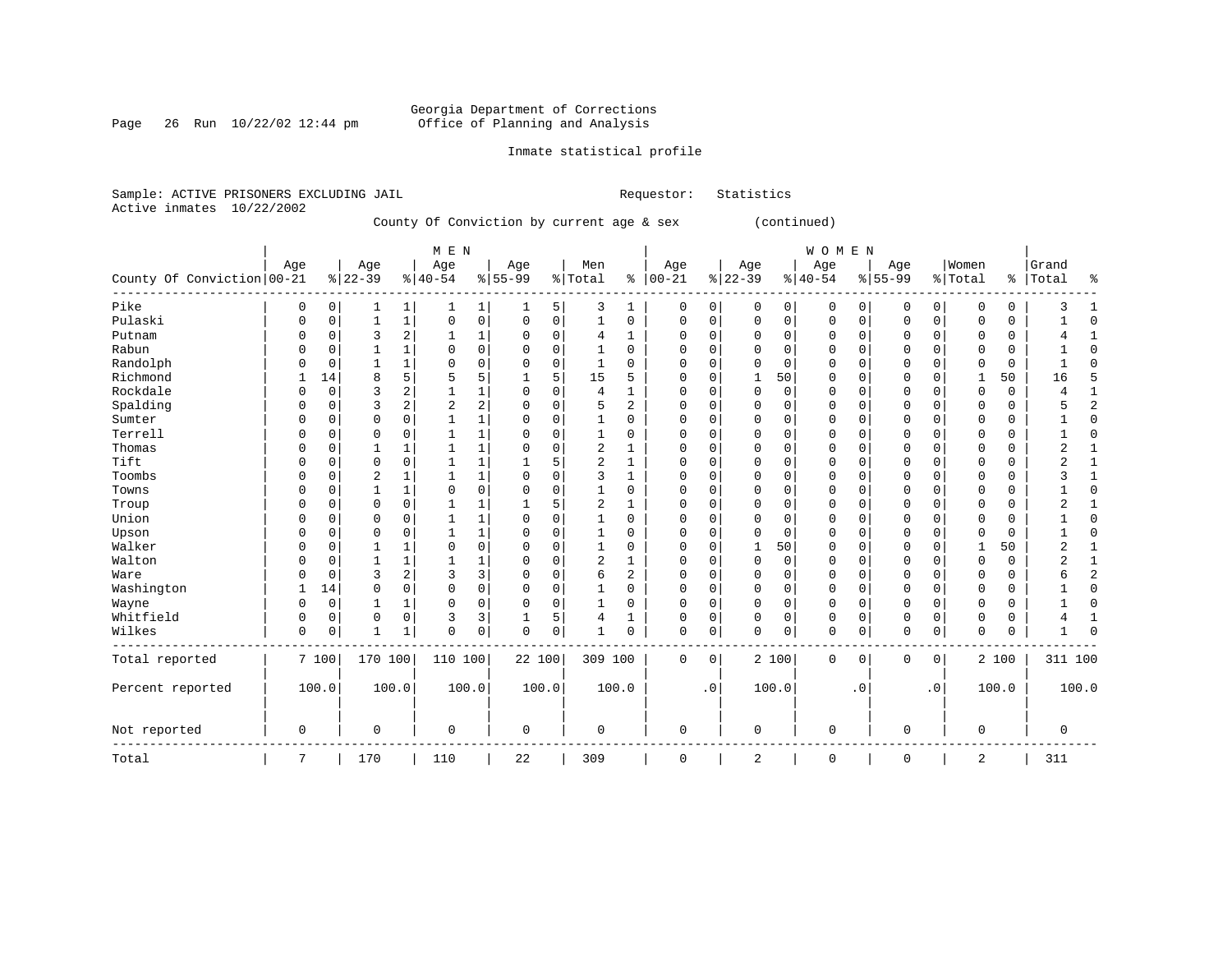Page 27 Run  $10/22/02$  12:44 pm

#### Inmate statistical profile

Sample: ACTIVE PRISONERS EXCLUDING JAIL **Requestor:** Statistics Active inmates 10/22/2002

Circ Of Conviction by current age & sex

|                      |                  |                |                  |                | M E N            |                |                  |             |                |                |                 |             |                  |             | W O M E N        |             |                    |             |                  |          |                |                |
|----------------------|------------------|----------------|------------------|----------------|------------------|----------------|------------------|-------------|----------------|----------------|-----------------|-------------|------------------|-------------|------------------|-------------|--------------------|-------------|------------------|----------|----------------|----------------|
| Circ Of Conviction   | Age<br>$00 - 21$ |                | Age<br>$8 22-39$ |                | Age<br>$8 40-54$ |                | Age<br>$8 55-99$ |             | Men<br>% Total | ႜ              | Age<br>$ 00-21$ |             | Age<br>$8 22-39$ |             | Age<br>$8 40-54$ |             | Age<br>$8155 - 99$ |             | Women<br>% Total | %        | Grand<br>Total | ٩,             |
| Alapaha              | 0                | 0              | 3                | 2              | 0                | 0              | 1                | 5           | 4              | 1              | 0               | 0           | 0                | 0           | 0                | 0           | 0                  | 0           | 0                | 0        |                | $\mathbf{1}$   |
| Alcovy               | $\Omega$         | $\mathbf 0$    | $\overline{2}$   | $\mathbf{1}$   | $\mathbf{1}$     | $\mathbf{1}$   | $\Omega$         | $\mathbf 0$ | 3              | $\mathbf{1}$   | $\mathbf 0$     | $\mathbf 0$ | $\mathbf 0$      | $\mathbf 0$ | $\mathbf 0$      | $\mathbf 0$ | $\mathbf{0}$       | $\mathbf 0$ | $\mathbf 0$      | 0        | $\mathbf{3}$   | $\mathbf{1}$   |
| Atlanta              | 0                | 0              | 15               | 9              | 12               | 11             | 2                | 9           | 29             | 9              | 0               | 0           | 0                | 0           | 0                | $\mathbf 0$ | $\mathbf 0$        | 0           | $\mathbf 0$      | 0        | 29             | 9              |
| Atlantic             | 0                | 0              | 5                | 3              | $\mathbf{1}$     | $\mathbf{1}$   | $\Omega$         | $\mathbf 0$ | 6              | $\overline{a}$ | $\Omega$        | $\Omega$    | $\Omega$         | $\mathbf 0$ | $\mathbf 0$      | $\mathbf 0$ | $\Omega$           | $\Omega$    | $\mathbf 0$      | $\Omega$ | 6              | $\overline{2}$ |
| Augusta              | 1                | 14             | 13               | 8              | 7                | 6              | 1                | 5           | 22             | 7              | $\Omega$        | $\Omega$    | $\mathbf{1}$     | 50          | $\Omega$         | $\Omega$    | $\Omega$           | $\Omega$    | $\mathbf{1}$     | 50       | 23             | 7              |
| Blue Ridge           | 0                | $\overline{0}$ | 1                |                | 1                | 1              | 0                | $\mathbf 0$ | 2              | $\mathbf{1}$   | $\Omega$        | $\Omega$    | $\Omega$         | $\mathbf 0$ | $\Omega$         | $\mathbf 0$ | $\mathbf{0}$       | $\Omega$    | $\mathbf 0$      | $\Omega$ | $\overline{2}$ | $\mathbf{1}$   |
| Brunswick            | 1                | 14             | 9                | 5              | 4                | 4              |                  | 5           | 15             | 5              | $\Omega$        | 0           | 0                | 0           | 0                | $\mathbf 0$ | $\Omega$           | $\mathbf 0$ | $\mathbf 0$      | 0        | 15             | 5              |
| Chattahoochee        | O                | $\mathbf 0$    | 7                | 4              | 5                | 5              | $\Omega$         | $\Omega$    | 12             | 4              | $\Omega$        | $\Omega$    | $\mathbf 0$      | $\mathbf 0$ | $\Omega$         | $\mathbf 0$ | $\mathbf{0}$       | $\Omega$    | $\Omega$         | 0        | 12             | $\overline{4}$ |
| Cherokee             | N                | 0              | $\mathbf 0$      | $\Omega$       | $\overline{2}$   | 2              |                  | 5           | 3              | $\mathbf{1}$   | $\mathbf 0$     | 0           | 0                | $\mathbf 0$ | 0                | $\mathbf 0$ | $\mathbf{0}$       | $\mathbf 0$ | $\mathbf 0$      | 0        | ζ              | $\mathbf{1}$   |
| Clayton              | N                | 0              | 7                | 4              | $\overline{2}$   | $\overline{a}$ |                  | 5           | 10             | 3              | $\Omega$        | 0           | 0                | $\mathbf 0$ | 0                | 0           | $\Omega$           | 0           | $\Omega$         | 0        | 10             | 3              |
| Cobb                 |                  | 14             | 5                | 3              | $\overline{2}$   | $\overline{a}$ | $\Omega$         | $\Omega$    | 8              | 3              | $\Omega$        | $\Omega$    | $\Omega$         | $\mathbf 0$ | 0                | $\mathbf 0$ | $\mathbf 0$        | $\Omega$    | $\mathbf 0$      | $\Omega$ | 8              | $\overline{3}$ |
| Conasauga            | 0                | $\Omega$       | $\mathbf 0$      | $\Omega$       | 3                | 3              | 1                | 5           | 4              | $\mathbf{1}$   | $\Omega$        | $\Omega$    | $\Omega$         | $\Omega$    | $\Omega$         | $\Omega$    | $\Omega$           | $\Omega$    | $\mathbf 0$      | $\Omega$ | 4              | $\mathbf{1}$   |
| Cordele              | N                | $\mathbf 0$    | $\overline{c}$   |                | $\Omega$         | 0              | $\Omega$         | $\mathbf 0$ | $\overline{c}$ | $\mathbf{1}$   | $\Omega$        | $\mathbf 0$ | $\mathbf 0$      | $\mathbf 0$ | $\Omega$         | $\mathbf 0$ | $\Omega$           | $\Omega$    | $\mathbf 0$      | $\Omega$ | 2              | $\mathbf{1}$   |
| Coweta               | N                | $\mathbf 0$    | 3                | 2              | $\mathbf{1}$     | $\mathbf 1$    | 1                | 5           | 5              | $\overline{2}$ | $\Omega$        | $\Omega$    | $\mathbf 0$      | $\mathbf 0$ | $\Omega$         | $\mathbf 0$ | $\mathbf{0}$       | $\Omega$    | $\mathbf 0$      | $\Omega$ | 5              | $\overline{2}$ |
| Dougherty            | 2                | 29             | 3                | 2              | $\overline{2}$   | 2              |                  | 5           | 8              | 3              | $\Omega$        | 0           | 0                | $\mathbf 0$ | 0                | $\mathbf 0$ | $\mathbf 0$        | 0           | 0                | 0        | 8              | $\overline{3}$ |
| Eastern              | 0                | 0              | 6                | 4              | 3                | 3              |                  | 5           | 10             | 3              | $\Omega$        | $\Omega$    | 0                | $\Omega$    | 0                | $\mathbf 0$ | $\Omega$           | $\Omega$    | $\Omega$         | 0        | 10             | 3              |
| Flint                | N                | $\Omega$       | 3                | 2              | $\Omega$         | 0              | $\Omega$         | $\Omega$    | 3              | $\mathbf{1}$   | $\Omega$        | $\Omega$    | $\Omega$         | $\Omega$    | 0                | $\Omega$    | $\Omega$           | $\Omega$    | $\Omega$         | $\Omega$ | ζ              | $\mathbf 1$    |
| Griffin              | 0                | $\Omega$       | $\overline{4}$   | 2              | 5                | 5              | $\overline{2}$   | 9           | 11             | 4              | $\Omega$        | $\Omega$    | $\Omega$         | $\mathbf 0$ | $\Omega$         | $\mathbf 0$ | $\Omega$           | $\Omega$    | $\mathbf 0$      | 0        | 11             | $\overline{4}$ |
| Gwinnett             | O                | $\mathbf 0$    | $\overline{2}$   |                | $\mathbf{1}$     | 1              |                  | $\mathbf 0$ | 3              | $\mathbf{1}$   | $\Omega$        | $\mathbf 0$ | $\mathbf 0$      | 0           | $\Omega$         | $\mathbf 0$ | $\mathbf 0$        | $\mathbf 0$ | $\Omega$         | 0        | 3              | $\mathbf{1}$   |
| Houston              | O                | $\mathbf 0$    | $\overline{2}$   | 1              | $\overline{4}$   | 4              | $\Omega$         | $\mathbf 0$ | 6              | $\overline{2}$ | $\Omega$        | 0           | 0                | $\mathbf 0$ | $\Omega$         | $\mathbf 0$ | $\mathbf 0$        | 0           | $\mathbf 0$      | 0        | 6              | $\overline{2}$ |
| Lookout Mountain     | O                | $\Omega$       | 3                | 2              | $\mathbf{1}$     | $\mathbf{1}$   | $\Omega$         | $\mathbf 0$ | 4              | $\mathbf{1}$   | $\Omega$        | $\mathbf 0$ | $\mathbf{1}$     | 50          | $\mathbf 0$      | $\mathbf 0$ | $\mathbf{0}$       | $\Omega$    | $\mathbf{1}$     | 50       |                | $\overline{2}$ |
| Macon                | N                | $\mathbf 0$    | 7                | 4              | 3                | 3              |                  | 5           | 11             | 4              | $\Omega$        | 0           | 0                | $\mathbf 0$ | 0                | 0           | 0                  | $\Omega$    | 0                | 0        | 11             | $\overline{4}$ |
| Middle               |                  | 14             | 3                | 2              | $\mathbf{1}$     | $\mathbf 1$    | $\Omega$         | $\Omega$    | 5              | 2              | $\mathbf 0$     | $\Omega$    | 0                | 0           | 0                | $\mathbf 0$ | $\mathbf 0$        | $\Omega$    | $\mathbf 0$      | 0        |                | $\overline{2}$ |
| Mountain             | 0                | 0              | 1                | 1              | $\mathbf{1}$     | 1              | $\Omega$         | $\mathbf 0$ | $\overline{a}$ | $\mathbf{1}$   | $\Omega$        | 0           | 0                | $\mathbf 0$ | 0                | $\mathbf 0$ | $\mathbf 0$        | $\Omega$    | $\mathbf 0$      | 0        | 2              | 1              |
| Northeastern         | 0                | $\mathbf 0$    | 3                | 2              | $\mathbf{1}$     | $\mathbf 1$    | $\Omega$         | $\mathbf 0$ | 4              | $\mathbf{1}$   | $\Omega$        | $\Omega$    | $\Omega$         | $\mathbf 0$ | $\Omega$         | $\mathbf 0$ | $\mathbf{0}$       | $\Omega$    | $\mathbf 0$      | 0        |                | $\mathbf{1}$   |
| Northern             | N                | $\mathbf 0$    | $\overline{4}$   | $\overline{2}$ | 3                | 3              |                  | 5           | 8              | 3              | $\Omega$        | $\Omega$    | $\mathbf 0$      | $\mathbf 0$ | $\Omega$         | $\mathbf 0$ | $\mathbf{0}$       | $\Omega$    | $\Omega$         | $\Omega$ | $\mathsf{R}$   | 3              |
| Ocmulgee             | N                | $\Omega$       | 7                | $\overline{4}$ | $\overline{4}$   | 4              | $\Omega$         | $\mathbf 0$ | 11             | 4              | $\mathbf 0$     | 0           | 0                | $\mathbf 0$ | $\Omega$         | 0           | $\mathbf 0$        | 0           | $\mathbf 0$      | 0        | 11             | $\overline{4}$ |
| Oconee               | 0                | $\Omega$       | 3                | 2              | $\Omega$         | 0              | $\Omega$         | 0           | 3              | 1              | $\Omega$        | $\Omega$    | $\Omega$         | $\Omega$    | $\Omega$         | $\mathbf 0$ | $\Omega$           | $\Omega$    | $\Omega$         | 0        | 3              | $\mathbf{1}$   |
| Pataula              | N                | $\Omega$       | 1                |                | $\mathbf{1}$     | $\mathbf{1}$   | $\Omega$         | $\Omega$    | $\overline{2}$ | $\mathbf{1}$   | $\Omega$        | $\Omega$    | $\Omega$         | $\Omega$    | 0                | $\mathbf 0$ | $\mathbf{0}$       | $\Omega$    | $\mathbf 0$      | $\Omega$ |                | $\mathbf{1}$   |
| Piedmont             | O                | $\Omega$       | $\overline{2}$   | 1              | $\overline{2}$   | 2              | $\overline{c}$   | 9           | 6              | $\overline{2}$ | $\Omega$        | $\Omega$    | $\Omega$         | $\Omega$    | 0                | $\Omega$    | $\Omega$           | $\Omega$    | $\Omega$         | $\Omega$ | б              | $\overline{2}$ |
| Rome                 | 0                | 0              | 3                | $\overline{2}$ | $\mathbf{1}$     | $\mathbf 1$    | $\Omega$         | $\mathbf 0$ | 4              | 1              | $\Omega$        | $\Omega$    | 0                | $\mathbf 0$ | 0                | $\mathbf 0$ | $\mathbf{0}$       | $\Omega$    | $\mathbf 0$      | 0        |                | $\mathbf{1}$   |
| South Georgia        | $\Omega$         | $\mathbf 0$    | $\Omega$         | 0              | $\mathbf{1}$     | $\mathbf{1}$   |                  | $\mathbf 0$ | 1              | 0              | $\Omega$        | 0           | 0                | $\mathbf 0$ | $\Omega$         | $\mathbf 0$ | $\mathbf 0$        | 0           | $\mathbf 0$      | 0        |                | $\Omega$       |
| Southern             | N                | $\mathbf 0$    | 3                | 2              | 5                | 5              | $\Omega$         | $\Omega$    | 8              | 3              | $\Omega$        | $\Omega$    | $\mathbf 0$      | $\mathbf 0$ | 0                | $\mathbf 0$ | $\mathbf{0}$       | $\Omega$    | $\Omega$         | $\Omega$ | $\mathsf{R}$   | 3              |
| Southwestern         | $\Omega$         | 0              | $\mathbf{1}$     |                |                  | $\mathbf 1$    | $\Omega$         | 0           | $\overline{2}$ | 1              | $\Omega$        | 0           | 0                | $\mathbf 0$ | 0                | 0           | $\mathbf 0$        | 0           | $\mathbf 0$      | 0        | $\overline{2}$ | $\mathbf{1}$   |
| Stone Mountain       | 0                | 0              | 15               | 9              | 6                | 6              | 3                | 14          | 24             | 8              | 0               | 0           | 0                | 0           | 0                | 0           | 0                  | 0           | 0                | 0        | 24             | 8              |
| Tifton<br>---------- | 0                | 0              | $\Omega$         | 0              | $\mathbf{1}$     | 1              | 1                | 5           | $\overline{a}$ | 1              | $\mathbf 0$     | 0           | $\Omega$         | $\mathbf 0$ | $\Omega$         | $\mathbf 0$ | $\mathbf 0$        | 0           | $\Omega$         | 0        | 2              | $\mathbf{1}$   |

(continued)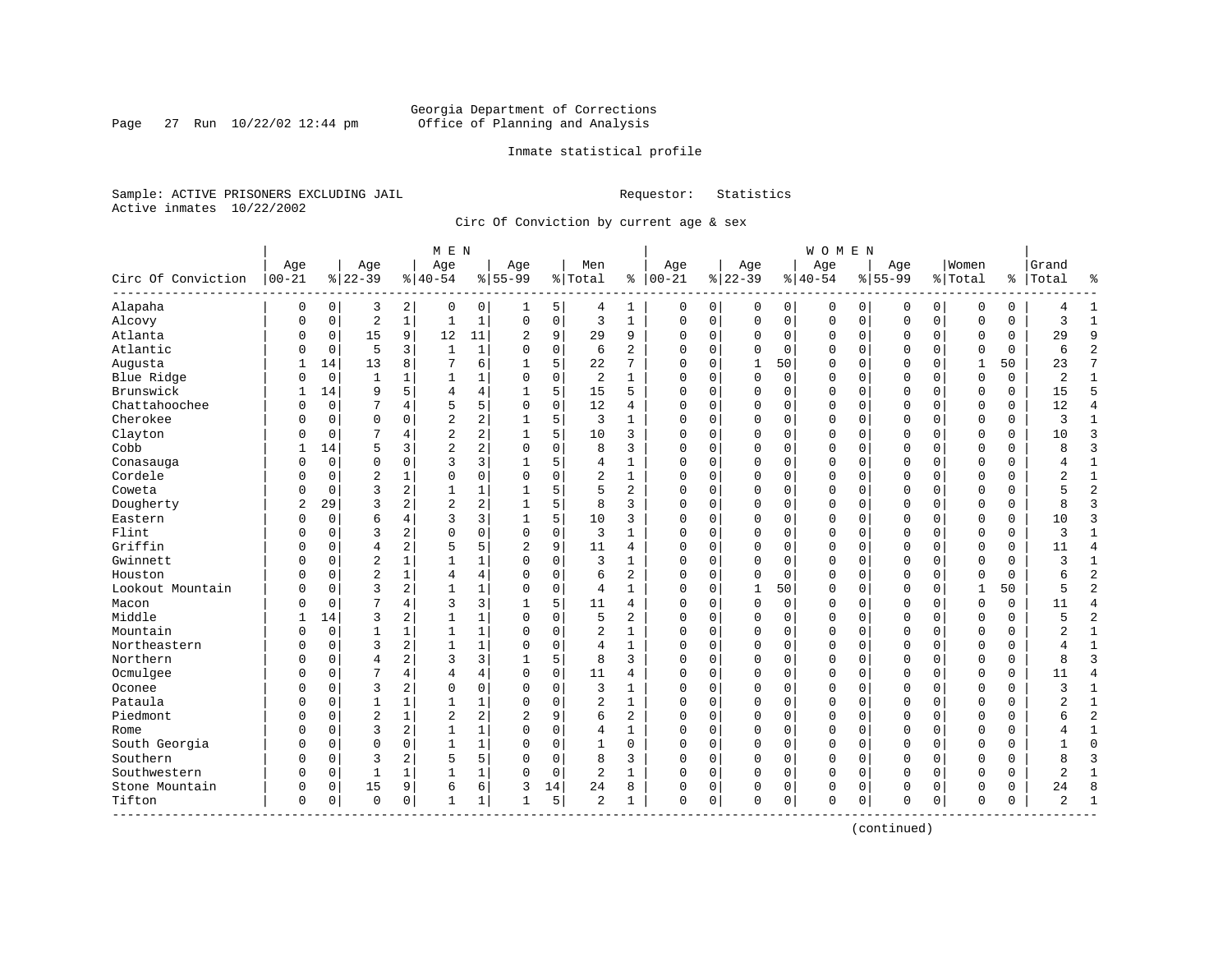Page 28 Run  $10/22/02$  12:44 pm

#### Inmate statistical profile

Sample: ACTIVE PRISONERS EXCLUDING JAIL **Requestor:** Statistics Active inmates 10/22/2002

Circ Of Conviction by current age & sex (continued)

|                    |            |          |                 |                | M E N     |                |           |       |         |          |           |             |           |             | W O M E N   |           |             |          |          |       |         |      |
|--------------------|------------|----------|-----------------|----------------|-----------|----------------|-----------|-------|---------|----------|-----------|-------------|-----------|-------------|-------------|-----------|-------------|----------|----------|-------|---------|------|
|                    | Age        |          | Age<br>$ 22-39$ |                | Age       |                | Age       |       | Men     | ႜ        | Age       | %           | Age       |             | Age         |           | Age         |          | Women    |       | Grand   | ႜ    |
| Circ Of Conviction | $ 00 - 21$ |          |                 |                | $ 40-54 $ |                | $8 55-99$ |       | % Total |          | $00 - 21$ |             | $22 - 39$ |             | $ 40-54 $   |           | $8 55-99$   |          | % Total  | ႜၟ    | Total   |      |
| Toombs             | 0          |          |                 |                |           | 0              |           |       |         | 0        | $\Omega$  | 0           |           | 0           | $\mathbf 0$ |           |             | $\Omega$ |          | 0     |         |      |
| Waycross           | 0          | 0        | 4               | $\overline{a}$ | ¬         | 6              | $\Omega$  | 0     | 11      | 4        | $\Omega$  | $\Omega$    | $\Omega$  | $\Omega$    | $\Omega$    |           | $\Omega$    | 0        |          | 0     | 11      |      |
| Western            |            |          | 6               |                | 5         | 5              |           |       | 11      | 4        | $\Omega$  | O           |           |             | $\Omega$    |           |             |          |          |       | 11      |      |
| Rockdale           |            |          |                 | 2              |           |                |           |       | 4       |          | $\Omega$  | 0           |           |             | 0           |           |             |          |          | 0     |         |      |
| Douglas            |            | 14       | 5               |                |           | 3              |           |       | 9       |          | $\Omega$  | O           |           |             | $\Omega$    |           |             |          |          |       |         |      |
| Appalachian        |            |          |                 |                |           |                |           |       |         |          | $\Omega$  | $\Omega$    |           |             | $\Omega$    |           |             |          |          |       |         |      |
| Enotah             | 0          |          |                 |                |           |                |           |       | 2       |          | $\Omega$  | 0           |           |             | 0           |           |             |          |          | 0     |         |      |
| Forsyth-Bell       | 0          | $\Omega$ | $\Omega$        |                |           |                |           |       |         | $\Omega$ | $\Omega$  | 0           | $\Omega$  | $\Omega$    | $\Omega$    |           | $\mathbf 0$ |          |          | 0     |         |      |
| Towaliga           | 0          | 0        |                 |                | 3         | 3 <sup>1</sup> |           | 5     | 5.      | 2        | 0         | 0           | $\Omega$  | $\mathbf 0$ | 0           | 0         | $\mathbf 0$ | 0        | 0        | 0     | 5.      |      |
| Total reported     |            | 7 100    | 170             | 100            | 109       | 100            | 22 100    |       | 308 100 |          | $\Omega$  | $\mathbf 0$ |           | 2 100       | $\Omega$    | $\Omega$  | $\Omega$    | $\circ$  |          | 2 100 | 310 100 |      |
| Percent reported   |            | 100.0    |                 | 100.0          |           | 99.1           |           | 100.0 |         | 99.7     |           | .0          |           | 100.0       |             | $\cdot$ 0 |             | .0'      |          | 100.0 |         | 99.7 |
| Not reported       | 0          |          | $\Omega$        |                |           |                | 0         |       |         |          | $\Omega$  |             | $\Omega$  |             | $\mathbf 0$ |           | $\Omega$    |          | $\Omega$ |       |         |      |
| Total              | 7          |          | 170             |                | 110       |                | 22        |       | 309     |          | $\Omega$  |             | 2         |             | $\mathbf 0$ |           | $\Omega$    |          | 2        |       | 311     |      |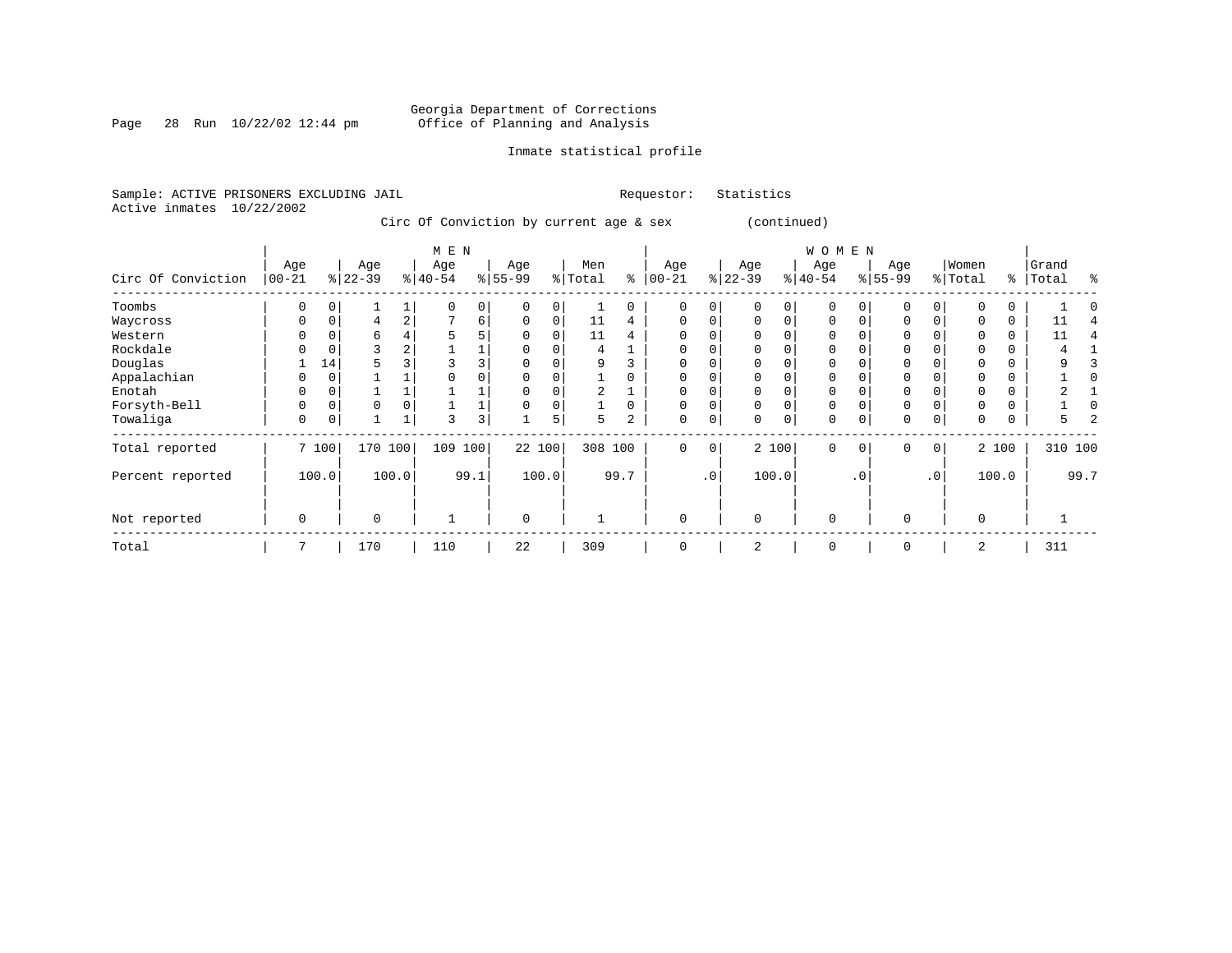Page 29 Run  $10/22/02$  12:44 pm

#### Inmate statistical profile

Sample: ACTIVE PRISONERS EXCLUDING JAIL **Requestor:** Statistics Active inmates 10/22/2002

Home County by current age & sex

|              |           |          |                |                | M E N          |                         |              |             |                |                |              |          |              |             | WOMEN    |             |              |             |             |             |                |                |
|--------------|-----------|----------|----------------|----------------|----------------|-------------------------|--------------|-------------|----------------|----------------|--------------|----------|--------------|-------------|----------|-------------|--------------|-------------|-------------|-------------|----------------|----------------|
|              | Age       |          | Age            |                | Age            |                         | Age          |             | Men            |                | Age          |          | Age          |             | Age      |             | Age          |             | Women       |             | Grand          |                |
| Home County  | $00 - 21$ |          | $ 22-39$       |                | $ 40-54$       |                         | $8 55-99$    |             | % Total        | နွ             | $ 00-21$     |          | $ 22-39$     |             | $ 40-54$ |             | $8 55-99$    |             | %   Total   |             | %   Total      | နွ             |
| Appling      | 0         | 0        | 1              | 1              | 1              | 1                       | 0            | 0           | 2              | 1              | 0            | 0        | 0            | 0           | 0        | 0           | 0            | 0           | 0           | 0           | 2              | 1              |
| Atkinson     | 0         | 0        | $\mathbf 0$    | $\mathsf{O}$   | 0              | 0                       | 1            | 6           | 1              | 0              | 0            | 0        | $\mathbf 0$  | $\mathsf 0$ | 0        | $\mathsf 0$ | $\mathbf 0$  | $\mathbf 0$ | $\mathbf 0$ | 0           |                | $\mathbf 0$    |
| Baldwin      | $\Omega$  | 0        | 1              | $\mathbf{1}$   | 2              | 2                       | $\mathbf 0$  | $\mathbf 0$ | 3              | $\mathbf{1}$   | $\mathbf 0$  | 0        | $\mathbf{0}$ | 0           | 0        | $\mathbf 0$ | 0            | $\mathbf 0$ | $\mathbf 0$ | 0           | 3              | $\mathbf{1}$   |
| Barrow       | 0         | 0        | $\overline{2}$ | $\mathbf{1}$   | $\Omega$       | 0                       | $\mathbf{1}$ | 6           | 3              | $\mathbf{1}$   | $\Omega$     | $\Omega$ | $\mathbf{0}$ | $\mathbf 0$ | $\Omega$ | $\mathbf 0$ | $\mathbf{0}$ | $\Omega$    | $\Omega$    | $\mathbf 0$ | ζ              | $\mathbf{1}$   |
| Bartow       | O         | $\Omega$ | $\mathbf 0$    | $\Omega$       | 3              | 3                       | $\Omega$     | $\Omega$    | 3              | $\mathbf{1}$   | $\Omega$     | 0        | $\mathbf 0$  | 0           | $\Omega$ | $\mathbf 0$ | $\Omega$     | $\Omega$    | $\Omega$    | $\Omega$    |                | $\mathbf{1}$   |
| Ben Hill     | O         | $\Omega$ | $\mathbf{1}$   | 1              | 0              | 0                       | $\Omega$     | $\Omega$    | $\mathbf{1}$   | $\Omega$       | $\Omega$     | 0        | $\Omega$     | $\Omega$    | $\Omega$ | $\mathbf 0$ | $\Omega$     | $\Omega$    | $\mathbf 0$ | $\Omega$    |                | $\Omega$       |
| <b>Bibb</b>  | O         | $\Omega$ | 3              | 2              | 2              | 2                       | $\Omega$     | $\Omega$    | 5              | 2              | $\Omega$     | 0        | $\mathbf 0$  | 0           | 0        | $\mathbf 0$ | $\Omega$     | $\Omega$    | $\mathbf 0$ | 0           |                | $\overline{2}$ |
| Bleckley     | U         | 0        | $\overline{2}$ | $\mathbf 1$    | 1              | 1                       | O            | $\mathbf 0$ | 3              | 1              | 0            | 0        | $\mathbf 0$  | $\mathbf 0$ | 0        | 0           | 0            | $\mathbf 0$ | 0           | 0           | 3              | 1              |
| Brooks       | O         | 0        | 1              | $\mathbf{1}$   | 0              | 0                       | $\Omega$     | 0           | $\mathbf{1}$   | 0              | $\Omega$     | 0        | 0            | $\mathbf 0$ | 0        | 0           | $\Omega$     | 0           | $\mathbf 0$ | 0           |                | $\Omega$       |
| Burke        | O         | 0        | $\overline{2}$ | 1              | $\mathbf{1}$   | 1                       | $\Omega$     | 0           | 3              | 1              | $\Omega$     | 0        | $\mathbf 0$  | 0           | 0        | $\mathbf 0$ | $\mathbf 0$  | $\mathbf 0$ | 0           | 0           | ζ              | 1              |
| <b>Butts</b> | O         | 0        | $\mathbf 0$    | $\mathbf 0$    | 0              | 0                       |              | 6           | 1              | 0              | 0            | 0        | $\mathbf 0$  | 0           | 0        | $\mathbf 0$ | 0            | 0           | $\mathbf 0$ | 0           |                | $\Omega$       |
| Camden       | O         | $\Omega$ | $\mathbf 0$    | $\Omega$       | $\mathbf{1}$   | 1                       | $\Omega$     | $\Omega$    | $\mathbf{1}$   | $\Omega$       | $\Omega$     | 0        | $\Omega$     | $\mathbf 0$ | $\Omega$ | $\mathbf 0$ | $\Omega$     | $\Omega$    | $\mathbf 0$ | $\Omega$    |                | $\Omega$       |
| Carroll      | 0         | $\Omega$ | $\overline{2}$ | $\mathbf{1}$   | 0              | 0                       | $\Omega$     | $\Omega$    | 2              | $\mathbf{1}$   | $\Omega$     | 0        | $\mathbf 0$  | 0           | $\Omega$ | $\mathbf 0$ | $\Omega$     | $\Omega$    | $\mathbf 0$ | 0           | $\overline{2}$ | $\mathbf{1}$   |
| Catoosa      | 0         | 0        | $\mathbf 0$    | $\mathbf 0$    | $\mathbf{1}$   | 1                       | 0            | 0           | $\mathbf{1}$   | $\Omega$       | $\Omega$     | 0        | $\Omega$     | 0           | $\Omega$ | $\mathbf 0$ | 0            | 0           | $\mathbf 0$ | 0           |                | $\Omega$       |
| Chatham      | O         | 0        | 7              | 5              | 5              | 5                       | 1            | 6           | 13             | 5              | $\Omega$     | 0        | $\mathbf 0$  | $\mathbf 0$ | $\Omega$ | $\mathbf 0$ | $\mathbf 0$  | 0           | $\mathbf 0$ | 0           | 13             | 5              |
| Chattooga    | 0         | 0        | $\mathbf{1}$   | 1              | 0              | 0                       | $\Omega$     | 0           | $\mathbf{1}$   | 0              | $\Omega$     | 0        | $\mathbf 0$  | 0           | 0        | 0           | 0            | 0           | 0           | 0           | -1             | $\mathbf{0}$   |
| Cherokee     | O         | 0        | 1              | 1              | $\mathbf{1}$   | 1                       | O            | 0           | 2              | 1              | $\Omega$     | 0        | $\mathbf 0$  | 0           | 0        | 0           | 0            | 0           | 0           | 0           | $\overline{2}$ | 1              |
| Clarke       | O         | 0        | 5              | 3              | 4              | 4                       | $\Omega$     | $\Omega$    | 9              | 3              | $\Omega$     | 0        | $\mathbf 0$  | 0           | 0        | $\mathbf 0$ | $\Omega$     | $\Omega$    | $\mathbf 0$ | 0           | 9              | $\overline{3}$ |
| Clayton      | 0         | 0        | 5              | 3              | $\mathbf{1}$   | $\mathbf 1$             | 1            | 6           | 7              | 3              | 0            | 0        | $\mathbf 0$  | 0           | 0        | $\mathbf 0$ | 0            | $\Omega$    | $\mathbf 0$ | 0           | 7              | 3              |
| Cobb         | 1         | 17       | 4              | 3              | 2              | 2                       | $\Omega$     | $\mathbf 0$ | 7              | 3              | 0            | 0        | $\mathbf 0$  | 0           | 0        | $\mathbf 0$ | 0            | 0           | 0           | 0           |                | 3              |
| Coffee       | O         | 0        | $\Omega$       | $\Omega$       | $\mathbf{1}$   | $\mathbf 1$             | $\Omega$     | $\Omega$    | $\mathbf{1}$   | $\Omega$       | $\Omega$     | 0        | $\mathbf 0$  | $\mathbf 0$ | $\Omega$ | $\mathbf 0$ | $\mathbf 0$  | $\Omega$    | $\mathbf 0$ | 0           | $\mathbf{1}$   | $\Omega$       |
| Colquit      | O         | 0        | $\mathbf 0$    | $\mathbf 0$    | $\overline{c}$ | $\overline{a}$          | $\Omega$     | $\mathbf 0$ | 2              | 1              | $\Omega$     | 0        | $\mathbf 0$  | $\mathbf 0$ | $\Omega$ | $\mathbf 0$ | $\mathbf{0}$ | $\Omega$    | $\mathbf 0$ | 0           | $\overline{2}$ | $\mathbf{1}$   |
| Columbia     | U         | 0        | $\mathbf 0$    | $\mathbf 0$    | $\Omega$       | 0                       |              | 6           | 1              | $\Omega$       | $\Omega$     | 0        | $\mathbf 0$  | 0           | 0        | 0           | $\Omega$     | 0           | $\mathbf 0$ | $\Omega$    |                | $\Omega$       |
| Cook         | U         | 0        | 1              | 1              | 0              | 0                       | $\Omega$     | $\Omega$    | 1              | $\Omega$       | $\Omega$     | 0        | $\mathbf 0$  | $\mathbf 0$ | $\Omega$ | $\mathbf 0$ | $\Omega$     | $\Omega$    | $\mathbf 0$ | 0           |                | $\Omega$       |
| Coweta       | U         | 0        | 1              | 1              | 0              | 0                       | 0            | 0           | 1              | 0              | 0            | 0        | $\mathbf 0$  | 0           | 0        | $\mathbf 0$ | $\Omega$     | $\Omega$    | 0           | 0           |                | $\Omega$       |
| Crisp        | 0         | 0        | 1              | $\mathbf{1}$   | $\mathbf 0$    | 0                       | 0            | 0           | 1              | 0              | 0            | 0        | 0            | 0           | 0        | 0           | 0            | 0           | $\mathbf 0$ | 0           | $\mathbf{1}$   | $\Omega$       |
| Decatur      | O         | 0        | $\mathbf 0$    | $\mathbf 0$    | $\overline{c}$ | 2                       | $\Omega$     | 0           | $\overline{2}$ | 1              | $\Omega$     | 0        | $\mathbf 0$  | 0           | $\Omega$ | $\mathbf 0$ | $\mathbf{0}$ | 0           | $\mathbf 0$ | 0           | 2              | 1              |
| DeKalb       | 0         | 0        | 17             | 11             | 3              | 3                       | $\Omega$     | $\mathbf 0$ | 20             | 7              | $\Omega$     | 0        | $\mathbf 0$  | $\mathbf 0$ | $\Omega$ | $\mathbf 0$ | $\mathbf{0}$ | $\Omega$    | $\Omega$    | 0           | 20             | 7              |
| Dougherty    |           | 17       | $\overline{3}$ | $\overline{2}$ | $\overline{2}$ | 2                       |              | 6           | 7              | 3              | $\Omega$     | 0        | $\mathbf 0$  | 0           | $\Omega$ | $\mathbf 0$ | $\Omega$     | $\Omega$    | $\mathbf 0$ | 0           |                | 3              |
| Douglas      | U         | 0        | 3              | 2              | $\overline{c}$ | $\overline{\mathbf{c}}$ | $\Omega$     | $\Omega$    | 5              | $\overline{a}$ | $\Omega$     | O        | $\Omega$     | $\Omega$    | $\Omega$ | $\mathbf 0$ | $\Omega$     | $\Omega$    | $\mathbf 0$ | 0           | 5              | $\overline{2}$ |
| Elbert       | U         | 0        | $\mathbf 0$    | $\Omega$       | 0              | 0                       | 1            | 6           | $\mathbf{1}$   | 0              | $\Omega$     | 0        | $\mathbf 0$  | $\mathbf 0$ | 0        | $\mathbf 0$ | $\Omega$     | $\Omega$    | $\mathbf 0$ | 0           | 1              | $\mathbf 0$    |
| Fayette      | U         | 0        | $\mathbf 0$    | $\mathbf 0$    | $\mathbf{1}$   | $\mathbf 1$             | 1            | 6           | 2              | $\mathbf{1}$   | $\Omega$     | 0        | $\mathbf 0$  | 0           | 0        | 0           | $\Omega$     | 0           | $\mathbf 0$ | 0           | $\overline{2}$ | $\mathbf{1}$   |
| Floyd        | O         | 0        | 3              | 2              | 0              | 0                       | $\Omega$     | 0           | 3              | $\mathbf{1}$   | 0            | 0        | 0            | 0           | 0        | 0           | 0            | 0           | 0           | 0           | 3              | $\mathbf{1}$   |
| Franklin     | 0         | 0        | $\mathbf{1}$   | 1              | 0              | 0                       | $\Omega$     | 0           | 1              | 0              | $\mathbf 0$  | 0        | $\mathbf 0$  | 0           | 0        | $\mathbf 0$ | $\mathbf 0$  | 0           | $\mathbf 0$ | 0           |                | $\Omega$       |
| Fulton       | 1         | 17       | 19             | 13             | 15             | 15                      | 2            | 12          | 37             | 14             | 0            | 0        | 0            | 0           | 0        | 0           | 0            | 0           | 0           | 0           | 37             | 14             |
| Gilmer       | 0         | 0        | $\mathbf{1}$   | $\mathbf{1}$   | $\Omega$       | 0                       | $\Omega$     | $\mathbf 0$ | 1              | 0              | $\mathbf{0}$ | 0        | $\Omega$     | $\mathbf 0$ | $\Omega$ | $\mathbf 0$ | $\Omega$     | $\mathbf 0$ | $\Omega$    | 0           |                | $\Omega$       |

(continued)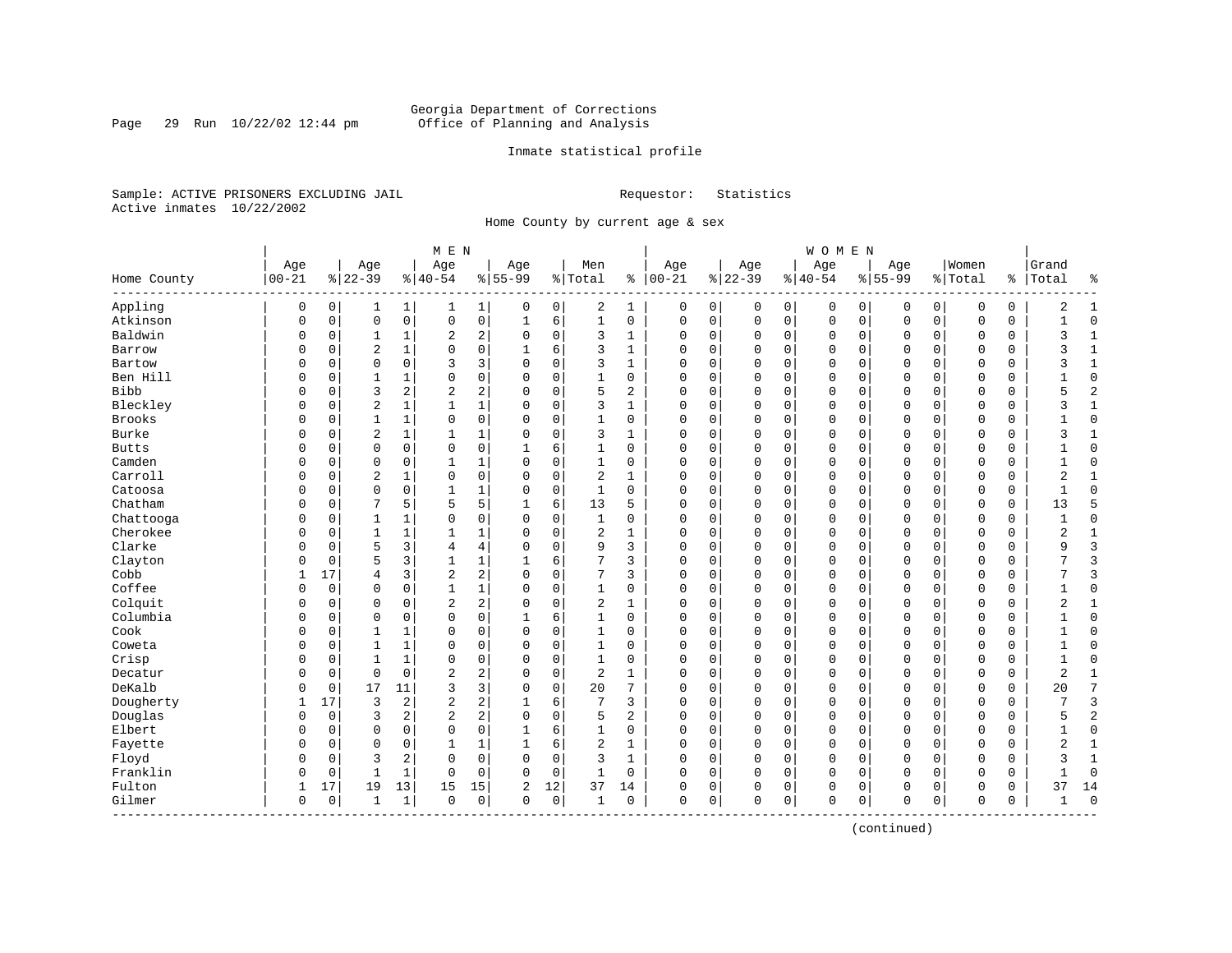#### Georgia Department of Corrections Page 30 Run  $10/22/02$  12:44 pm Office of Planning and Analysis

#### Inmate statistical profile

Sample: ACTIVE PRISONERS EXCLUDING JAIL **Requestor:** Statistics Active inmates 10/22/2002

Home County by current age & sex (continued)

| M E N | W O M E N | Age | Age | Age | Age | Men | Age | Age | Age | Age |Women |Grand Home County |00-21 %|22-39 %|40-54 %|55-99 %|Total % |00-21 %|22-39 %|40-54 %|55-99 %|Total % |Total % ------------------------------------------------------------------------------------------------------------------------------------Glynn | 1 17| 3 2| 1 1| 1 6| 6 2 | 0 0| 0 0| 0 0| 0 0| 0 0 | 6 2 Gordon | 0 0| 0 0| 1 1| 1 6| 2 1 | 0 0| 0 0| 0 0| 0 0| 0 0 | 2 1 Greene | 0 0| 1 1| 0 0| 0 0| 1 0 | 0 0| 0 0| 0 0| 0 0| 0 0 | 1 0 Gwinnett | 0 0| 1 1| 3 3| 0 0| 4 1 | 0 0| 0 0| 0 0| 0 0| 0 0 | 4 1 Habersham | 0 0| 0 0| 1 1| 0 0| 1 0 | 0 0| 0 0| 0 0| 0 0| 0 0 | 1 0 Hall | 0 0| 3 2| 2 2| 0 0| 5 2 | 0 0| 0 0| 0 0| 0 0| 0 0 | 5 2 Hancock | 0 0| 0 0| 2 2| 0 0| 2 1 | 0 0| 0 0| 0 0| 0 0| 0 0 | 2 1 Harris | 0 0| 0 0| 1 1| 0 0| 1 0 | 0 0| 0 0| 0 0| 0 0| 0 0 | 1 0 Hart | 0 0| 1 1| 1 1| 0 0| 2 1 | 0 0| 0 0| 0 0| 0 0| 0 0 | 2 1 Henry | 0 0| 2 1| 1 1| 0 0| 3 1 | 0 0| 0 0| 0 0| 0 0| 0 0 | 3 1 Houston | 0 0| 2 1| 2 2| 0 0| 4 1 | 0 0| 0 0| 0 0| 0 0| 0 0 | 4 1 Jackson | 0 0| 0 0| 1 1| 1 6| 2 1 | 0 0| 0 0| 0 0| 0 0| 0 0 | 2 1 Jeff Davis | 0 0| 2 1| 0 0| 0 0| 2 1 | 0 0| 0 0| 0 0| 0 0| 0 0 | 2 1 Jenkins | 0 0| 2 1| 0 0| 0 0| 2 1 | 0 0| 0 0| 0 0| 0 0| 0 0 | 2 1 Laurens | 0 0| 1 1| 0 0| 0 0| 1 0 | 0 0| 0 0| 0 0| 0 0| 0 0 | 1 0 Liberty | 0 0| 2 1| 2 2| 0 0| 4 1 | 0 0| 0 0| 0 0| 0 0| 0 0 | 4 1 Lincoln | 0 0| 1 1| 0 0| 0 0| 1 0 | 0 0| 0 0| 0 0| 0 0| 0 0 | 1 0 Long | 0 0| 1 1| 0 0| 0 0| 1 0 | 0 0| 0 0| 0 0| 0 0| 0 0 | 1 0 Lowndes | 0 0| 1 1| 1 1| 0 0| 2 1 | 0 0| 0 0| 0 0| 0 0| 0 0 | 2 1 Marion | 0 0| 1 1| 0 0| 0 0| 1 0 | 0 0| 0 0| 0 0| 0 0| 0 0 | 1 0 McDuffie | 0 0| 0 0| 1 1| 0 0| 1 0 | 0 0| 0 0| 0 0| 0 0| 0 0 | 1 0 McIntosh | 0 0| 2 1| 0 0| 0 0| 2 1 | 0 0| 0 0| 0 0| 0 0| 0 0 | 2 1 Mitchell | 0 0| 1 1| 0 0| 0 0| 1 0 | 0 0| 0 0| 0 0| 0 0| 0 0 | 1 0 Monroe | 0 0| 0 0| 1 1| 0 0| 1 0 | 0 0| 0 0| 0 0| 0 0| 0 0 | 1 0 Morgan | 0 0| 1 1| 0 0| 0 0| 1 0 | 0 0| 0 0| 0 0| 0 0| 0 0 | 1 0 Muscogee | 0 0| 5 3| 4 4| 0 0| 9 3 | 0 0| 0 0| 0 0| 0 0| 0 0 | 9 3 Newton | 0 0| 1 1| 0 0| 0 0| 1 0 | 0 0| 0 0| 0 0| 0 0| 0 0 | 1 0 Oglethorpe | 0 0| 1 1| 0 0| 1 6| 2 1 | 0 0| 0 0| 0 0| 0 0| 0 0 | 2 1 Paulding | 0 0| 0 0| 1 1| 0 0| 1 0 | 0 0| 0 0| 0 0| 0 0| 0 0 | 1 0 Pierce | 0 0| 0 0| 1 1| 0 0| 1 0 | 0 0| 0 0| 0 0| 0 0| 0 0 | 1 0 Pike | 0 0| 1 1| 1 1| 0 0| 2 1 | 0 0| 0 0| 0 0| 0 0| 0 0 | 2 1 Putnam | 0 0| 1 1| 1 1| 0 0| 2 1 | 0 0| 0 0| 0 0| 0 0| 0 0 | 2 1 Rabun | 0 0| 1 1| 0 0| 0 0| 1 0 | 0 0| 0 0| 0 0| 0 0| 0 0 | 1 0 Randolph | 0 0| 1 1| 1 1| 0 0| 2 1 | 0 0| 0 0| 0 0| 0 0| 0 0 | 2 1 Richmond | 1 17| 7 5| 3 3| 0 0| 11 4 | 0 0| 1 50| 0 0| 0 0| 1 50 | 12 4 ------------------------------------------------------------------------------------------------------------------------------------

(continued)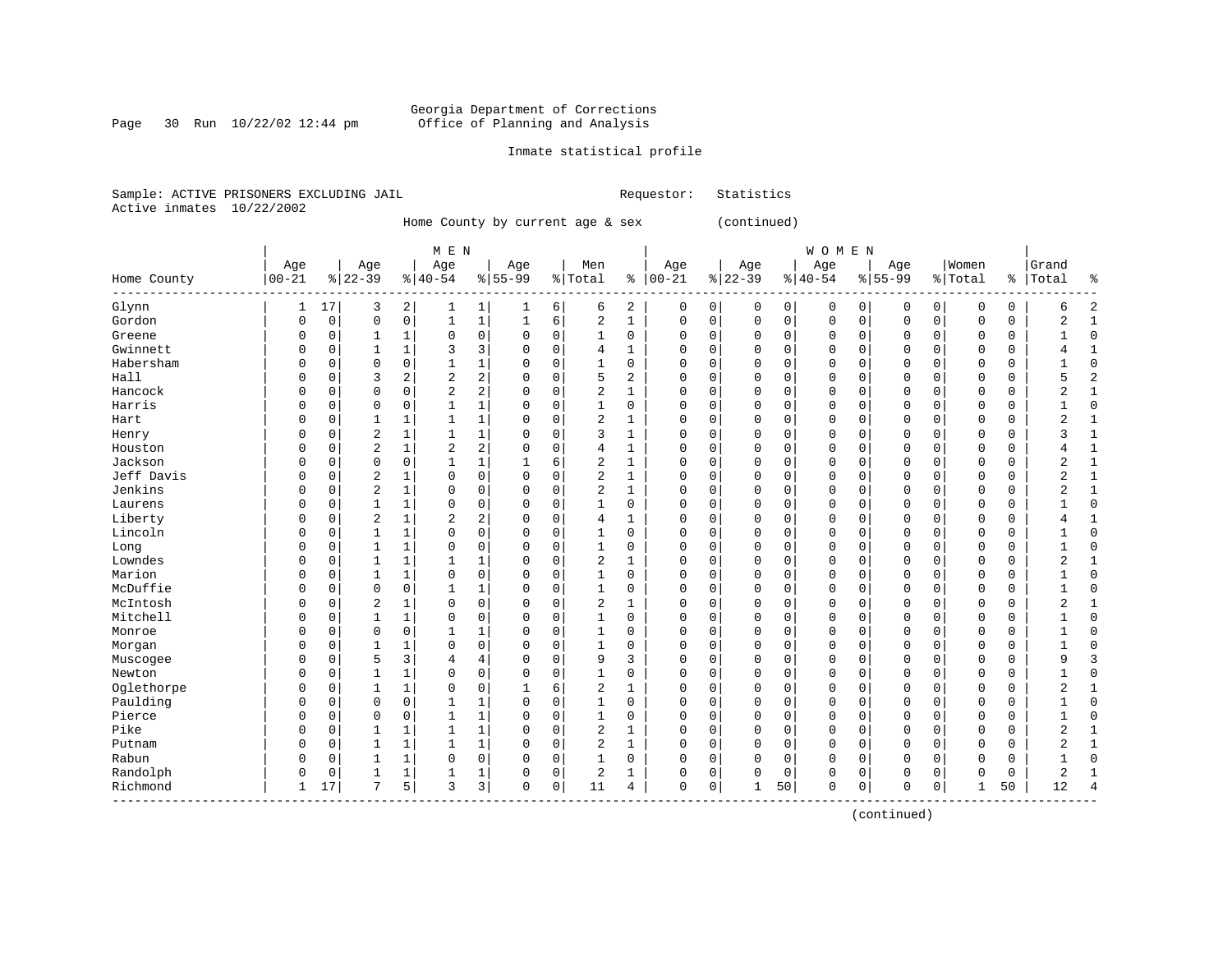Page 31 Run  $10/22/02$  12:44 pm

### Inmate statistical profile

|  | Sample: ACTIVE PRISONERS EXCLUDING JAIL |  | Requestor: Statistics |  |
|--|-----------------------------------------|--|-----------------------|--|
|  | Active inmates 10/22/2002               |  |                       |  |

Home County by current age & sex (continued)

|                  |                   |          |                  |                | M E N            |                |                  |             |                |          |                   |             |                 |             | <b>WOMEN</b>    |           |                  |                |                  |       |                |            |
|------------------|-------------------|----------|------------------|----------------|------------------|----------------|------------------|-------------|----------------|----------|-------------------|-------------|-----------------|-------------|-----------------|-----------|------------------|----------------|------------------|-------|----------------|------------|
| Home County      | Age<br>$ 00 - 21$ |          | Age<br>$8 22-39$ |                | Age<br>$8 40-54$ |                | Age<br>$8 55-99$ |             | Men<br>% Total | နွ       | Age<br>$ 00 - 21$ |             | Age<br>$ 22-39$ |             | Age<br>$ 40-54$ |           | Age<br>$8 55-99$ |                | Women<br>% Total | နွ    | Grand<br>Total | ႜ          |
| Rockdale         | 0                 | 0        | $\mathbf 0$      | 0              |                  | $\mathbf{1}$   | $\mathbf 0$      | 0           |                | 0        | $\mathbf 0$       | 0           | 0               | 0           | $\mathbf 0$     | 0         | $\mathbf 0$      | 0              | $\Omega$         | 0     |                |            |
| Spalding         | 0                 | 0        | 2                | 1              | 2                | $\overline{a}$ | 0                | 0           | 4              | 1        | $\Omega$          | 0           | $\Omega$        | 0           | $\mathbf 0$     | $\Omega$  | $\mathbf 0$      | 0              | $\Omega$         | 0     |                |            |
| Stephens         |                   | 0        | $\Omega$         | $\Omega$       |                  | $\mathbf 1$    | $\Omega$         | 0           |                | $\Omega$ | $\Omega$          | $\Omega$    | $\Omega$        | $\Omega$    | $\Omega$        | $\Omega$  | O                | $\Omega$       | 0                | 0     |                | ſ          |
| Sumter           |                   | O        | O                | $\Omega$       |                  | 1              |                  | $\Omega$    |                | $\Omega$ | $\Omega$          | $\Omega$    | <sup>0</sup>    | $\Omega$    | 0               | U         | O                | $\Omega$       | U                | 0     |                | C          |
| Tattnall         |                   |          |                  |                |                  | 0              |                  | $\Omega$    |                | O        | $\Omega$          | 0           |                 | $\Omega$    | O               |           | O                | O              |                  | 0     |                | $\Omega$   |
| Thomas           |                   |          |                  |                |                  |                |                  | $\Omega$    | 2              |          |                   | 0           |                 | $\Omega$    | 0               |           |                  |                |                  | 0     |                |            |
| Tift             | N                 | N        | $\Omega$         | $\Omega$       |                  | 1              |                  | 6           | $\overline{2}$ |          | $\Omega$          | $\Omega$    | <sup>0</sup>    | $\Omega$    | 0               | U         | $\Omega$         | $\Omega$       | $\Omega$         | 0     | ∩              |            |
| Toombs           |                   | 0        | $\overline{2}$   |                |                  | 1              |                  | $\Omega$    | 3              |          | C                 | $\Omega$    |                 | $\Omega$    | 0               | U         |                  | $\Omega$       | 0                | 0     |                |            |
| Troup            |                   | $\Omega$ | $\Omega$         | $\mathbf 0$    | $\Omega$         | 0              |                  | 6           |                | $\Omega$ | $\Omega$          | $\Omega$    | $\cap$          | $\Omega$    | 0               | $\Omega$  | $\Omega$         | $\Omega$       | $\Omega$         | 0     |                | ſ          |
| Union            |                   |          | n                |                |                  |                |                  |             |                | U        | n                 | O           |                 | ∩           | U               |           | U                |                |                  | 0     |                | ſ          |
| Upson            |                   |          | 0                |                |                  | 1              |                  | $\Omega$    |                | U        | C                 | O           |                 | $\Omega$    | 0               |           | O                |                |                  | 0     |                |            |
| Walker           |                   |          | $\overline{2}$   |                |                  | 0              |                  | $\Omega$    | 2              |          | $\Omega$          | 0           |                 | 50          | $\Omega$        |           | $\Omega$         |                |                  | 50    |                |            |
| Walton           |                   | 0        |                  |                |                  | 1              |                  | $\mathbf 0$ | 2              |          | O                 | $\Omega$    | $\Omega$        | $\Omega$    | 0               | 0         | O                | $\Omega$       | $\Omega$         | 0     |                |            |
| Ware             |                   | O        | 3                | $\overline{a}$ |                  | 1              | O                | $\Omega$    | 4              |          | $\Omega$          | $\Omega$    | ∩               | $\Omega$    | 0               | U         | U                | $\Omega$       | U                | 0     |                |            |
| Washington       |                   | 17       | $\Omega$         | $\Omega$       | $\Omega$         | 0              | $\Omega$         | $\Omega$    |                | O        | $\Omega$          | $\Omega$    |                 | $\Omega$    | 0               |           | O                |                | 0                | 0     |                | $\sqrt{ }$ |
| Wayne            |                   | 0        | 2                |                | O                | 0              | O                | 0           | 2              | 1        | O                 | 0           | $\Omega$        | $\Omega$    | 0               | O         | 0                | $\Omega$       | U                | 0     |                |            |
| Whitfield        | 0                 | $\Omega$ | $\Omega$         | 0              |                  | 1              | $\Omega$         | 0           |                | 0        | U                 | 0           | $\Omega$        | $\Omega$    | 0               | U         | $\Omega$         | $\Omega$       | $\Omega$         | 0     |                | $\Omega$   |
| Wilkinson        | 0                 | 0        |                  |                | 0                | 0              | $\Omega$         | $\mathbf 0$ |                | O        | 0                 | 0           | $\Omega$        | $\mathbf 0$ | 0               | 0         | $\Omega$         | 0              | U                | 0     |                |            |
| Total reported   |                   | 6 100    | 149 100          |                | 99 100           |                | 17 100           |             | 271 100        |          | $\Omega$          | $\mathbf 0$ |                 | 2 100       | $\mathbf 0$     | $\Omega$  | $\mathbf 0$      | 0 <sup>1</sup> |                  | 2 100 | 273 100        |            |
| Percent reported |                   | 85.7     |                  | 87.6           |                  | 90.0           |                  | 77.3        |                | 87.7     |                   | $\cdot$ 0   |                 | 100.0       |                 | $\cdot$ 0 |                  | $\cdot$ 0      |                  | 100.0 |                | 87.8       |
| Not reported     | 1                 |          | 21               |                | 11               |                | 5                |             | 38             |          | $\mathbf 0$       |             | $\Omega$        |             | 0               |           | $\Omega$         |                | 0                |       | 38             |            |
| Total            | 7                 |          | 170              |                | 110              |                | 22               |             | 309            |          | 0                 |             | 2               |             | 0               |           | $\mathbf 0$      |                | 2                |       | 311            |            |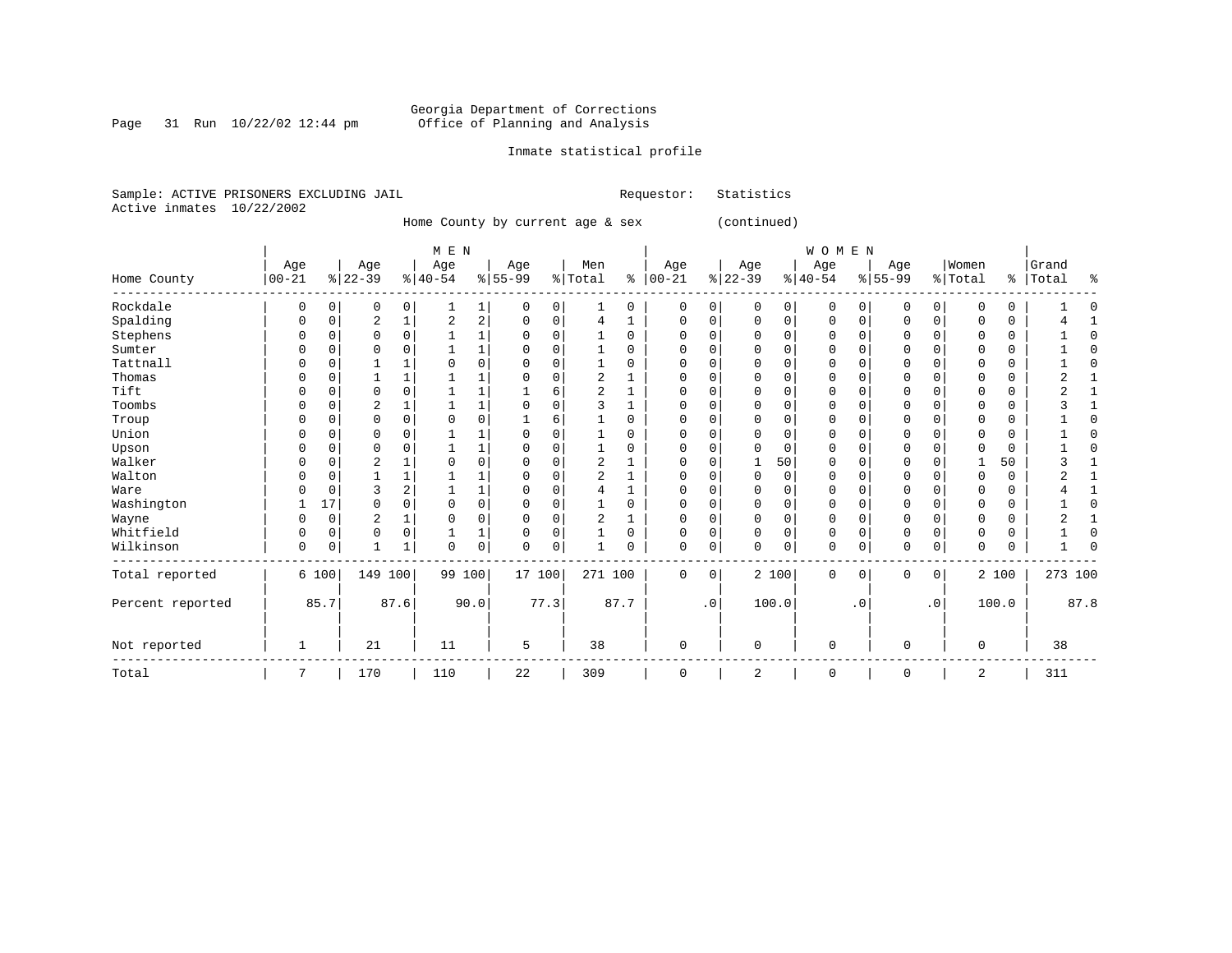Page 32 Run  $10/22/02$  12:44 pm

Georgia Department of Corrections<br>Office of Planning and Analysis Inmate statistical profile<br>Requestor: Statistics

Sample: ACTIVE PRISONERS EXCLUDING JAIL Active inmates 10/22/2002

### Prison Sentence In Years by current age & sex

|                                    |                      |                              | M E N                              |                         |                         |                             |                         | <b>WOMEN</b>               |                            |                            |                            |
|------------------------------------|----------------------|------------------------------|------------------------------------|-------------------------|-------------------------|-----------------------------|-------------------------|----------------------------|----------------------------|----------------------------|----------------------------|
| Sentence In Years                  | Age<br>$ 00 - 21$    | Age<br>$ 22-39$              | Age<br>$ 40-54 $                   | Age<br>$8 55-99$        | Men<br>% Total          | Age<br>$% 100-21$           | Age<br>$ 22-39$         | Age<br>$8 40-54$           | Age<br>$8 55-99$           | Women<br>% Total           | Grand<br>%   Total<br>နွ   |
| -----<br>$0 - 1$                   | 0                    | 0<br>0<br>0                  | 0<br>0                             | 0<br>0                  | 0<br>0                  | 0<br>0                      | 0<br>$\overline{0}$     | $\mathbf 0$<br>0           | 0<br>0                     | 0<br>0                     | $\mathbf 0$<br>0           |
| $1.1 - 2$                          | 0                    | $\mathbf 0$<br>0<br>0        | $\mathbf 0$<br>0                   | 0<br>0                  | 0<br>0                  | $\mathsf 0$<br>$\mathbf 0$  | 0<br>0                  | 0<br>0                     | 0<br>0                     | 0<br>0                     | 0<br>$\Omega$              |
| $2.1 - 3$                          | 0                    | $\mathbf 0$<br>0<br>0        | $\mathbf 0$<br>$\mathbf 0$         | 0<br>0                  | $\Omega$<br>0           | 0<br>$\mathbf 0$            | 0<br>0                  | $\mathbf 0$<br>0           | $\mathbf 0$<br>$\mathbf 0$ | $\mathbf 0$<br>0           | $\mathbf 0$<br>$\Omega$    |
| $3.1 - 4$                          | $\Omega$             | 0<br>$\Omega$<br>0           | $\Omega$<br>0                      | $\Omega$<br>0           | $\Omega$<br>0           | 0<br>$\Omega$               | $\Omega$<br>0           | 0<br>0                     | 0<br>0                     | $\Omega$<br>$\Omega$       | 0<br>$\Omega$              |
| $4.1 - 5$                          | 0                    | $\mathbf 0$<br>0<br>0        | $\mathbf 0$<br>0                   | 0<br>0                  | $\Omega$<br>0           | $\mathbf 0$<br>$\Omega$     | 0<br>0                  | 0<br>0                     | $\mathbf 0$<br>0           | 0<br>0                     | $\Omega$<br>0              |
| $5.1 - 6$                          | $\Omega$             | 0<br>$\Omega$<br>0           | $\mathbf 0$<br>0                   | 0<br>$\mathbf 0$        | $\Omega$<br>0           | $\mathbf 0$<br>$\Omega$     | 0<br>0                  | $\mathbf 0$<br>0           | $\Omega$<br>0              | 0<br>0                     | $\mathbf 0$<br>$\Omega$    |
| $6.1 - 7$                          | $\Omega$             | $\Omega$<br>0<br>$\Omega$    | $\Omega$<br>$\Omega$               | $\Omega$<br>$\Omega$    | $\Omega$<br>$\Omega$    | $\Omega$<br>$\Omega$        | $\Omega$<br>$\Omega$    | $\Omega$<br>$\Omega$       | $\Omega$<br>$\Omega$       | $\Omega$<br>$\Omega$       | $\Omega$<br>$\Omega$       |
| $7.1 - 8$                          | $\Omega$             | $\mathbf 0$<br>0<br>0        | $\mathbf 0$<br>$\mathbf 0$         | 0<br>$\mathbf 0$        | $\mathbf 0$<br>0        | $\mathbf 0$<br>$\mathbf{0}$ | $\Omega$<br>0           | $\mathbf 0$<br>0           | $\mathbf 0$<br>$\mathbf 0$ | $\Omega$<br>0              | $\mathbf 0$<br>$\Omega$    |
| $8.1 - 9$                          | $\Omega$             | $\Omega$<br>$\Omega$<br>0    | $\Omega$<br>$\mathbf 0$            | 0<br>0                  | $\Omega$<br>$\Omega$    | $\Omega$<br>$\mathbf 0$     | $\Omega$<br>0           | $\mathbf 0$<br>$\Omega$    | $\mathbf 0$<br>0           | $\Omega$<br>$\Omega$       | $\Omega$<br>0              |
| $9.1 - 10$                         | $\Omega$             | $\mathbf 0$<br>$\Omega$<br>0 | $\Omega$<br>$\mathbf 0$            | $\Omega$<br>$\mathbf 0$ | $\Omega$<br>0           | $\mathbf 0$<br>$\Omega$     | $\Omega$<br>$\mathbf 0$ | $\mathbf 0$<br>$\Omega$    | $\mathbf 0$<br>$\mathbf 0$ | $\Omega$<br>$\Omega$       | $\mathbf 0$<br>$\Omega$    |
| $10.1 - 12$                        | $\Omega$             | $\mathbf 0$<br>$\Omega$<br>0 | $\mathbf 0$<br>0                   | 0<br>0                  | 0<br>$\Omega$           | $\mathbf 0$<br>$\Omega$     | $\Omega$<br>0           | $\mathbf 0$<br>$\Omega$    | $\mathbf 0$<br>$\Omega$    | 0<br>$\Omega$              | $\Omega$<br>0              |
| $12.1 - 15$                        | 0<br>0               | $\mathbf 0$<br>0             | $\mathbf 0$<br>$\mathbf 0$         | 0<br>0                  | $\mathbf 0$<br>$\Omega$ | $\Omega$<br>$\mathbf 0$     | 0<br>$\mathbf 0$        | $\mathbf 0$<br>0           | $\mathbf 0$<br>0           | $\mathbf 0$<br>0           | $\mathbf 0$<br>$\mathbf 0$ |
| $15.1 - 20$                        | $\Omega$             | $\Omega$<br>0<br>$\Omega$    | $\Omega$<br>$\Omega$               | $\Omega$<br>0           | $\Omega$<br>$\Omega$    | $\Omega$<br>$\Omega$        | $\Omega$<br>$\Omega$    | $\mathbf 0$<br>$\Omega$    | $\mathbf 0$<br>$\Omega$    | $\Omega$<br>$\Omega$       | $\Omega$<br>$\Omega$       |
| 20.1-OVER                          | $\mathbf 0$<br>0     | $\mathbf 0$<br>0             | $\mathbf 0$<br>$\mathbf 0$         | 0<br>$\mathbf 0$        | $\mathbf 0$<br>0        | $\mathsf 0$<br>$\mathbf 0$  | $\Omega$<br>$\mathbf 0$ | $\mathbf 0$<br>0           | $\mathbf 0$<br>$\mathbf 0$ | $\mathbf 0$<br>$\mathbf 0$ | $\Omega$<br>$\mathbf 0$    |
| LIFE                               | $\Omega$<br>$\Omega$ | $\Omega$<br>0                | $\Omega$<br>$\Omega$               | 0<br>0                  | $\Omega$<br>$\Omega$    | $\mathbf 0$<br>$\Omega$     | 0<br>0                  | $\mathbf 0$<br>$\Omega$    | $\mathbf 0$<br>0           | $\Omega$<br>$\Omega$       | $\Omega$<br>$\Omega$       |
| DEATH                              | $\Omega$<br>$\Omega$ | $\mathbf 0$<br>$\mathbf 0$   | $\Omega$<br>$\Omega$               | $\mathbf 0$<br>$\Omega$ | $\Omega$<br>$\Omega$    | $\mathbf 0$<br>$\Omega$     | $\Omega$<br>$\mathbf 0$ | $\mathbf 0$<br>$\Omega$    | $\mathbf 0$<br>$\mathbf 0$ | $\Omega$<br>0              | $\mathbf 0$<br>$\cap$      |
| LIFE W/O PAROLE                    | 7<br>100             | 170 100                      | 100<br>110                         | 22<br>100               | 309 100                 | $\mathsf 0$<br>$\Omega$     | 2 100                   | $\mathbf 0$<br>0           | $\mathbf 0$<br>0           | 2<br>100                   | 311 100                    |
| YOUTHFUL OFFENDERS                 | 0<br>0               | $\mathsf 0$<br>$\mathbb O$   | $\mathsf{O}\xspace$<br>$\mathsf 0$ | $\mathsf 0$<br>0        | 0<br>0                  | $\mathbf 0$<br>0            | 0<br>0                  | $\mathbf 0$<br>0           | $\mathbf 0$<br>0           | $\mathbf 0$<br>0           | 0<br>$\mathbf 0$           |
|                                    |                      |                              |                                    |                         |                         |                             |                         |                            |                            |                            |                            |
| Total reported                     | 7 100                | 170 100                      | 110 100                            | 22 100                  | 309 100                 | $\mathbf 0$<br>$\circ$      | 2 100                   | $\mathbf 0$<br>$\mathbf 0$ | $\mathbf 0$<br>0           | 2 100                      | 311 100                    |
| Percent reported                   | 100.0                | 100.0                        | 100.0                              | 100.0                   | 100.0                   | $\cdot$ 0                   | 100.0                   | $\cdot$ 0                  | . 0                        | 100.0                      | 100.0                      |
| NOT REPORTED                       | $\mathsf 0$          | 0                            | 0                                  | 0                       | 0                       | $\mathbf 0$                 | 0                       | 0                          | 0                          | 0                          | $\mathbf 0$                |
| Total                              | 7                    | 170                          | 110                                | 22                      | 309                     | $\mathbf 0$                 | $\overline{a}$          | $\mathbf 0$                | $\mathbf 0$                | $\overline{2}$             | 311                        |
| AVG EXCLUDING<br>LIFE, DEATH, YO   | .00                  | .00                          | .00                                | .00                     | .00                     | .00                         | .00                     | .00                        | .00                        | .00                        | .00                        |
| AVG INCLUDING<br>LIFE=21, YO=3 YRS | 3.00                 | 3.00                         | 3.00                               | 3.00                    | 3.00                    | .00                         | 3.00                    | .00                        | .00                        | 3.00                       | 3.00                       |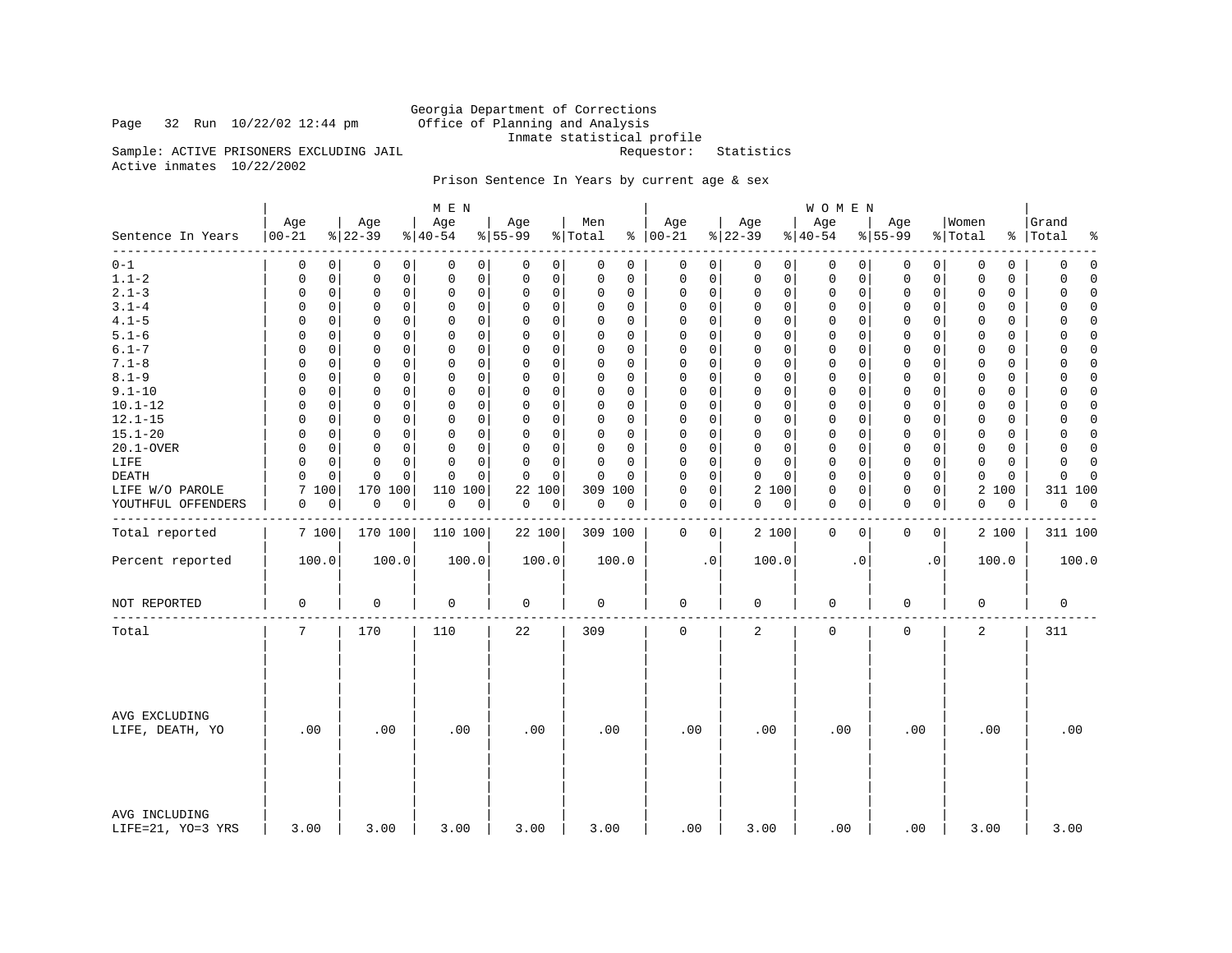Page 33 Run  $10/22/02$  12:44 pm

#### Inmate statistical profile

Sample: ACTIVE PRISONERS EXCLUDING JAIL **Requestor:** Statistics Active inmates 10/22/2002

Probation To Follow Prison by current age & sex

| Prob After Prison                   | Age<br>$00 - 21$ | Age<br>$8 22-39$ | M E N<br>Age<br>$8 40-54$ | Age<br>$ 55-99 $ |                             | Men<br>% Total | ⊱       | Age<br>$00 - 21$ | $ 22-39 $           | Age                        | <b>WOMEN</b><br>Aqe<br>$8 40-54$ |           | Age<br>$8155 - 99$ |                     | Women<br>% Total              | Grand<br>% Total % |
|-------------------------------------|------------------|------------------|---------------------------|------------------|-----------------------------|----------------|---------|------------------|---------------------|----------------------------|----------------------------------|-----------|--------------------|---------------------|-------------------------------|--------------------|
| PROBATION TO FOLLOW<br>NO PROBATION | 14<br>86<br>6    | 163              | 9<br>4<br>101<br>96       | 8<br>92          | $\mathbf{0}$<br>0<br>22 100 | 17<br>292      | 6<br>94 | 0<br>$\mathbf 0$ | 0<br>0 <sup>1</sup> | $\mathbf{0}$<br>0<br>2 100 | 0<br>$\mathbf{0}$                | 0<br> 0   | 0<br>0             | 0<br>$\overline{0}$ | $\Omega$<br>$\Omega$<br>2 100 | 17<br>-5<br>294 95 |
| Total reported                      | 7 100            | 170 100          |                           | 110 100          | 22 100                      | 309            | 100     | 0                | 0                   | 2 100                      | 0                                | 0         | 0                  | $\overline{0}$      | 2 100                         | 311 100            |
| Percent reported                    | 100.0            | 100.0            |                           | 100.0            | 100.0                       |                | 100.0   |                  | .0 <sup>1</sup>     | 100.0                      |                                  | $\cdot$ 0 |                    | .0 <sup>1</sup>     | 100.0                         | 100.0              |
| NOT REPORTED                        | $\mathbf 0$      | 0                | 0                         |                  | $\mathbf 0$                 | $\mathbf 0$    |         | $\mathbf 0$      |                     | 0                          | $\mathbf 0$                      |           | $\Omega$           |                     | $\Omega$                      | $\mathbf{0}$       |
| Total                               |                  | 170              | 110                       | 22               |                             | 309            |         | $\Omega$         |                     | 2                          | $\mathbf 0$                      |           | $\Omega$           |                     | 2                             | 311                |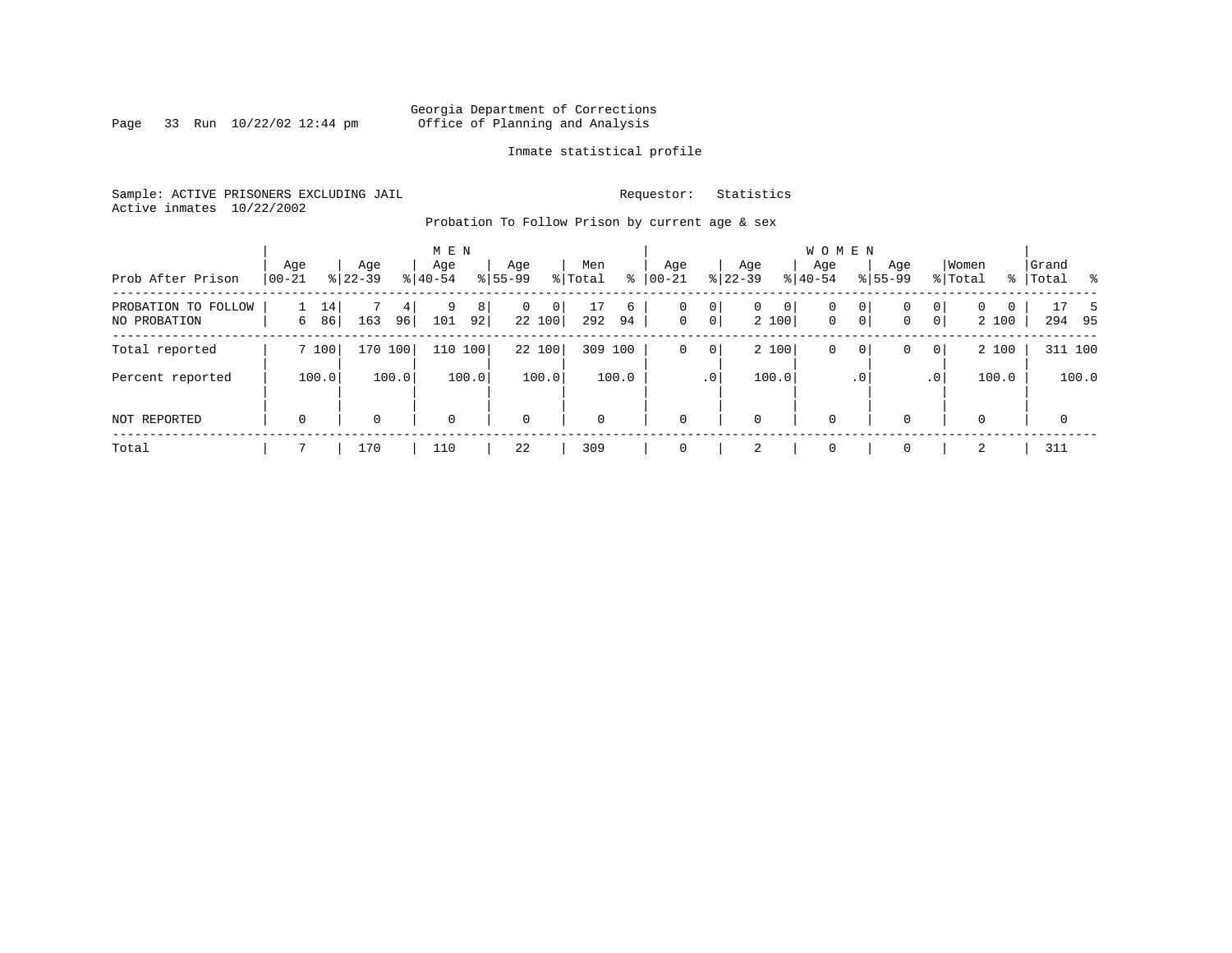Page 34 Run  $10/22/02$  12:44 pm

#### Inmate statistical profile

Sample: ACTIVE PRISONERS EXCLUDING JAIL **Requestor:** Statistics Active inmates 10/22/2002

Admission Type by current age & sex

|                      |           |             |          |              | M E N    |          |           |             |         |          |              |              |          |              | <b>WOMEN</b> |          |           |              |         |          |         |              |
|----------------------|-----------|-------------|----------|--------------|----------|----------|-----------|-------------|---------|----------|--------------|--------------|----------|--------------|--------------|----------|-----------|--------------|---------|----------|---------|--------------|
|                      | Age       |             | Age      |              | Age      |          | Aqe       |             | Men     |          | Age          |              | Age      |              | Age          |          | Aqe       |              | Women   |          | Grand   |              |
| Admission Type       | $00 - 21$ |             | $ 22-39$ |              | $ 40-54$ |          | $8 55-99$ |             | % Total | နွ       | $ 00 - 21$   |              | $ 22-39$ |              | $ 40-54$     |          | $8 55-99$ |              | % Total | ွေ       | Total   |              |
| COMMITTED FROM COURT | 2         | 29          | 49       | 29           | 33       | 30       |           | 18          | 88      | 28       | 0            | 0            |          | 2 100        | 0            | U        | 0         | 0            | 2       | 100      | 90      | 29           |
| RETURN APPEAL/BOND   | 0         | 0           | 0        | 0            | $\Omega$ | 0        | O         | $\mathbf 0$ | 0       | $\Omega$ | 0            | 0            | $\Omega$ | 0            | 0            | $\Omega$ | $\Omega$  | $\Omega$     | O       | 0        | U       | $\Omega$     |
| PAROLE REV/NEW SENT  |           | $\Omega$    | 13       | 8            | 15       | 14       | 3         | 14          | 31      | 10       | <sup>0</sup> | $\Omega$     | ∩        | O            | $\Omega$     | $\Omega$ | ∩         | $\Omega$     | U       | U        | 31      | 10           |
| PAR REV/NO NEW SENT  |           | 14          | 3        |              |          | 1        |           | $\Omega$    | 5       | 2        | <sup>0</sup> | $\Omega$     | ∩        | $\Omega$     | U            | $\cap$   | ∩         | <sup>n</sup> |         | O        | 5       |              |
| PROB VIOL/TOTAL REV  |           | $\Omega$    | O        | 0            | $\Omega$ | $\Omega$ | O         | $\Omega$    | O       | U        | O            | $\Omega$     | U        | $\Omega$     | U            | n        | ∩         | U            | U       | O        |         | <sup>0</sup> |
| PROB VIOL/PARTIAL    |           | 14          | U        | 0            |          |          |           | $\Omega$    | 2       |          | O            | 0            | U        | O            | U            | n        | $\Omega$  |              |         | U        |         |              |
| ADMIT FM OTHER CUST  |           | $\Omega$    | U        | 0            | $\Omega$ | $\Omega$ | O         | $\Omega$    | U       | 0        | <sup>0</sup> | 0            | U        | <sup>0</sup> | U            | n        | $\Omega$  | O            |         | U        |         | <sup>0</sup> |
| SHOCK INCARCERATION  |           | $\Omega$    | U        | U            | $\Omega$ | 0        | U         | 0           | U       | U        | <sup>0</sup> | 0            | U        | O            | U            | n        | ∩         | U            |         | 0        |         | ∩            |
| PROB REV/REMAINDER   |           | $\Omega$    |          | 3            | 2        | 2        |           | $\Omega$    |         | 2        | <sup>0</sup> | $\Omega$     | ∩        | O            | U            | $\Omega$ | ∩         | $\Omega$     |         | 0        |         | 2            |
| NEW SENT/PAR REV PND |           | $\Omega$    | $\Omega$ | $\Omega$     |          | 1        | O         | $\Omega$    |         | U        | <sup>0</sup> | $\Omega$     | U        | $\Omega$     | U            | $\Omega$ | $\Omega$  | 0            |         | $\Omega$ |         | ſ            |
| LIFE W/O PAROLE      |           | 43          | 100      | 59           | 57       | 52       | 14        | 64          | 174     | 56       |              | $\Omega$     |          | $\Omega$     | Ω            | 0        | $\Omega$  | U            |         | $\Omega$ | 174     | 56           |
| PAROLE REV BOOT CAMP |           | $\Omega$    | 0        | $\Omega$     | $\Omega$ | $\Omega$ | O         | $\Omega$    | 0       | 0        | 0            | $\Omega$     |          | $\Omega$     | Ω            | $\Omega$ |           |              |         | $\Omega$ |         | <sup>0</sup> |
| PAR REV/RSN UNKNOWN  |           | $\Omega$    | U        | 0            | $\Omega$ | $\Omega$ |           | 5           |         | U        | 0            | $\Omega$     |          | $\Omega$     | Ω            | $\Omega$ | O         |              |         | 0        |         | <sup>0</sup> |
| PROBATION/PAROLE REV |           | U           | U        | 0            | $\Omega$ | $\Omega$ | U         | $\Omega$    | 0       | U        | O            | $\Omega$     | ∩        | $\Omega$     | U            | $\Omega$ | ∩         | U            | n       | 0        |         | n            |
| PB PAROLE RESCINDED  |           | $\Omega$    | U        | 0            | $\Omega$ | $\Omega$ | U         | $\Omega$    | 0       | 0        | O            | $\Omega$     | U        | $\Omega$     | U            | n        | ∩         | 0            | n       | U        |         | n            |
| PROB REVOC/SPEC COND |           | $\Omega$    | U        | <sup>n</sup> | ∩        | U        | U         | U           | 0       | U        | <sup>0</sup> | <sup>n</sup> | U        | U            | U            | $\cap$   | ∩         | U            |         | 0        |         |              |
| PAR REV/REVOC CENTER |           | 0           | U        | U            | $\Omega$ | O        | U         | O           | U       | U        | O            | 0            |          | U            | U            | $\Omega$ | ∩         | <sup>n</sup> |         | 0        |         |              |
| INFORMATION ONLY     |           | $\mathbf 0$ | U        | U            | $\Omega$ | $\Omega$ |           | $\Omega$    | 0       | U        |              | O            |          | O            | Ω            | n        | $\Omega$  | U            |         | 0        |         | n            |
| INCOMPLETE SENT PKG  |           | 0           |          | 0            | $\Omega$ | $\Omega$ | U         | $\Omega$    | 0       | U        | <sup>0</sup> | O            |          | O            | 0            | O        | $\Omega$  |              |         | 0        |         | ∩            |
| HANCOCK REVOC CENTER | O         | 0           | U        | 0            | $\Omega$ | $\Omega$ | U         | $\Omega$    | 0       | U        | 0            | $\Omega$     | U        | $\Omega$     | 0            | O        | $\Omega$  | 0            | O       | 0        |         | ∩            |
| WHITWORTH DETENTION  | U         | $\Omega$    | U        | $\Omega$     | $\Omega$ | $\Omega$ | U         | $\Omega$    | 0       | 0        | <sup>0</sup> | $\Omega$     | $\Omega$ | $\Omega$     | 0            | $\Omega$ | ∩         | $\Omega$     | n       | 0        |         | ∩            |
| DCYS AT RISK         | U         | $\Omega$    | U        | 0            | $\Omega$ | 0        | U         | 0           | U       | U        | <sup>0</sup> | $\Omega$     | U        | 0            | U            | $\Omega$ | $\Omega$  | $\Omega$     |         | 0        |         | ſ            |
| <b>OTHER</b>         | O         | 0           | U        | 0            | $\Omega$ | 0        | O         | 0           | N       | U        | $\Omega$     | 0            | U        | 0            | 0            | $\Omega$ | $\Omega$  | 0            | O       | U        |         |              |
| Total reported       |           | 7 100       | 170 100  |              | 110 100  |          | 22 100    |             | 309 100 |          | 0            | 0            |          | 2 100        | 0            | $\Omega$ | $\Omega$  | $\Omega$     |         | 2 100    | 311 100 |              |
| Percent reported     |           | 100.0       |          | 100.0        |          | 100.0    |           | 100.0       |         | 100.0    |              | $\cdot$ 0    |          | 100.0        |              | . 0      |           | $\cdot$ 0    |         | 100.0    |         | 100.0        |
| UNKNOWN              | 0         |             | 0        |              | 0        |          | 0         |             | 0       |          | 0            |              | 0        |              | 0            |          | $\Omega$  |              | O       |          | 0       |              |
| Total                | 7         |             | 170      |              | 110      |          | 22        |             | 309     |          | 0            |              | 2        |              | 0            |          | $\Omega$  |              | 2       |          | 311     |              |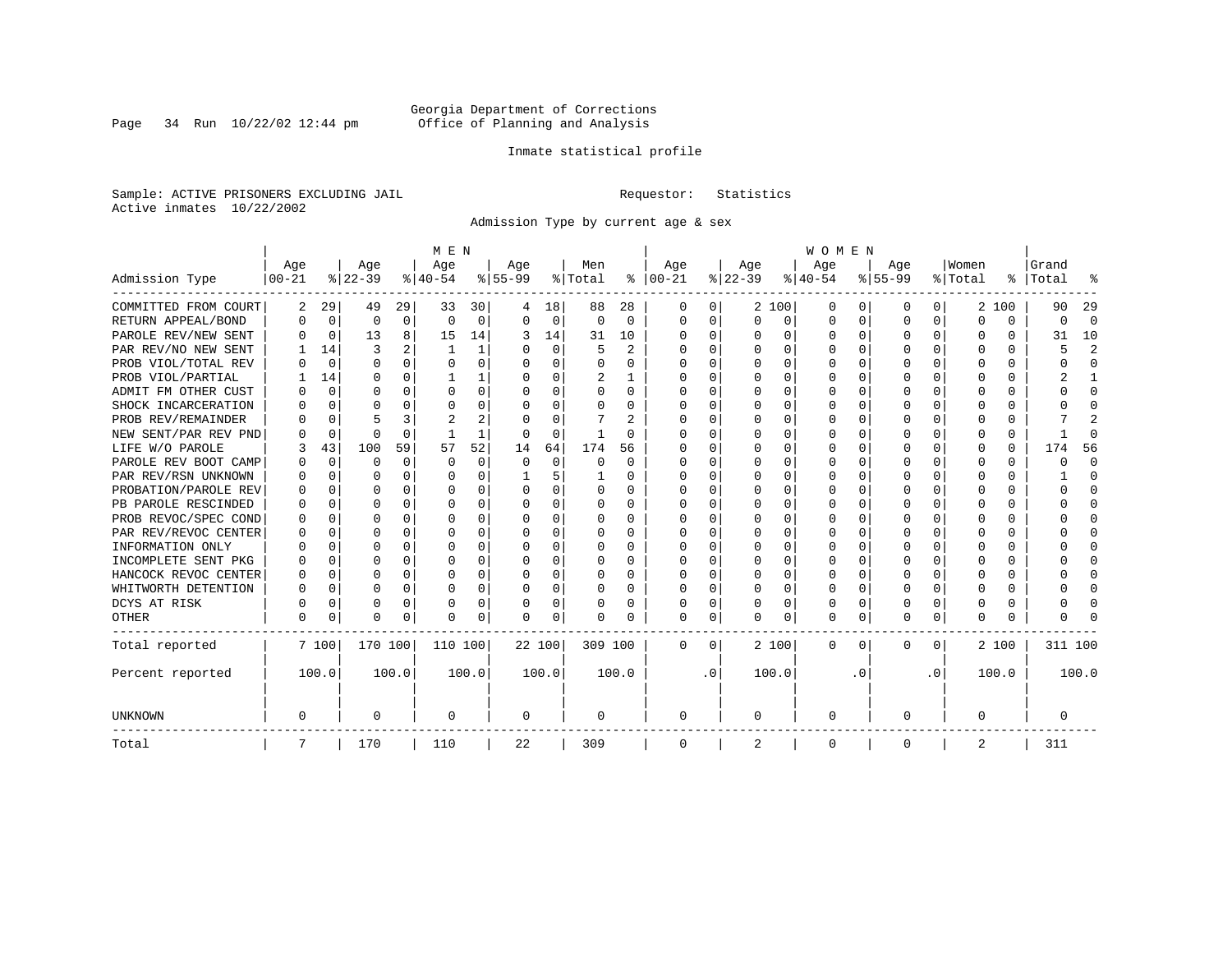Page 35 Run  $10/22/02$  12:44 pm

### Inmate statistical profile

| Active inmates | Sample: ACTIVE PRISONERS EXCLUDING JAIL<br>10/22/2002             | Release Type by current age & sex          | Statistics<br>Requestor:                                      |                                                          |                     |
|----------------|-------------------------------------------------------------------|--------------------------------------------|---------------------------------------------------------------|----------------------------------------------------------|---------------------|
| Release Type   | M E N<br>Aqe<br>Age<br>Age<br>$8 40-54$<br>$8122 - 39$<br>  00-21 | Men<br>Age<br>ႜႂ<br>$8155 - 99$<br>% Total | Age<br>Age<br>Age<br>$8 22-39$<br>$ 00-21 $<br>$8 40-54$      | <b>WOMEN</b><br>  Women<br>Age<br>$8155 - 99$<br>% Total | Grand<br>%  Total % |
| Active         | 110 100<br>170 100<br>7 100                                       | 22 100<br>309 100                          | 2 100<br>$\overline{0}$<br>$\begin{array}{c c} 0 \end{array}$ | $0 \qquad 0$<br>2 100<br>$\overline{0}$<br>$\mathbf{0}$  | 311 100             |
| Total          | 170<br>110                                                        | 309<br>22                                  | 0<br>2<br>0                                                   | 0                                                        | 311                 |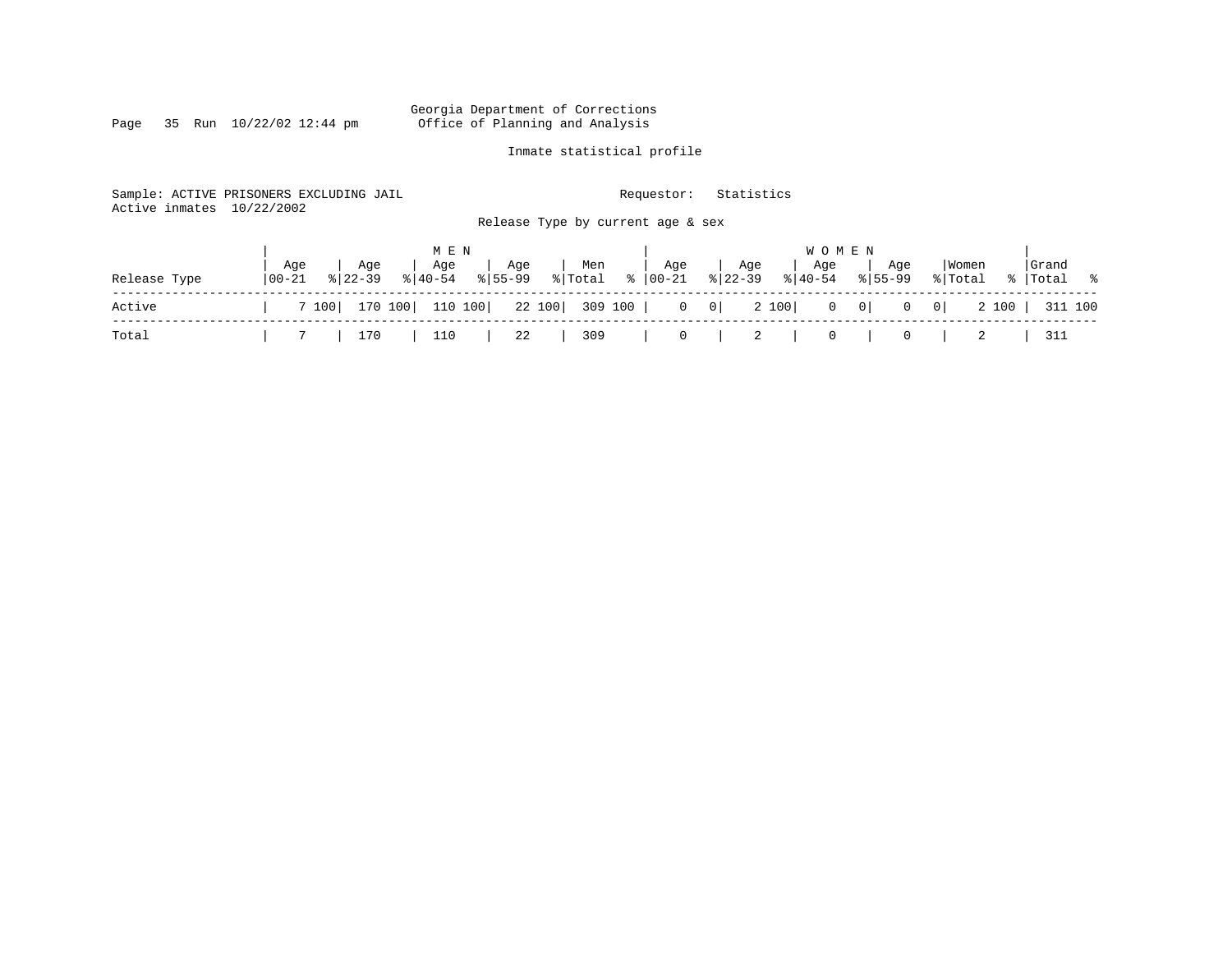Page 36 Run  $10/22/02$  12:44 pm

#### Inmate statistical profile

Sample: ACTIVE PRISONERS EXCLUDING JAIL **Requestor:** Statistics Active inmates 10/22/2002

Inst By Group by current age & sex

|                      | M E N       |          |             |                |           |          |           |             |          |          |             |           | <b>WOMEN</b> |          |             |           |             |                 |          |       |           |           |  |  |
|----------------------|-------------|----------|-------------|----------------|-----------|----------|-----------|-------------|----------|----------|-------------|-----------|--------------|----------|-------------|-----------|-------------|-----------------|----------|-------|-----------|-----------|--|--|
|                      | Age         |          | Age         |                | Age       |          | Age       |             | Men      |          | Age         |           | Age          |          | Age         |           | Age         |                 | Women    |       | Grand     |           |  |  |
| Inst By Group        | $00 - 21$   |          | $ 22-39 $   |                | $8 40-54$ |          | $8 55-99$ |             | % Total  | နွ       | $ 00 - 21 $ |           | $ 22-39$     |          | $ 40-54 $   |           | $8155 - 99$ |                 | % Total  |       | %   Total | $\approx$ |  |  |
| County jails         | 0           | 0        | 0           | 0              |           | 0        |           | $\Omega$    | U        |          |             | 0         |              | $\Omega$ | $\Omega$    |           |             |                 |          |       |           |           |  |  |
| Transitional centers | $\mathbf 0$ | 0        | 0           | $\Omega$       | 0         | 0        | $\Omega$  | 0           | $\Omega$ | $\Omega$ | $\mathbf 0$ | $\Omega$  | $\mathbf 0$  | 0        | 0           | $\Omega$  | 0           |                 | 0        |       |           |           |  |  |
| County camps         | $\Omega$    |          | 0           |                | $\Omega$  | 0        |           |             | $\Omega$ | $\Omega$ | $\Omega$    |           |              |          | $\Omega$    |           |             |                 | $\Omega$ |       |           |           |  |  |
| Inmate boot camps    | 0           | 0        | $\Omega$    |                |           |          |           | $\Omega$    | 0        |          | $\Omega$    |           | $\Omega$     |          | $\Omega$    |           | $\Omega$    |                 |          |       |           |           |  |  |
| State prisons        |             | 7 100    | 170         | 100            | 110       | 100      |           | 22 100      | 309      | 100      |             |           |              | 2 100    | $\Omega$    |           | 0           |                 |          | 2 100 | 311 100   |           |  |  |
| Private prisons      | 0           | $\Omega$ | 0           | $\Omega$       | $\Omega$  | 0        | $\Omega$  | $\Omega$    | 0        | $\Omega$ | $\Omega$    | $\Omega$  | $\Omega$     | $\Omega$ | $\Omega$    |           | $\Omega$    |                 | 0        | 0     | 0         | - 0       |  |  |
| Other                | 0           | 0        | $\mathbf 0$ | $\overline{0}$ | $\Omega$  | $\Omega$ | $\Omega$  | $\mathbf 0$ | $\Omega$ | $\Omega$ | $\mathbf 0$ | $\Omega$  | $\Omega$     | $\Omega$ | $\Omega$    | $\Omega$  | $\Omega$    | $\Omega$        | $\Omega$ | 0     | $\Omega$  |           |  |  |
| Total reported       |             | 7 100    | 170 100     |                | 110       | 100      |           | 22 100      | 309      | 100      | $\Omega$    | 0         |              | 2 100    | $\Omega$    | $\Omega$  | $\Omega$    | $\overline{0}$  |          | 2 100 | 311 100   |           |  |  |
| Percent reported     |             | 100.0    |             | 100.0          |           | 100.0    |           | 100.0       |          | 100.0    |             | $\cdot$ 0 |              | 100.0    |             | $\cdot$ 0 |             | .0 <sup>1</sup> |          | 100.0 |           | 100.0     |  |  |
| Not reported         | $\mathbf 0$ |          | $\Omega$    |                | $\Omega$  |          | $\Omega$  |             | $\Omega$ |          | $\Omega$    |           | $\Omega$     |          | $\Omega$    |           |             |                 | $\Omega$ |       | 0         |           |  |  |
| Total                |             |          | 170         |                | 110       |          | 22        |             | 309      |          | $\mathbf 0$ |           | 2            |          | $\mathbf 0$ |           | $\Omega$    |                 | 2        |       | 311       |           |  |  |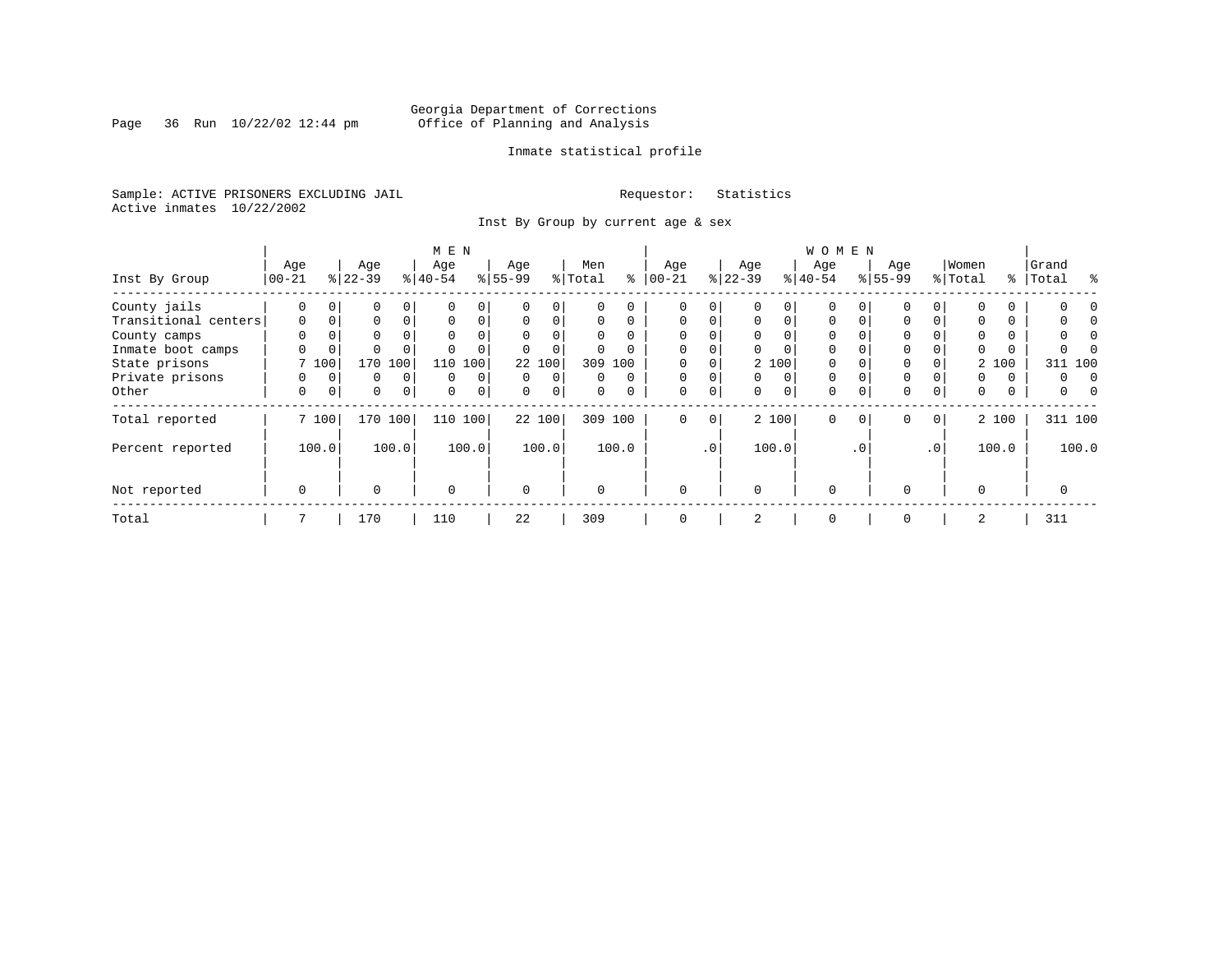Page 37 Run  $10/22/02$  12:44 pm

#### Inmate statistical profile

Sample: ACTIVE PRISONERS EXCLUDING JAIL **Requestor:** Statistics Active inmates 10/22/2002

Institution by current age & sex

|                      |             |          |                |              | M E N          |                | <b>WOMEN</b> |          |              |          |              |          |           |          |              |          |             |           |              |       |         |              |
|----------------------|-------------|----------|----------------|--------------|----------------|----------------|--------------|----------|--------------|----------|--------------|----------|-----------|----------|--------------|----------|-------------|-----------|--------------|-------|---------|--------------|
|                      | Age         |          | Age            |              | Age            |                | Age          |          | Men          |          | Age          |          | Age       |          | Age          |          | Age         |           | Women        |       | Grand   |              |
| Institution          | $ 00 - 21 $ |          | $ 22-39 $      |              | $8 40-54$      |                | $ 55-99$     |          | % Total      | ៖        | $ 00-21$     |          | $ 22-39 $ |          | $ 40-54 $    |          | $8155 - 99$ |           | % Total      | ႜၟ    | Total   | ႜ            |
| Ware Prison          |             | 14       | 16             | 9            | 10             | 9              | 2            | 9        | 29           | 9        |              |          | $\Omega$  | O        | $\Omega$     |          |             | 0         |              | U     | 29      |              |
| Phillips Prison      |             | $\Omega$ | 6              | 4            | 3              | 3              | $\Omega$     | 0        | 9            | 3        | $\Omega$     | 0        | $\Omega$  | $\Omega$ | $\Omega$     | $\Omega$ | $\cap$      | $\Omega$  |              | 0     | q       |              |
| Arrendale Prison     |             | $\Omega$ | 5              | 3            |                | $\overline{a}$ |              | $\Omega$ |              | 2        |              | $\Omega$ |           | $\Omega$ | $\Omega$     | $\Omega$ |             |           |              | 0     |         | 2            |
| Georgia State Prison |             | $\Omega$ | 33             | 19           | 14             | 13             | 4            | 18       | 51           | 17       |              |          |           | $\Omega$ |              |          |             |           |              | 0     | 51      | 16           |
| Jackson Prison-Diag  |             |          | 5              |              | 3              | 3              |              | $\Omega$ | 8            | 3        |              |          |           | $\cap$   |              | n        |             |           |              | 0     | 8       |              |
| Coastal Prison       |             | 29       | $\overline{a}$ |              |                | 2              |              | $\Omega$ | 6            |          |              |          | $\Omega$  | $\Omega$ | O            |          | $\cap$      |           | ∩            | 0     |         | 2            |
| Central Prison       |             | $\cap$   |                |              |                |                |              | $\Omega$ |              | $\Omega$ |              | $\cap$   |           | $\Omega$ | $\Omega$     | $\cap$   |             |           |              | 0     |         | $\cap$       |
| Augusta Med Prison   |             |          | 8              |              |                |                | 5            | 23       | 18           | 6        |              |          | $\cap$    | $\cap$   | O            |          | $\cap$      |           |              | 0     | 18      | 6            |
| Valdosta Prison      |             | $\Omega$ | 22             | 13           | 14             | 13             |              | 9        | 38           | 12       |              |          |           | $\Omega$ |              |          |             |           |              | 0     | 38      | 12           |
| Hays Prison          |             | $\Omega$ | 11             | 6            | $\mathsf{R}$   |                |              | 14       | 22           | 7        |              |          | $\Omega$  | $\Omega$ | $\Omega$     |          | $\cap$      |           | $\cap$       | 0     | 22      | 7            |
| Hancock Prison       |             | $\Omega$ | 10             | 6            |                | 4              |              | $\Omega$ | 14           | 5        |              | 0        | $\Omega$  | $\Omega$ | $\Omega$     | $\cap$   |             |           | $\Omega$     | 0     | 14      | 5            |
| Telfair Prison       |             | 29       | 20             | 12           | 9              | 8              |              | 5        | 32           | 10       |              |          | $\cap$    | $\Omega$ | U            | $\cap$   | ∩           |           | $\cap$       | 0     | 32      | 10           |
| Macon Prison         |             | 14       | 17             | 10           | 23             | 21             |              | 18       | 45           | 15       |              |          |           | $\Omega$ | O            |          |             |           | <sup>0</sup> | 0     | 45      | 14           |
| Smith Prison         |             | 14       | 14             | 8            | 10             | 9              |              | 5        | 26           | 8        | $\Omega$     | $\Omega$ | $\Omega$  | $\Omega$ | <sup>0</sup> | $\cap$   | $\Omega$    |           | $\Omega$     | 0     | 26      | 8            |
| Baldwin Prison       |             | $\Omega$ |                | $\mathbf{1}$ | $\overline{2}$ | $\overline{a}$ | $\Omega$     | $\Omega$ | ς            |          |              | $\Omega$ | $\Omega$  | $\Omega$ | $\Omega$     | $\cap$   | $\Omega$    |           | $\Omega$     | 0     |         | $\mathbf{1}$ |
| Metro Womens Prison  | U           | $\Omega$ | O              | $\Omega$     | $\Omega$       | 0              | $\Omega$     | $\Omega$ | 0            | $\Omega$ | <sup>0</sup> | $\Omega$ |           | 50       | $\Omega$     | $\Omega$ | $\Omega$    |           |              | 50    |         | $\Omega$     |
| Pulaski Womens Pris  | $\Omega$    | $\Omega$ | U              | $\Omega$     | $\Omega$       | $\Omega$       | U            | 0        | <sup>0</sup> |          |              | 0        |           | 50       | 0            | $\Omega$ | 0           | 0         |              | 50    |         |              |
| Total reported       |             | 7 100    | 170 100        |              | 110 100        |                | 22 100       |          | 309 100      |          | $\Omega$     | $\Omega$ |           | 2 100    | $\mathbf{0}$ | n        | 0           | 0         |              | 2 100 | 311 100 |              |
| Percent reported     |             | 100.0    |                | 100.0        |                | 100.0          |              | 100.0    |              | 100.0    |              | .0       |           | 100.0    |              | . 0      |             | $\cdot$ 0 |              | 100.0 |         | 100.0        |
| Not Reported         | O           |          | U              |              | $\Omega$       |                | $\Omega$     |          | <sup>0</sup> |          | $\Omega$     |          | $\Omega$  |          | $\Omega$     |          | U           |           | $\Omega$     |       |         |              |
| Total                |             |          | 170            |              | 110            |                | 22           |          | 309          |          |              |          |           |          | 0            |          |             |           | 2            |       | 311     |              |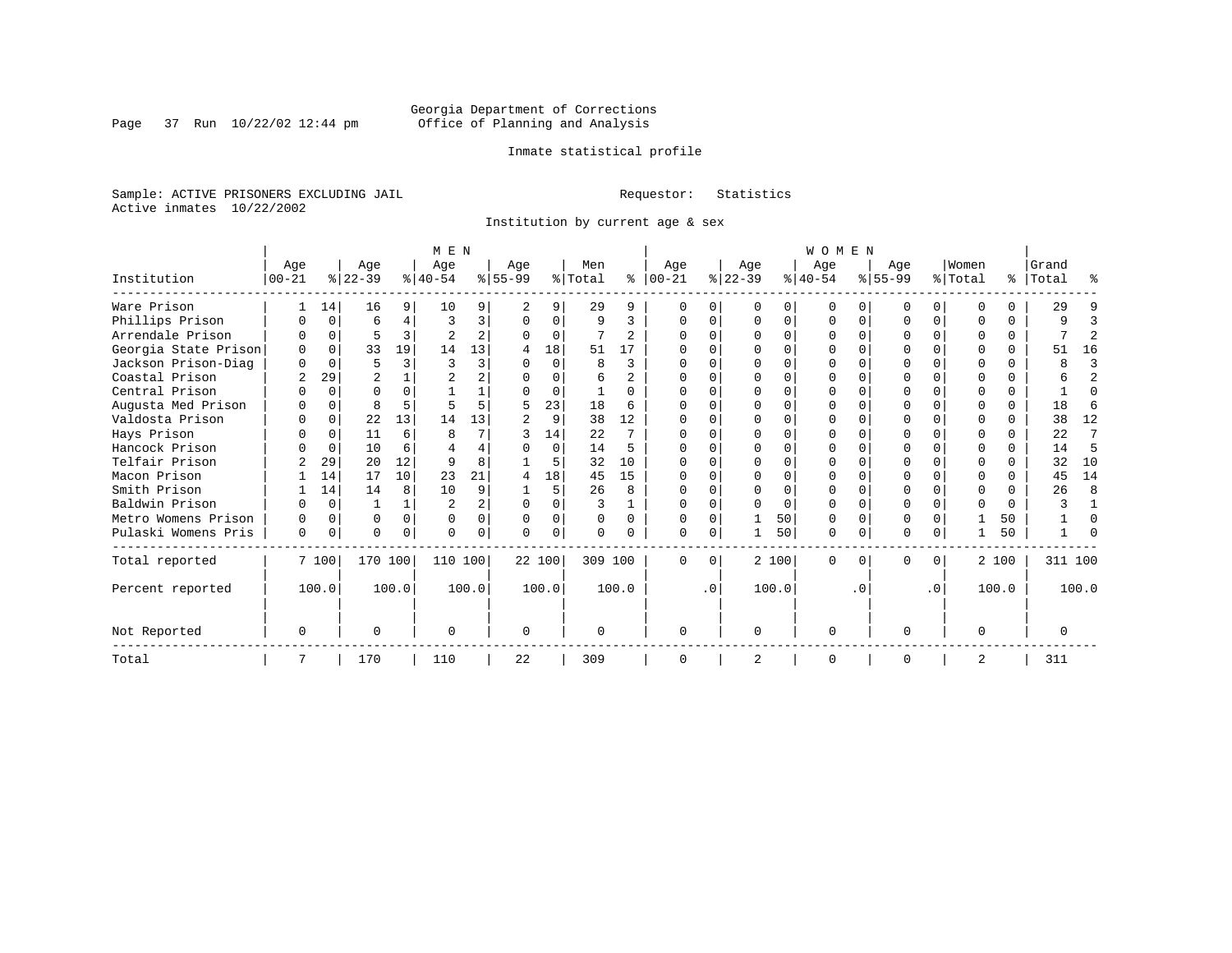Page 38 Run  $10/22/02$  12:44 pm

#### Inmate statistical profile

Sample: ACTIVE PRISONERS EXCLUDING JAIL **Requestor:** Statistics Active inmates 10/22/2002

Misdemeanors And Felonies by current age & sex

| Crime Type            | Age<br>$00 - 21$                  | Age<br>$8 22-39$               | M E N<br>Age<br>$8 40-54$ | Age<br>$8155 - 99$          | Men<br>ွေ<br>% Total                     | Age<br>$00 - 21$ | Age<br>$ 22 - 39 $                                | <b>WOMEN</b><br>Aqe<br>$8 40-54$ | Age<br>$8155 - 99$ | Women<br>% Total                                                | Grand<br>%   Total         |
|-----------------------|-----------------------------------|--------------------------------|---------------------------|-----------------------------|------------------------------------------|------------------|---------------------------------------------------|----------------------------------|--------------------|-----------------------------------------------------------------|----------------------------|
| MISDEMEANOR<br>FELONY | $\Omega$<br>$\mathbf{0}$<br>7 100 | 0<br>0 <sup>1</sup><br>170 100 | 0<br>$\Omega$<br>110 100  | $\mathbf{0}$<br>0<br>22 100 | $\mathbf 0$<br>$\mathbf 0$<br>309<br>100 | 0<br>$\mathbf 0$ | 0<br>0<br>$\mathbf{0}$<br>$\overline{0}$<br>2 100 | $\mathbf 0$<br>$\mathbf{0}$      | 0<br>0<br> 0 <br>0 | $\mathbf{0}$<br>$\Omega$<br>$\Omega$<br>$\overline{0}$<br>2 100 | $\Omega$<br>- 0<br>311 100 |
| Total reported        | 7 100                             | 170 100                        | 110 100                   | 22 100                      | 309<br>100                               | 0                | 2 100<br>0                                        | 0                                | 0<br>0             | 2 100<br>$\overline{0}$                                         | 311 100                    |
| Percent reported      | 100.0                             | 100.0                          | 100.0                     | 100.0                       | 100.0                                    |                  | 100.0<br>.0 <sup>1</sup>                          |                                  | $\cdot$ 0          | 100.0<br>.0 <sup>1</sup>                                        | 100.0                      |
| <b>NOT REPORTED</b>   | $\mathbf 0$                       | 0                              | $\mathbf 0$               | $\mathbf 0$                 | $\mathbf 0$                              | $\mathbf 0$      | 0                                                 | $\mathbf 0$                      | $\Omega$           | $\Omega$                                                        | $\mathbf 0$                |
| Total                 |                                   | 170                            | 110                       | 22                          | 309                                      | $\Omega$         | 2                                                 | $\mathbf 0$                      | $\Omega$           | 2                                                               | 311                        |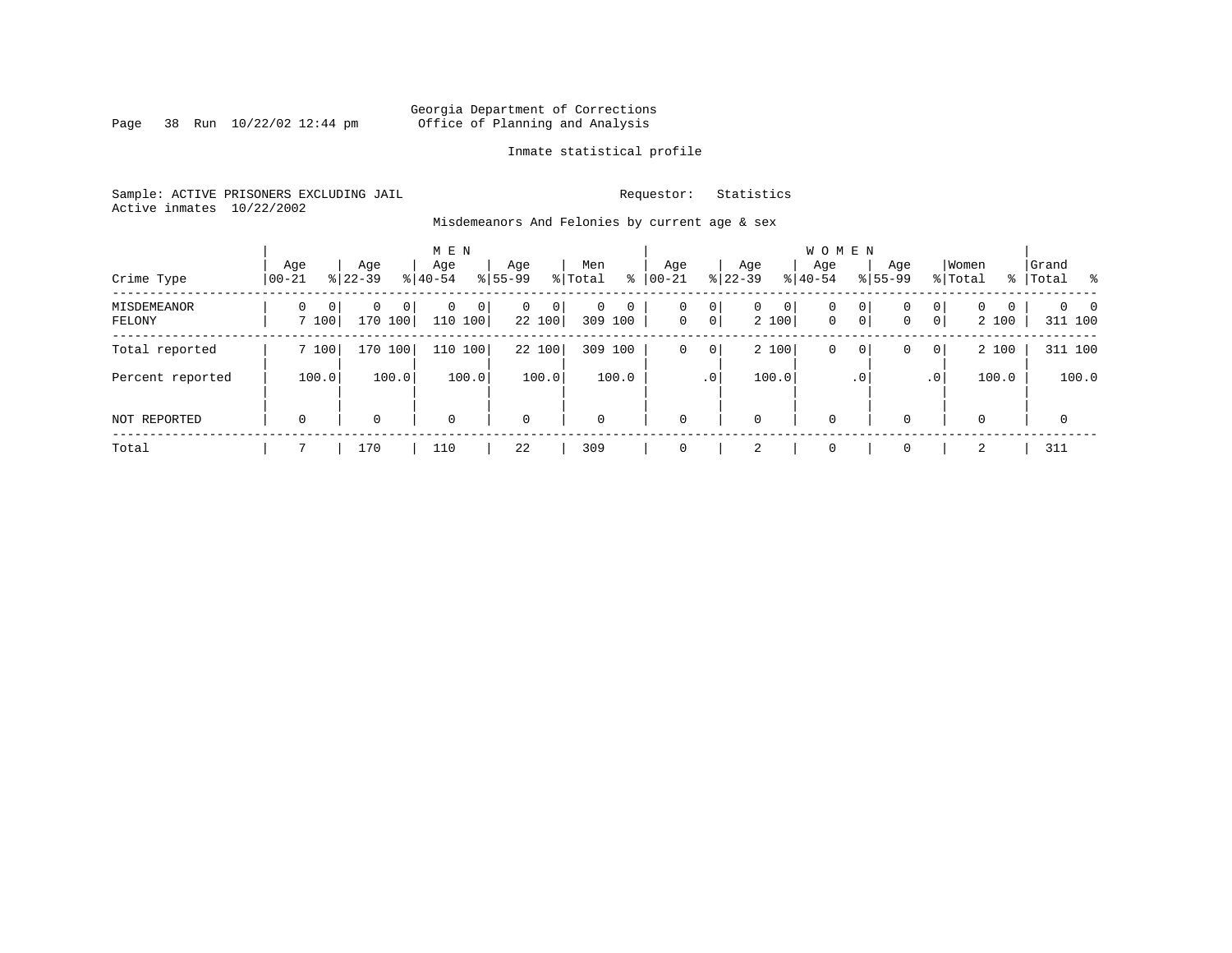Page 39 Run  $10/22/02$  12:44 pm

#### Inmate statistical profile

Sample: ACTIVE PRISONERS EXCLUDING JAIL **Requestor:** Statistics Active inmates 10/22/2002

Crimes By Group by current age & sex

|                      | M E N     |             |             |             |             |          |           |             |          | W O M E N |               |           |          |             |             |           |             |           |          |          |         |              |  |
|----------------------|-----------|-------------|-------------|-------------|-------------|----------|-----------|-------------|----------|-----------|---------------|-----------|----------|-------------|-------------|-----------|-------------|-----------|----------|----------|---------|--------------|--|
|                      | Age       |             | Age         |             | Age         |          | Age       |             | Men      |           | Age           |           | Age      |             | Age         |           | Age         |           | Women    |          | Grand   |              |  |
| Crimes By Group      | $00 - 21$ |             | $ 22-39$    |             | $ 40-54$    |          | $8 55-99$ |             | % Total  |           | $8   00 - 21$ |           | $ 22-39$ |             | $8 40-54$   |           | $8 55-99$   |           | % Total  | ႜ        | Total   |              |  |
| HOMICIDE             | 5         | 71          | 115         | 68          | 50          | 45       | 13        | 59          | 183      | 59        | 0             | 0         |          | 2 100       | 0           | 0         | 0           | 0         |          | 2 100    | 185     | 59           |  |
| ABORTION             | U         | 0           | $\mathbf 0$ | $\mathbf 0$ | $\mathbf 0$ | 0        | 0         | $\mathbf 0$ | 0        | 0         | 0             | 0         | $\Omega$ | 0           | 0           | $\Omega$  | $\mathbf 0$ | 0         | 0        | 0        | 0       | $\mathbf 0$  |  |
| BODILY INJRY&REL OFF |           | 14          | 13          | 8           | 18          | 16       | 3         | 14          | 35       | 11        | 0             | 0         | 0        | 0           | 0           | 0         | $\Omega$    | 0         | 0        | 0        | 35      | 11           |  |
| ARSON & REL OFF      | N         | $\Omega$    | $\Omega$    | $\Omega$    | $\Omega$    | $\Omega$ |           | $\Omega$    | $\Omega$ | $\Omega$  | 0             | 0         | O        | $\Omega$    | 0           | O         |             | $\Omega$  | $\Omega$ | $\Omega$ | C       | $\Omega$     |  |
| DAMAGE OF PROPERTY   | U         | $\Omega$    | $\Omega$    | $\Omega$    | $\Omega$    | $\Omega$ |           | $\Omega$    | 0        | 0         | 0             | 0         | $\Omega$ | $\Omega$    | 0           | O         | $\Omega$    | 0         | U        | 0        | U       | $\Omega$     |  |
| BURGLARY & REL OFF   |           | $\Omega$    | $\Omega$    | $\Omega$    |             | 1        |           | $\Omega$    | 1        | 0         | 0             | 0         | 0        | $\Omega$    | 0           | 0         | $\Omega$    | $\Omega$  | 0        | $\Omega$ |         | <sup>0</sup> |  |
| FORGERY & REL OFF    |           | $\Omega$    | $\Omega$    | $\Omega$    | O           | $\Omega$ |           | $\Omega$    | $\Omega$ | $\Omega$  | 0             | 0         |          | $\Omega$    | 0           | 0         | $\Omega$    | $\Omega$  | $\Omega$ | $\Omega$ | U       | $\Omega$     |  |
| THEFT                |           | 0           | $\Omega$    | $\Omega$    | ∩           | $\Omega$ |           | $\Omega$    | 0        | 0         | <sup>0</sup>  | 0         | O        | $\Omega$    | 0           | O         | ∩           | 0         | ∩        | 0        | U       | $\Omega$     |  |
| ROBBERY              |           | 14          | 20          | 12          | 20          | 18       | 5         | 23          | 46       | 15        | <sup>0</sup>  | 0         | $\Omega$ | $\Omega$    | 0           | O         | $\Omega$    | 0         | U        | 0        | 46      | 15           |  |
| SEXUAL OFFENSES      |           | $\Omega$    | 16          | 9           | 18          | 16       |           | 5           | 35       | 11        | 0             | 0         | $\Omega$ | $\Omega$    | 0           | O         | ∩           | 0         | U        | O        | 35      | 11           |  |
| OBSCENITY CRIMES     | Λ         | 0           | $\Omega$    | $\Omega$    | $\Omega$    | 0        | n         | $\Omega$    | 0        | 0         | 0             | 0         | $\Omega$ | 0           | 0           | O         | ∩           | $\Omega$  | U        | 0        | U       | $\Omega$     |  |
| TREASON & REL OFF    |           | 0           | $\Omega$    | $\Omega$    | $\Omega$    | 0        |           | 0           | 0        | 0         | 0             | 0         | 0        | 0           | 0           | 0         |             | 0         | 0        | 0        | U       | <sup>0</sup> |  |
| CRIMES INVOLVNG GOVT |           | $\Omega$    | $\Omega$    | $\Omega$    | O           | 0        |           | $\Omega$    | 0        | $\Omega$  | $\Omega$      | 0         |          | $\Omega$    | 0           | 0         | $\Omega$    | $\Omega$  | $\Omega$ | 0        | በ       | $\Omega$     |  |
| FALSIFICATIONS       | Ω         | $\Omega$    | $\Omega$    | $\Omega$    | $\Omega$    | 0        |           | 0           | 0        | 0         | $\Omega$      | 0         | O        | $\Omega$    | 0           | 0         | $\Omega$    | $\Omega$  | U        | 0        | U       | $\Omega$     |  |
| OBSTRUCT LAW ENFORCE | U         | 0           | $\Omega$    | $\Omega$    | O           | 0        |           | 0           | 0        | U         | 0             | 0         | O        | $\Omega$    | 0           | 0         |             | 0         | 0        | 0        |         | <sup>0</sup> |  |
| DISORDERLY CONDUCT   | O         | 0           | $\Omega$    | $\Omega$    | O           | $\Omega$ |           | $\Omega$    | 0        | O         | 0             | 0         | $\Omega$ | $\Omega$    | 0           | O         | $\Omega$    | $\Omega$  | O        | 0        |         | ∩            |  |
| GAMBLING & REL OFF   | U         | O           | $\Omega$    | $\Omega$    | O           | $\Omega$ |           | $\Omega$    | $\Omega$ | 0         | <sup>0</sup>  | 0         | O        | $\Omega$    | O           | O         | $\Omega$    | $\Omega$  | U        | 0        |         | ∩            |  |
| CRUELTY TO CHILDREN  | O         | 0           | $\Omega$    | $\Omega$    | O           | 0        |           | $\Omega$    | 0        | U         | 0             | 0         | O        | $\mathbf 0$ | 0           | O         | $\Omega$    | $\Omega$  | U        | $\Omega$ |         | Ω            |  |
| CRIMES WITH GUNS     | N         | $\Omega$    | $\Omega$    | $\Omega$    | C           | 0        |           | $\Omega$    | 0        | 0         | <sup>0</sup>  | 0         | $\Omega$ | $\Omega$    | 0           | O         | $\Omega$    | 0         | U        | $\Omega$ |         | $\Omega$     |  |
| INVASION PRIVACY     | U         | 0           | O           | $\Omega$    | O           | 0        |           | $\Omega$    | 0        | 0         | <sup>0</sup>  | 0         | O        | $\Omega$    | 0           | O         | ∩           | 0         | ∩        | 0        |         | ∩            |  |
| RACKETEERING         | Λ         | $\Omega$    | ∩           | $\Omega$    | n           | 0        |           | $\Omega$    | 0        | U         | O             | 0         | O        | $\Omega$    | 0           | O         |             | 0         | O        | 0        |         | ∩            |  |
| DRUG ABUSE OFFENSES  |           | $\Omega$    | 5           | 3           | 3           | 3        |           | $\Omega$    | 8        | 3         | 0             | 0         | $\Omega$ | $\Omega$    | 0           | O         | $\Omega$    | $\Omega$  | $\Omega$ | 0        |         | κ            |  |
| DRUG TRAFFICKING     | Ω         | $\Omega$    |             |             | $\Omega$    | 0        |           | $\Omega$    | 1        | 0         | 0             | 0         | 0        | 0           | 0           | O         | $\Omega$    | $\Omega$  | U        | 0        |         | $\Omega$     |  |
| AUTO CRIMES          |           | $\Omega$    | $\Omega$    | 0           | 0           | 0        |           | 0           | 0        | 0         | 0             | 0         | 0        | 0           | 0           | 0         | $\Omega$    | $\Omega$  | 0        | 0        | ი       | O            |  |
| REVENUE & CONTRABAND | 0         | $\Omega$    | $\Omega$    | $\Omega$    | O           | 0        |           | 0           | 0        | $\Omega$  | $\Omega$      | 0         | $\Omega$ | $\Omega$    | 0           | 0         | $\Omega$    | 0         | $\Omega$ | 0        | በ       | $\Omega$     |  |
| CRIMES OF OTH STATES | 0         | $\mathbf 0$ | $\Omega$    | $\Omega$    | 0           | 0        |           | $\Omega$    | 0        | 0         | $\Omega$      | 0         | 0        | $\Omega$    | 0           | 0         | $\Omega$    | $\Omega$  | U        | 0        | U       | 0            |  |
| MISC. FELONIES       | 0         | $\Omega$    | $\Omega$    | $\Omega$    | C           | 0        |           | $\mathbf 0$ | 0        | 0         | 0             | 0         |          | 0           | 0           | 0         | $\Omega$    | $\Omega$  | 0        | 0        |         | ſ            |  |
| MISDEMEANORS         | 0         | 0           | $\Omega$    | 0           | C           | 0        | O         | 0           | 0        | 0         | 0             | 0         | O        | 0           | 0           | 0         | $\Omega$    | 0         | U        | 0        | ი       |              |  |
| Total reported       |           | 7 100       | 170 100     |             | 110 100     |          |           | 22 100      | 309 100  |           | 0             | 0         |          | 2 100       | 0           | 0         | $\mathbf 0$ | 0         |          | 2 100    | 311 100 |              |  |
| Percent reported     |           | 100.0       |             | 100.0       |             | 100.0    |           | 100.0       |          | 100.0     |               | $\cdot$ 0 |          | 100.0       |             | $\cdot$ 0 |             | $\cdot$ 0 |          | 100.0    |         | 100.0        |  |
| NOT REPORTED         | 0         |             | 0           |             | 0           |          | 0         |             | 0        |           | $\mathbf 0$   |           | 0        |             | 0           |           | $\mathbf 0$ |           | $\Omega$ |          | 0       |              |  |
| Total                | 7         |             | 170         |             | 110         |          | 22        |             | 309      |           | $\mathbf 0$   |           | 2        |             | $\mathbf 0$ |           | $\Omega$    |           | 2        |          | 311     |              |  |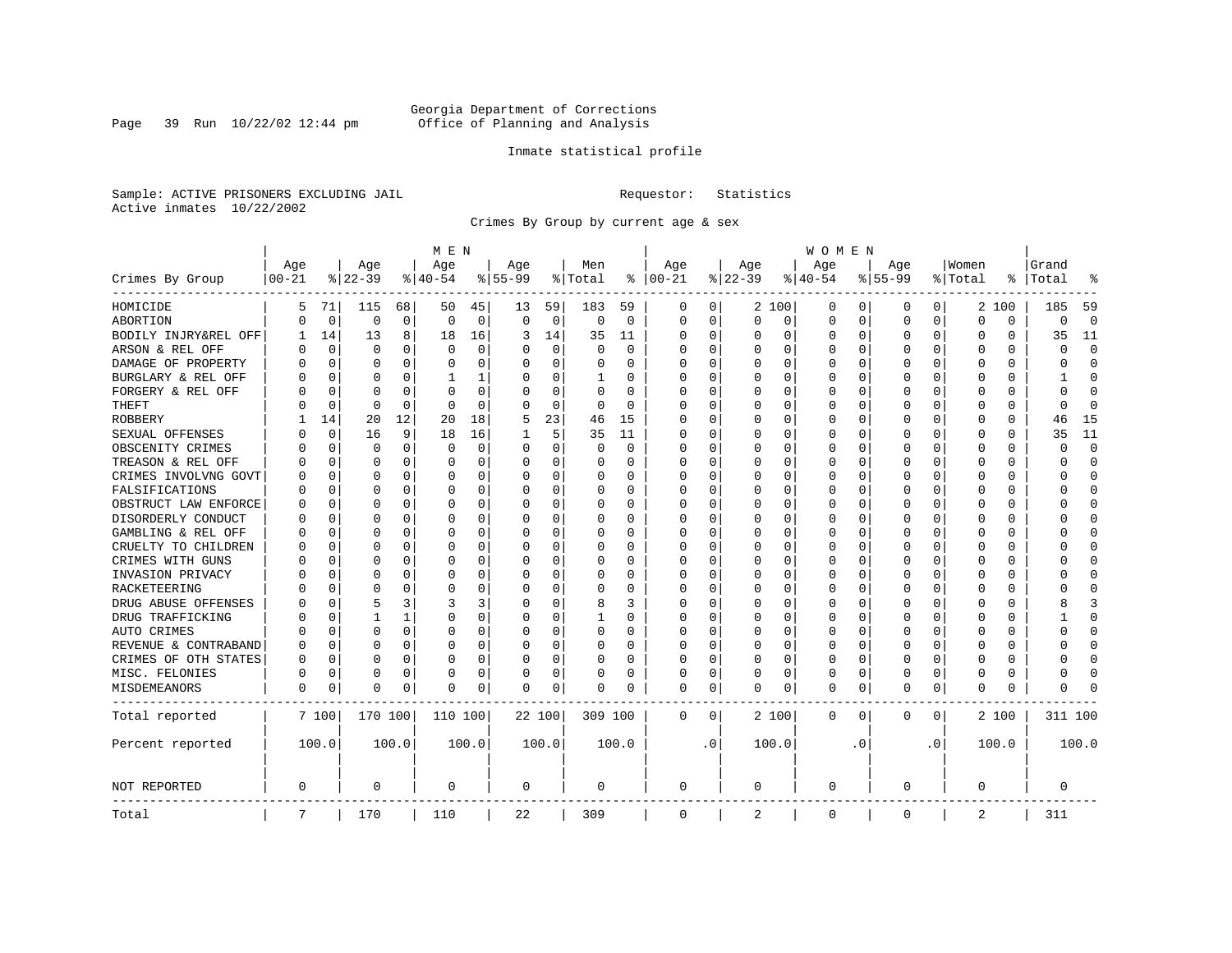Page 40 Run  $10/22/02$  12:44 pm

#### Inmate statistical profile

Sample: ACTIVE PRISONERS EXCLUDING JAIL **Requestor:** Statistics Active inmates 10/22/2002

Most Serious Offense by current age & sex

|                                                                                                                                       | M E N    |          |           |                |           |          |           |             |         |                |               | <b>WOMEN</b> |           |       |           |          |           |           |          |       |           |          |  |
|---------------------------------------------------------------------------------------------------------------------------------------|----------|----------|-----------|----------------|-----------|----------|-----------|-------------|---------|----------------|---------------|--------------|-----------|-------|-----------|----------|-----------|-----------|----------|-------|-----------|----------|--|
|                                                                                                                                       | Aqe      |          | Age       |                | Age       |          | Aqe       |             | Men     |                | Aqe           |              | Aqe       |       | Aqe       |          | Aqe       |           | Women    |       | Grand     |          |  |
| Most Serious Offense 00-21                                                                                                            |          |          | $ 22-39 $ |                | $ 40-54 $ |          | $8 55-99$ |             | % Total |                | $8   00 - 21$ |              | $ 22-39 $ |       | $ 40-54 $ |          | $8 55-99$ |           | % Total  |       | %   Total | ႜ        |  |
| In the table below, misdemeanors come first, and are in lower-case letters. AFTER THAT COME FELONIES, IN UPPER-CASE LETTERS.<br>NOTE: |          |          |           |                |           |          |           |             |         |                |               |              |           |       |           |          |           |           |          |       |           |          |  |
| <b>MURDER</b>                                                                                                                         |          | 83       | 115       | 71             | 50        | 50       | 13        | 59          | 183     | 63             |               |              |           | 2 100 | $\Omega$  | O        | U         | 0         |          | 2 100 | 185       | 63       |  |
| KIDNAPPING                                                                                                                            |          | 17       | 13        | 8              | 18        | 18       | 3         | 14          | 35      | 12             |               |              | $\Omega$  | 0     |           | $\Omega$ |           |           | O        | 0     | 35        | 12       |  |
| <b>BURGLARY</b>                                                                                                                       |          | $\Omega$ | $\Omega$  | $\Omega$       |           |          |           | $\mathbf 0$ |         | $\Omega$       |               |              | $\Omega$  | O     |           | $\Omega$ | O         |           |          | 0     |           | $\Omega$ |  |
| ARMED ROBBERY                                                                                                                         |          | 17       | 19        | 12             | 20        | 20       |           | 23          | 45      | 15             |               |              |           | O     |           | $\Omega$ |           |           |          | 0     | 45        | 15       |  |
| HIJACKING MOTOR VEHI                                                                                                                  |          | $\Omega$ |           | $\mathbf{1}$   | $\Omega$  | $\Omega$ | O         | $\Omega$    |         | $\Omega$       |               |              | $\Omega$  | O     |           |          |           |           |          | 0     |           | $\Omega$ |  |
| <b>RAPE</b>                                                                                                                           |          | 0        | 12        |                | 14        | 14       |           |             | 27      | 9              |               |              |           |       |           |          |           |           |          |       | 27        |          |  |
| AGGRAV SODOMY                                                                                                                         |          |          |           |                |           | 0        |           | $\Omega$    |         | 0              |               |              | $\Omega$  | O     |           |          | U         |           |          | 0     |           |          |  |
| AGGRAV SEXUAL BATTER                                                                                                                  |          | $\Omega$ |           |                |           |          |           |             |         | O              |               |              |           | O     |           |          |           |           |          | 0     |           |          |  |
| CHILD MOLESTATION                                                                                                                     |          | $\Omega$ |           |                |           |          |           |             |         | <sup>0</sup>   |               |              |           | U     |           |          |           |           |          | 0     |           |          |  |
| AGGRAV CHILD MOLESTA                                                                                                                  |          |          |           |                |           | 2        |           |             |         | $\mathfrak{D}$ |               |              |           |       |           |          |           |           |          | U     |           |          |  |
| VIOL GA CNTRL SBST A                                                                                                                  |          |          |           |                |           |          | O         | O           |         | O              |               |              | $\Omega$  | O     |           |          | U         |           |          | 0     |           |          |  |
| S/D CONT SUB SCHOOL                                                                                                                   |          | $\Omega$ |           |                | $\Omega$  | 0        | O         | $\Omega$    |         | O              |               |              | $\Omega$  | 0     |           | 0        |           |           |          | 0     |           |          |  |
| S/D COCAINE                                                                                                                           |          | $\Omega$ |           | $\overline{2}$ | ∩         | O        |           | $\Omega$    |         |                |               |              | $\Omega$  | U     |           | $\Omega$ | O         | U         | ∩        | 0     |           |          |  |
| POSS OF COCAINE                                                                                                                       |          | 0        |           |                |           | 3        | 0         | 0           |         |                |               |              |           | 0     | $\Omega$  | 0        |           |           |          | 0     |           |          |  |
| ATT/CONSPRCY COMMT C                                                                                                                  | $\Omega$ | 0        |           | -1             | ∩         | 0        | U         | $\Omega$    |         |                |               | C.           | $\Omega$  | U     | $\Omega$  | $\Omega$ | O         | $\Omega$  | $\Omega$ | 0     |           |          |  |
| Total reported                                                                                                                        |          | 7 100    | 170 100   |                | 110 100   |          | 22 100    |             | 309 100 |                | $\Omega$      | $\Omega$     |           | 2 100 | $\Omega$  | $\Omega$ | 0         | $\Omega$  |          | 2 100 | 311 100   |          |  |
| Percent reported                                                                                                                      |          | 85.7     |           | 95.9           |           | 91.8     |           | 100.0       |         | 94.5           |               | $\cdot$ 0    |           | 100.0 |           | . 0      |           | $\cdot$ 0 |          | 100.0 |           | 94.5     |  |
| Not reported                                                                                                                          |          |          |           |                | -9        |          | $\Omega$  |             | 17      |                | ∩             |              | $\Omega$  |       | ∩         |          | U         |           | $\Omega$ |       | 17        |          |  |
| Total                                                                                                                                 |          |          | 170       |                | 110       |          | 22        |             | 309     |                |               |              | 2         |       | 0         |          | 0         |           | 2        |       | 311       |          |  |